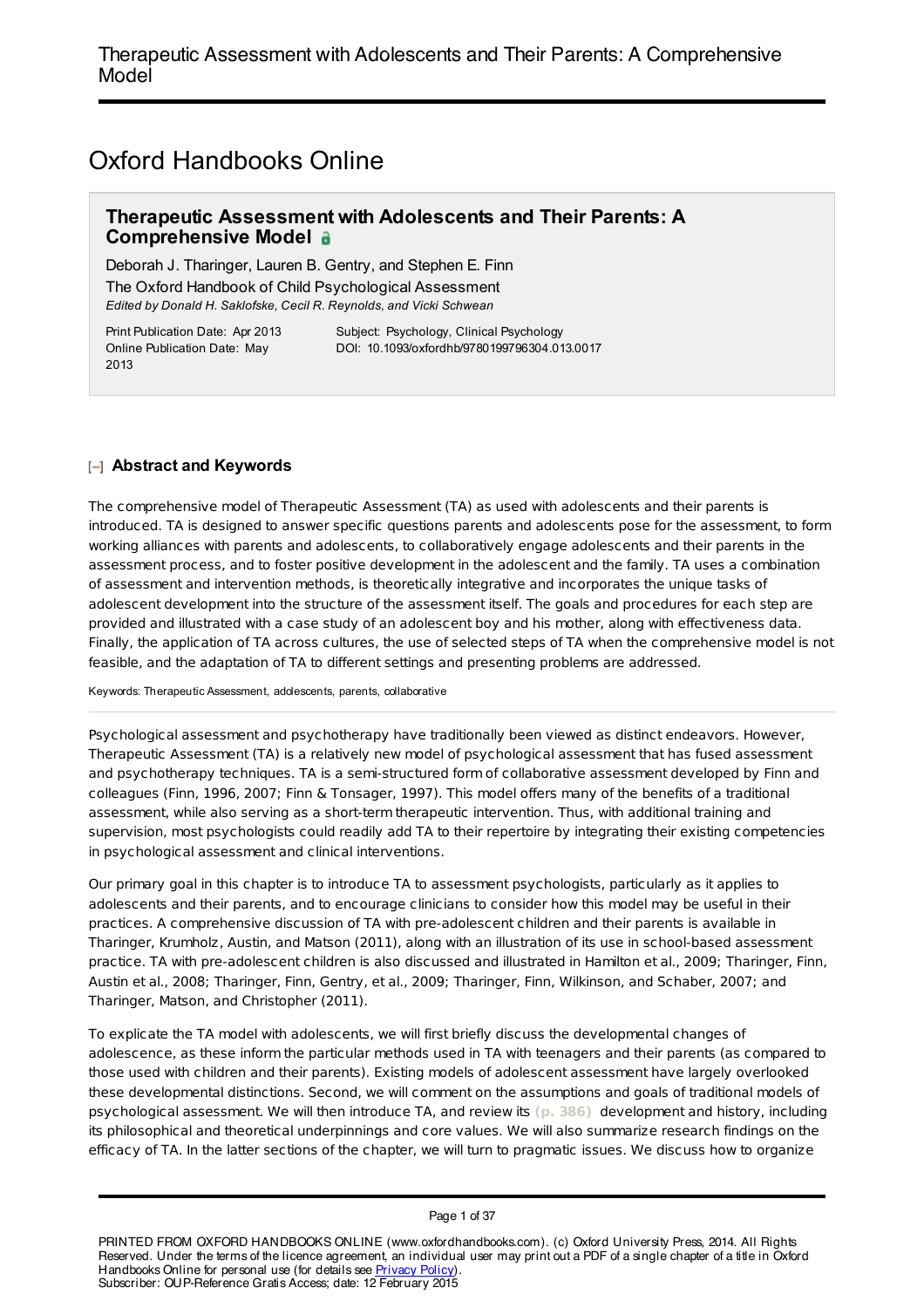assessment findings so they are most likely to be therapeutic to clients. Next, we will delineate the comprehensive model of TA as used with adolescents, illustrating each step with the case of a 13-year-old boy and his mother. Finally, we will discuss the importance of evaluating the effectiveness of psychological assessment in both clinical practice and research endeavors.

### **Developmental Changes in Adolescence**

Adolescence is a developmental period that spans, roughly, the ages of 12 to 18, and may extend into the early twenties. This life phase is characterized by intense neurological, biological, cognitive, social, and emotional evolution. Many formulations of adolescent development have focused predominantly on cognitive advances, recognizing that adolescents' budding intellectual capacities exceed those of younger children. For example, Piaget (1972) proposed that individuals transition from concrete operational thought to formal operational thought in early adolescence, with formal operations being characterized by the capacity to manipulate ideas and abstract concepts. Thus, teenagers are able to think in more relative terms and envision possibilities, rather than consider only what is concrete and observable. Further, Elkind (1978) asserted that it is during this developmental period that individuals also become capable of metacognition—that is, of thinking about their own thoughts and feelings.

More holistically, in addition to adolescents' burgeoning cognitive capabilities, they simultaneously face the challenges of personal and civic identity development, establishing a self-concept, building self-esteem, seeking autonomy, and cultivating a future orientation (Gibbons, 2000). Adolescence is a time wherein youth begin to explore different adult roles and grapple with developing a sense of self that is separate from their parents' view of them (Dusek, 1977; Holmbeck & Updegrove, 1995; Muus, 1988). More recently, some neuropsychological theories, fueled by an understanding of continued brain development, have framed change in adolescence as occurring within an interpersonal context. Within this context, a fundamental reorganization and individuation of the self occurs, and the neural mechanisms of self-regulation, memory consolidation, and motivation support the capacity for critical thinking that underlies abstract thought (Keating, 2004; Tucker & Moller, 2007).

Adolescence is often portrayed as a developmental period defined by awkwardness, turmoil, discord, and angst. In fact, most teenagers emerge from their adolescence unscathed, and the vast majority actually thrive. Nonetheless, unique vulnerabilities emerge during this period that have significant implications for the well-being of both teenagers and their families. Families with adolescents have been found to experience emotional distancing (Seiffge-Krenke, 1999) and a decline in marital satisfaction that may be precipitated by such separation (Steinberg & Silverberg, 1987). Given the emphasis on independence and autonomy during adolescence for both boys and girls (Seiffge-Krenke), much of this emotional distancing may be developmentally appropriate. However, the reasons for such decreases in family cohesion may also be due to more worrisome emotional changes in adolescence. For example, depressive symptoms have been found to increase markedly during adolescence, with such symptomatology being twice as likely in adolescent girls as in boys (Lau & Eley, 2008). Incidences of anxiety are also higher in adolescence (Kelley, Schochet, & Landry, 2004). Perhaps due to such affective disturbance but also related to the increase in risk-taking and novelty-seeking behavior—alcohol and drug use and abuse, sexual activity, and eating disorders also increase during adolescence. In sum, multiple vulnerabilities during the developmental stage of adolescence can greatly affect the immediate and long-term health and welfare of teenagers and their families.

Thus, when negative developmental experiences do permeate the lives of adolescents and their families, they probably would benefit from psychological interventions that both honor the adolescent's growing independence and integrate family members into treatment. Fishman (1988) asserted that "the most powerful social therapeutic intervention for working with adolescents is family therapy" because the family is the "pivotal point" in every adolescent's life (p. 4). He further stated that "the very presence of a troubled adolescent in the family creates pressures that require the therapist to pay attention to the other family members. It is only ethical that the therapist address the problems of the context as a whole" (p. 5). Additionally, Fishman highlighted that it is often the family that has the most resources with which to mobilize and sustain change.

A number of other important considerations must also be kept in mind when working with **(p. 387)** adolescents. Teenagers are actively seeking to increase their autonomy as they work to successfully transition from childhood to adulthood. In an effort to maintain independence and self-consistency during this transition, they tend to resist

#### Page 2 of 37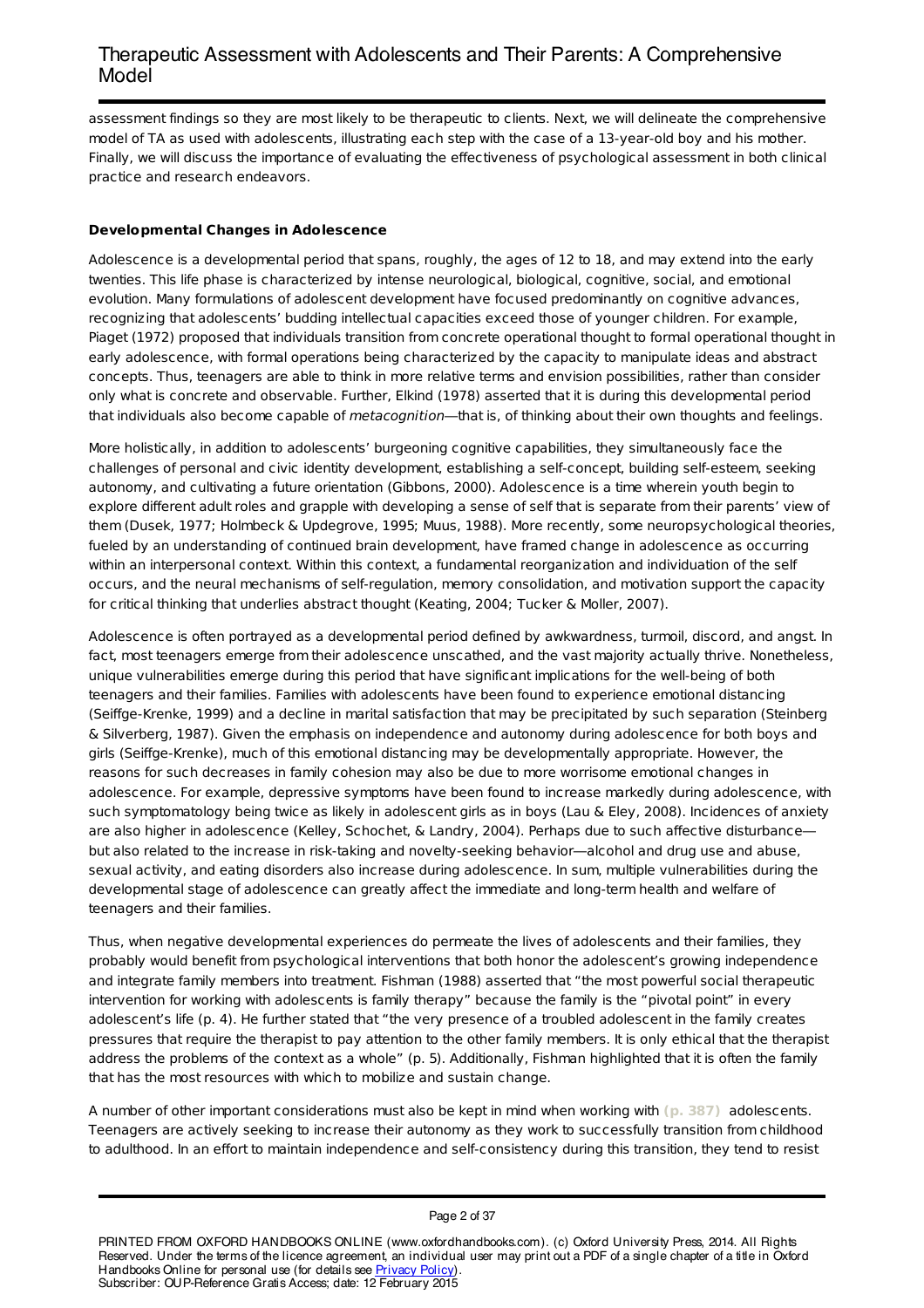people or situations that conflict with their developing self-concept (Meleddu & Guicciardi 1998; Muus, 1988). Thus, teenagers may be sensitive to situations where they feel their sovereignty is not being respected. This can create challenges within the family system as parents attempt to adapt to their child's new, and more autonomous, sense of self. Ideally, parents' relationships with their adolescents will begin to be characterized by cooperation and mutual respect rather than authority (Holmbeck & Updegrove, 1995). In combination with appropriate and consistent limits, new responsibilities and freedoms need to be given to teenagers in order to foster the development of a mature self-concept (Dusek, 1997). The need for a balance between giving adolescents privacy and autonomy, while still providing needed support and limits, can present a similar challenge in the context of psychological assessment. Some adolescents may feel as if seeking help or admitting a problem conflicts with their strivings for autonomy (Oetzel & Scherer, 2003). Thus, teenagers may enter into psychological assessment unwillingly (Fitzpatrick, & Irannejad, 2008; Keating & Cosgrave, 2006). Compounding this, assessment psychologists may initially be viewed as authority figures who might not respect adolescents' newfound autonomy.

### **Psychological Assessment with Adolescents**

While a substantial literature exists on the psychological assessment of "children and adolescents" (e.g., Kamphaus & Frick, 2005; Kaufman & Kaufman, 2001; Knoff, 1986; Ollendick & Hersen, 1993; Smith & Handler, 2007), there is a dearth of information that directly addresses the subtleties of conducting psychological assessments specifically with adolescents. There are a few noteworthy exceptions, however. In his book entitled Assessing Adolescents in Educational, Counseling, and Other Settings, Hogue (1999) stated that adolescents "often [exhibit] characteristics and circumstances that set them apart from children and adults … these unique features mean that, in many cases, assessments and interventions appropriate for younger and older age groups may not be indicated" (p. 1). Hogue's book begins with a thorough review of various aspects of adolescent development as they pertain to psychologists' work. He then similarly reviews the basic concepts underlying psychological assessment, ethical issues, and various measures of aptitude and achievement, personality, and behavior. However, outside of highlighting that conducting interviews with adolescents "often presents special challenges for the mental health professional" (p. 157), and identifying specific forms or versions of measures that are tailored for use with teenagers, Hogue does not clearly integrate these two bodies of literature in order to address the unique process of psychological assessment with adolescents.

Similarly, in their book entitled Assessing Adolescents, Oster, Caro, Eagen, and Lillo (1988) review general developmental considerations for working with adolescents, and present guidelines on how to sensitively approach the initial interview, given that "adolescents rarely refer themselves for treatment" (p. 16). The authors then review a variety of content areas about which it is useful to get information from adolescents in the interview (e.g., bodily concerns, friendships, sexual involvement, school problems). Furthermore, the authors suggest that adolescents have the opportunity to ask any questions that may arise during the interview process, and that assessors seek the adolescent's input surrounding the development of a cogent plan for intervention (Oster et al., 1988). The authors also briefly review the importance, and the process, of the adolescent and his or her family receiving assessment feedback. However, throughout the text, the major emphasis is placed on a review of appropriate psychometric instruments and tests that have been widely used in the assessment of adolescents, whereas the unique processes of assessment with adolescents are addressed only briefly.

In spite of the limitations of their respective books, both Hogue (1999) and Oster et al. (1988) address a notable gap in the literature base on psychological assessment. As is evidenced in the predominant content of these two texts, the literature on adolescent assessment generally focuses on the development and use of adolescent forms of well-known tests or measures specifically designed for adolescents. The value of these contributions must not be underestimated. Measures specifically tailored to adolescents inherently recognize such factors as (1) adolescents' increasing ability to understand more advanced language, (2) their ability to evaluate more complex psychological processes and emotions, (3) the inclusion of more mature content that has increasing pertinence to adolescents (e.g., drug use and sexual experiences), and (4) unique norms that account for the developmental, physical, and emotional differences that permeate the **(p. 388)** life stage of adolescence. However, as described earlier, there are additional considerations of great salience in conducting psychological assessments with adolescents. We will return to this topic after first reviewing traditional and collaborative models of assessment.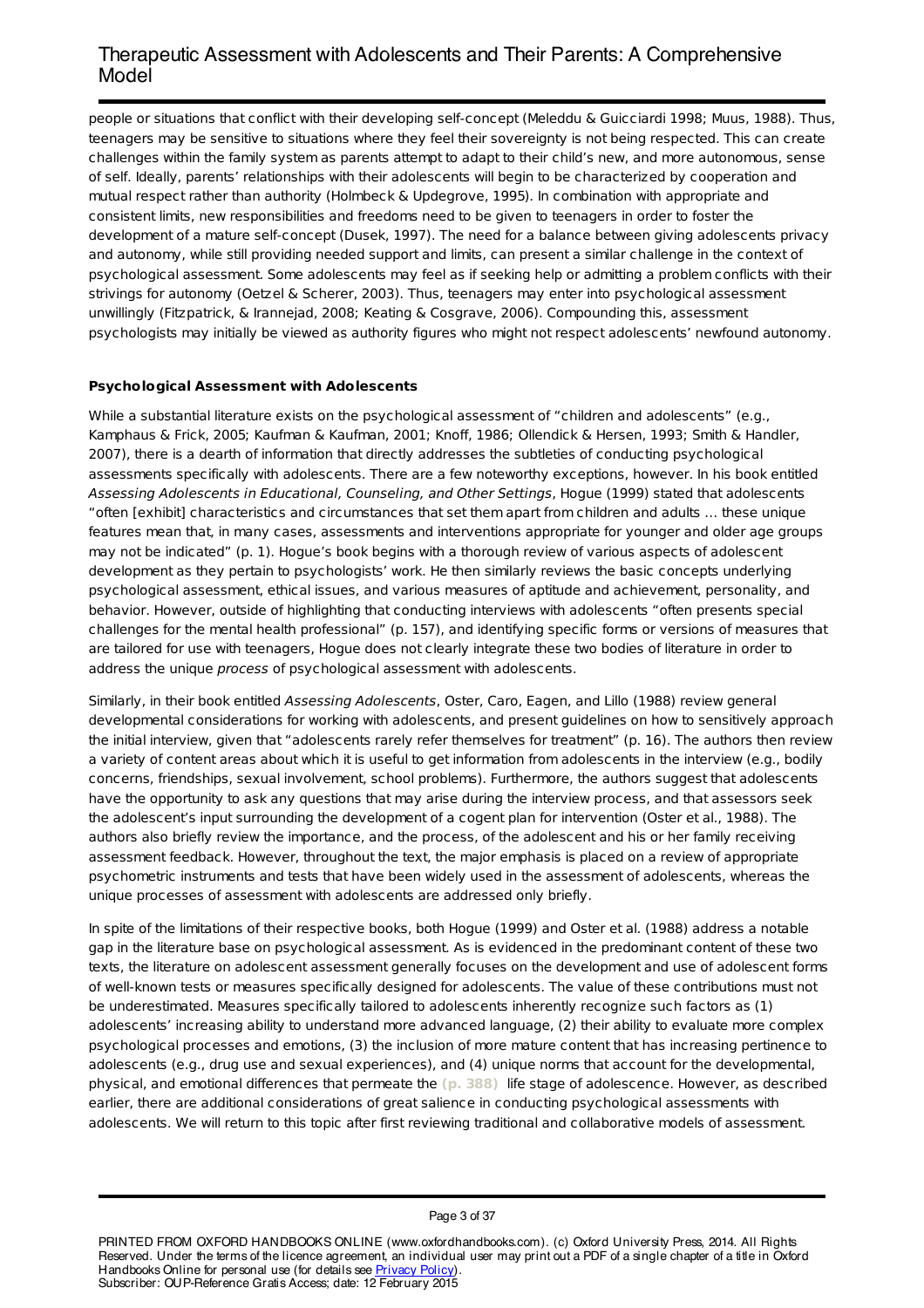### **Traditional Psychological Assessment**

The psychological assessment literature, education and training models, and the practice of assessment have been dominated by a natural science perspective that advocates "the use of standard techniques and rigid protocols to collect 'sterile' data" (Finn & Martin, 1997, p. 131). Given that "the hallmark of science [is] objectivity" (Fischer, 1985, p. 7), within this traditional perspective, testing is viewed as a tool through which to obtain an "accurate" classification of a client for the purposes of diagnosis, easier communication between professionals, treatment planning, and treatment evaluation (Finn, 2007). Typically, traditional evaluations end, as Fischer (1985) notes, with the client being represented "in terms of scores, bell-shaped curves, traits, psychodynamic forces, or diagnostic labels" (p. v). The assessor is viewed as "a scientist whose task [is] to identify the patient's traits, defenses, symptoms, and diseases through measurement" (Fischer, p. 7). Finn and Tonsager (1997) have called this the "information gathering" model of assessment. Handler and Meyer (1998) refer to this approach when applied to personality assessment as being executed by a "testing technician," rather than an "assessment technician" (p. 4).

In order to achieve the neutrality and accuracy that is the goal in the information-gathering model of assessment, threats to the objectivity of the testing need to be minimized. In this model, it is presumed that the assessor obtains knowledge and information about the client that the client does not have access to otherwise. The traditional paradigm of psychological assessment, then, does not consider testing to be a collaborative venture. It is, instead, an undertaking in which the client is the object of the psychologist's studied expertise (Riddle, Byers, & Grimesey, 2002).

### **The Development of Collaborative Assessment Models**

Over the past several decades, psychologists working within a human science tradition have advocated a more accessible approach to assessment where the client and assessor work together to form a productive understanding of the client's situation (Fischer, 1985/1994). Over time, this model of psychological assessment has come to be called collaborative assessment (Fischer, 2000). This move to shift the intent of psychological assessment is somewhat surprising given that many humanistically oriented clinicians initially voiced strong objections to assessment, viewing it as "dehumanizing, reductionistic, artificial, and judgmental … for clients" (Finn & Tonsager, 1997, p. 377). Thus, as a first step, key figures in the development of collaborative assessment, (e.g., Fischer, 1972, 1979, 2000; Handler, 1995, Purves, 2002) simply sought to make the assessment process more humane, respectful, and understandable to clients; they did not initially conceive of psychological assessment itself as a potentially therapeutic intervention. Fischer's (1979) conceptualization of psychological assessment was grounded in phenomenological psychology, with all knowledge being inextricably dependent upon the method of study and the mode of understanding. Because truth is intersubjective, she maintained, "objective" test data are best interpreted consensually with the client, and are fundamentally grounded in "historicity, situatedness, and perspectivity" (Fischer, 1979, p. 118). Each individual person simultaneously shapes, and is shaped by, the world while moving through it, and the goal of an assessment is to take a "snapshot" of this complex process.

Therefore, Fischer (1979, 2000) proposed that life events, rather than test scores, are the primary data within which assessment information should be contextualized. Collaborative assessors are urged to attend to narrative or idiographic information throughout the course of the assessment (including when providing oral feedback and consumer-friendly written reports, Fischer, 1985/1994). A collaborative assessment also requires clinicians to consider the interpersonal context in which an assessment takes place, evaluating the interactions and transactions that occur between client and assessor as a valuable source of additional information (Finn & Tonsager, 1997; Handler & Meyer, 1998). Thus, the more humanistic and phenomenological approaches to assessment sought to shift the assessor's focus from the integration of test scores back to understanding an individual's life. Through such practice, the assessor can ensure that "the mirror they hold up" (Handler & Meyer, 1998, p. 6) to the client is accurate, and avoid the client's feeling misunderstood, stigmatized or disrespected.

Collaborative assessment can be either loosely structured or semi-structured (Finn, 2007). Loosely structured techniques may use standardized testing **(p. 389)** materials in an unstandardized way, primarily as facilitators or therapeutic tools wherein a "valid" score is not obtained. For example, Fischer (2000) advocates for interrupting standardized testing procedures at "natural breaks" (p. 5) when it seems fruitful to further explore any content or process that was evoked by the testing stimuli. Conversely, Finn (2007) and his colleagues developed TA as a form

#### Page 4 of 37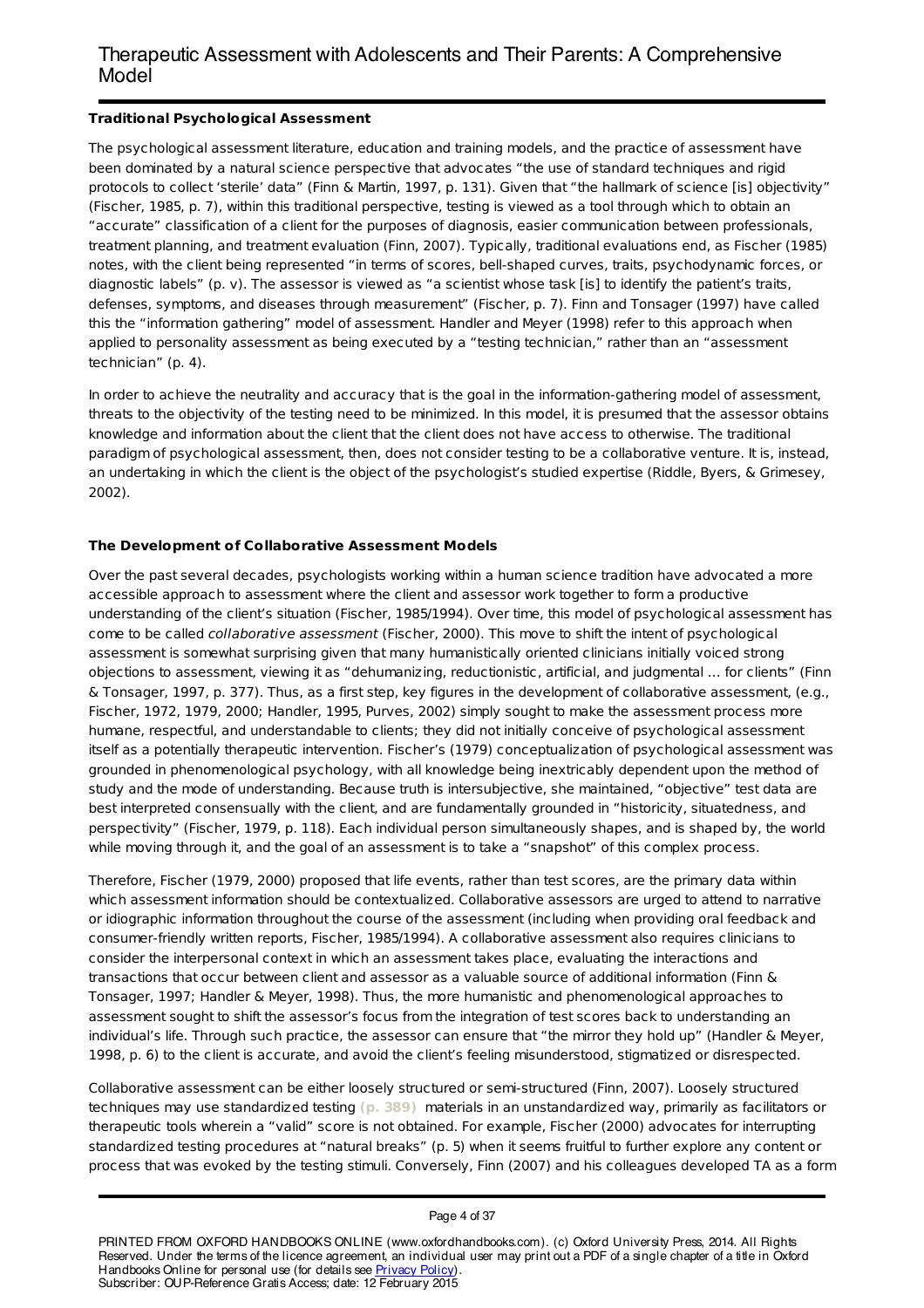of collaborative assessment that is semi-structured. In this model, assessment measures are administered using traditional standardized procedures, with possible idiographic inquiry following the standardized administration. Subsequently, the client and assessor discuss and interpret the testing experience together, which, in and of itself, may act as a therapeutic intervention (Finn & Tonsager, 1997).

## **Therapeutic Assessment**

As in collaborative assessment, TA is based primarily on principles of phenomenological, intersubjective, and interpersonal psychological theories (Finn, 2002). This framework helps redefine aspects of psychological assessment, and delineate the different motivations that drive clients to seek assessments. Various theories of human change provide a lens for understanding three such underlying motivations: self-verification, selfenhancement, and self-efficacy/self-discovery (Finn & Tonsager, 1997). Self-verification concerns the well-known fact that people strive to maintain their self-views, and make every effort to discount conflicting information (Swann, 1996, 1997). This phenomenon was extensively discussed by Sullivan (1964), by Kohut (1977), and is recognized in intersubjectivity theory (Atwood & Stolorow, 1984). Accordingly, in psychological assessment, clients prefer to receive information that confirms their self-concept and aids them in maintaining a coherent view of themselves (Finn, 2007). Finn (2007) posits that clients often present, or are presented, for assessment when they are experiencing "disintegration anxiety," which is the uncomfortable (and possibly disorienting) feeling associated with receiving information that conflicts with an existing self-concept.

The second motivation, self-enhancement, is discussed within object-relations psychology as the need to feel loved and accepted by others, and to think highly of oneself (Fairbairn, 1952; Winnicott, 1957, 1975). Thus, clients participating in psychological assessments hope to receive praise and acceptance from the assessor and to internalize this experience (Finn & Tonsager, 1997). The third and final motivation, self-efficacy/discovery, initially posited by self-efficacy theory and ego psychology, describes the need for humans to increase their knowledge of, and control over, themselves and their world (Freud, 1936; Hartmann, 1958; Hartmann, Kris, & Lowenstein, 1946; & Bandura, 1994). Through psychological assessments, then, clients seek to grow creatively, acquire selfknowledge, and obtain more control over their world.

## **Core Values of Therapeutic Assessment**

TA is guided by a set of core values held by the assessor. These include collaboration, respect, humility, compassion, and openness/curiosity (Finn, 2009). We describe each in turn, as they are foundational to the practice of TA.

# **Collaboration**

Assessors practicing TA believe that assessments are most useful, and the results most accurate, when clients are engaged as full collaborators. Clients are central in establishing the goals for their assessments; assisting in identifying relevant background information; aiding in deriving meaning from the test results, including tying them to real life examples; and providing input into recommendations. Clients also review and comment on any written documents that result from their assessment. Finally, assessors also collaborate with referring professionals and, when appropriate, with other important people in clients' lives, which may include family members, teachers, judges or employers.

## **Respect**

TA seeks to respect clients' dignity; in so doing, assessors should treat clients as they would wish to be treated. Thus, clinicians practicing TA thoroughly explain assessment procedures so that clients may make an informed choice about whether or not to participate. Clients are also encouraged to provide input as the assessment unfolds, and to collaboratively construct recommendations at the end of the assessment. Clients are regarded as "experts on themselves" who work with assessors to better understand life impasses or dilemmas. TA is also suited to clients of different cultures in that assessment procedures are adapted to specific cultural contexts; clients are asked to help assessors understand how assessment findings relate to their unique cultural identities.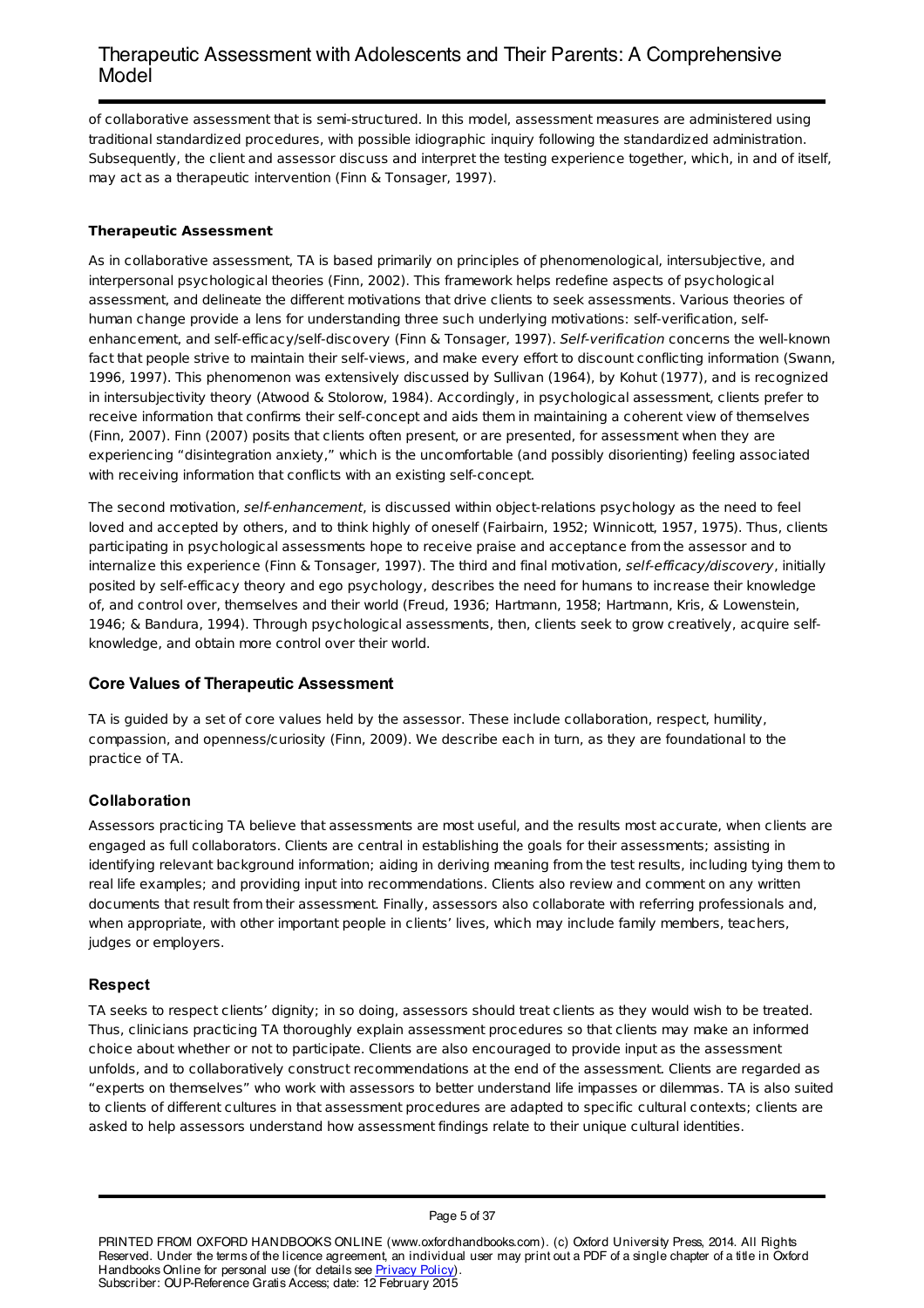## **Humility**

Assessors practicing TA are acutely aware that they bring their own perspectives and biases into **(p. 390)** their work. They acknowledge that they can never fully understand another person's inner world. Assessors are also knowledgeable about the limitations of psychological tests, and do not view them as providing infallible "Truths" about clients. Test scores and interpretations are seen as starting points for discussions about clients' lives, and as tools for generating hypotheses that may assist clients in discovering new "self stories." Assessors trained in TA work to "find their own versions" of the struggles experienced by clients. They are humbled by how their clients' struggles mirror their own and are also acutely aware that all of us are growing, struggling human beings, generally doing the best we can given our respective backgrounds and resources.

## **Compassion**

In TA, assessors integrate empathy and psychological testing to "feel into" their clients' lives, seeking to understand puzzles, behaviors, and patterns that are incomprehensible to others. This often results in clients' feeling more compassion for themselves, and receiving more acceptance and support from others in their lives. Often, as compassion increases and shame decreases, clients find that they are able to make needed changes that formerly eluded them.

## **Openness/Curiosity**

Assessors practicing TA aspire to conduct each assessment with openness to learning about themselves, the world, and the amazing resourcefulness of human beings to adapt and respond to challenging circumstances. They are genuinely curious about each person who presents for an assessment, and find that their curiosity often inspires clients to step back and view themselves and their life circumstances in new ways.

## **Research Findings**

TA has been utilized with adults, couples, adolescents, and children and has shown great promise clinically. In controlled research with outpatient adults, TA has been shown to lead to decreases in symptomatology (Finn & Tonsager, 1992; Newman & Greenway, 1997), increases in self-esteem (Finn & Tonsager; Newman & Greenway; Allen, Montgomery, Tubman, & Escovar, 2003), and increases in hope (Finn & Tonsager). Compared to traditional information-gathering assessment, collaborative assessment has also been shown to lead to better compliance with treatment recommendations (Ackerman, Hilsenroth, Baity, & Blagys, 2000), and better alliance in subsequent psychotherapy (Hilsenroth, Peters, & Ackerman, 2004). With inpatient adults, a very brief (four-hour) TA resulted in better alliance, cooperation, and satisfaction with treatment; lower distress; and an increased sense of well being, as compared with a manualized, structured, supportive therapy or standard psychiatric treatment and milieu therapy (Little & Smith, 2008). A recent study with children under 13 and their families showed decreased symptomatology in children and mothers, decreased family conflict, and increased communication and cohesion following an eight-session TA. In addition, mothers had more positive and fewer negative feelings about their children after the assessment (Tharinger, Finn, Gentry, Hamilton, Fowler, & Matson, 2009).

Regarding adolescents, we are aware of two comparison studies. Newman (2004) compared distressed adolescents who received a brief (two-hour) TA ( $N = 18$ ) to those receiving five hours of psychotherapy ( $N = 18$ ). The group who received the TA showed significantly less symptomology and depression, and increased selfesteem, compared to the group receiving therapy. Ougrin, Ng, and Low (2008) compared TA with traditional, noncollaborative assessment in a group of 38 adolescents referred because they engaged in self-harm. Those receiving TA were much more likely to attend the first community follow-up appointment (75% vs. 40%) and to become engaged with services (62% vs. 30%); both factors have been associated with better psychosocial outcomes in this population of adolescents. In addition to controlled research, a number of case studies have been published on TA with adults (Finn, 1996a, 1996b, 2003, 2007; Finn & Martin, 1997; Finn & Kamphuis, 2006; Fischer, 1978; Fischer & Finn, 2008; Gorske, 2008; Peters, Handler, White, & Winkel, 2008; Wygant & Fleming, 2008); with children (Guerrero, Lipkind, & Rosenburg, 2011; Handler, 2006; Hamilton, et al., 2009, Haydel, Mercer, & Rosenblatt, 2011; Smith & Handler, 2009, Tharinger, Finn, Wilkinson, & Schaber, 2007; Tharinger & Roberts, in press); with couples (Finn, 2007); and with adolescents (Michel, 2002).

#### Page 6 of 37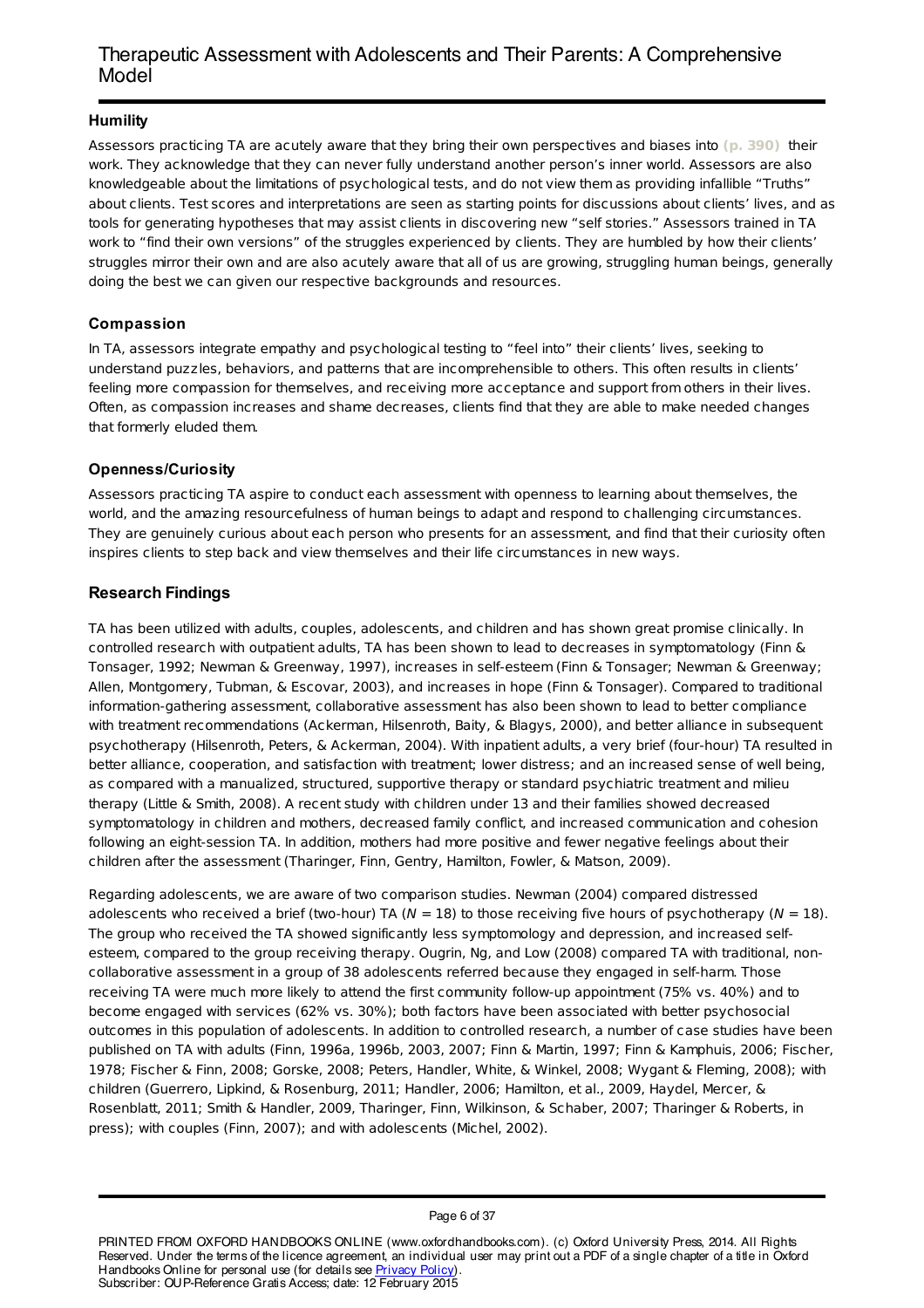## **Principles for the Organization of Assessment Findings**

In TA, assessors share aspects of their insights and interpretations with clients throughout the assessment process rather than waiting to share all their impressions at a closing feedback meeting (Riddle et al., 2002). In fact, Finn (2007) has **(p. 391)** re-conceptualized "feedback sessions," in which the assessor reports "data" obtained about the client, as "summary/discussion sessions," in which clients are invited to provide input as the assessment findings are interpreted. In these closing sessions of a TA, the assessor pays close attention to the order in which assessment findings are presented to ensure that clients are best able to internalize, and make use of, the assessment information (Finn & Tonsager, 2002).

Attending to the order of feedback is informed by the research on Swann and Read's (1981) self-verification theory. Their research indicates that individuals tend to accept feedback more readily when it is consistent with their self-views than when it is discrepant; this tendency persists whether people view themselves positively or negatively (e.g., Collins & Stukas, 2006; Finn, 2007; Giesler, Josephs, & Swann, 1996). Thus, Finn (1996a) recommended that the assessment findings that are congruent with how clients view themselves be discussed first (Level 1 findings). When working with adolescents and their families, it must also be considered whether assessment results are consistent with how parents view their son or daughter, as well as how parents view themselves in relation their child. Presenting the most self-verifying information first serves to put adolescents and parents at ease, and supports their expectation that the assessment findings will be valid and useful.

Level 2 findings are those that reframe or amplify clients' typical ways of thinking about themselves or their families, and should be presented next. Although clients may be somewhat surprised by Level 2 feedback, and may not immediately accept it without question, it is expected that they will be able to integrate this new information into their self-views fairly easily. Ideally, the majority of the findings presented during the summary/discussion session should be Level 2 information (Tharinger, Finn, Hersh, et al., 2008); this is the information that is most likely to facilitate change in parents and adolescents.

Lastly, if the previous information is relatively well received, the assessor may go on to introduce Level 3 findings, which fundamentally conflict in some way with clients' self-views or the understandings of their family (Finn, 2007). Adolescents and parents are likely to become anxious upon hearing Level 3 information, and may initially challenge or reject these findings. Although parents or teenagers may be threatened by this higher-level feedback, within the context of a collaborative and supportive environment, and with the passage of time (e.g., weeks or months after the assessment is completed), they may come to understand and integrate these findings into the way they see themselves and their family. In addition, when their needs for self-verification and self-discovery are met through Level 1 and Level 2 feedback, many clients are quite open to receiving and integrating Level 3 feedback in the summary/discussion session.

The assessors' goal in the summary/discussion session is to help adolescents and parents accept and assimilate as many of the assessment results as possible. However, presenting too much new information may be overwhelming. Furthermore, some Level 3 feedback may be so threatening that it would not benefit clients to hear it for the first time in the summary/discussion session. For example, hearing that their adolescent suffers from significant depression may overwhelm parents if they have not been previously prepared for such a "bombshell." Furthermore, if the assessors know that clients are especially fearful of the word "depression," it is prudent to use phrases such as "lots of sadness" or "feeling really down" instead. If parents have, in some way, been exposed to Level 3 findings earlier in the assessment, and if the sequencing of information has been well executed and language mindfully used, clients are more likely to absorb and incorporate this higher level feedback into their existing views of themselves or their family. This then allows them to address their problems in living more effectively.

It is important to note that all of the assessment sessions should be executed with the intent of transforming Level 3 information into Level 2. When adolescents and parents have had the consistent experience of viewing themselves or their adolescent in a new way, hearing corresponding information from the assessor in the summary/discussion session is likely to be much easier. The practice of organizing feedback around clients' assessment questions also increases the likelihood that Level 3 findings will be accepted. If the information can be framed as an answer to a confounding question or an explanation for something that clients have long wondered about, they may be more motivated to process and consider the information rather than defensively reject it (Finn, 2007).

#### Page 7 of 37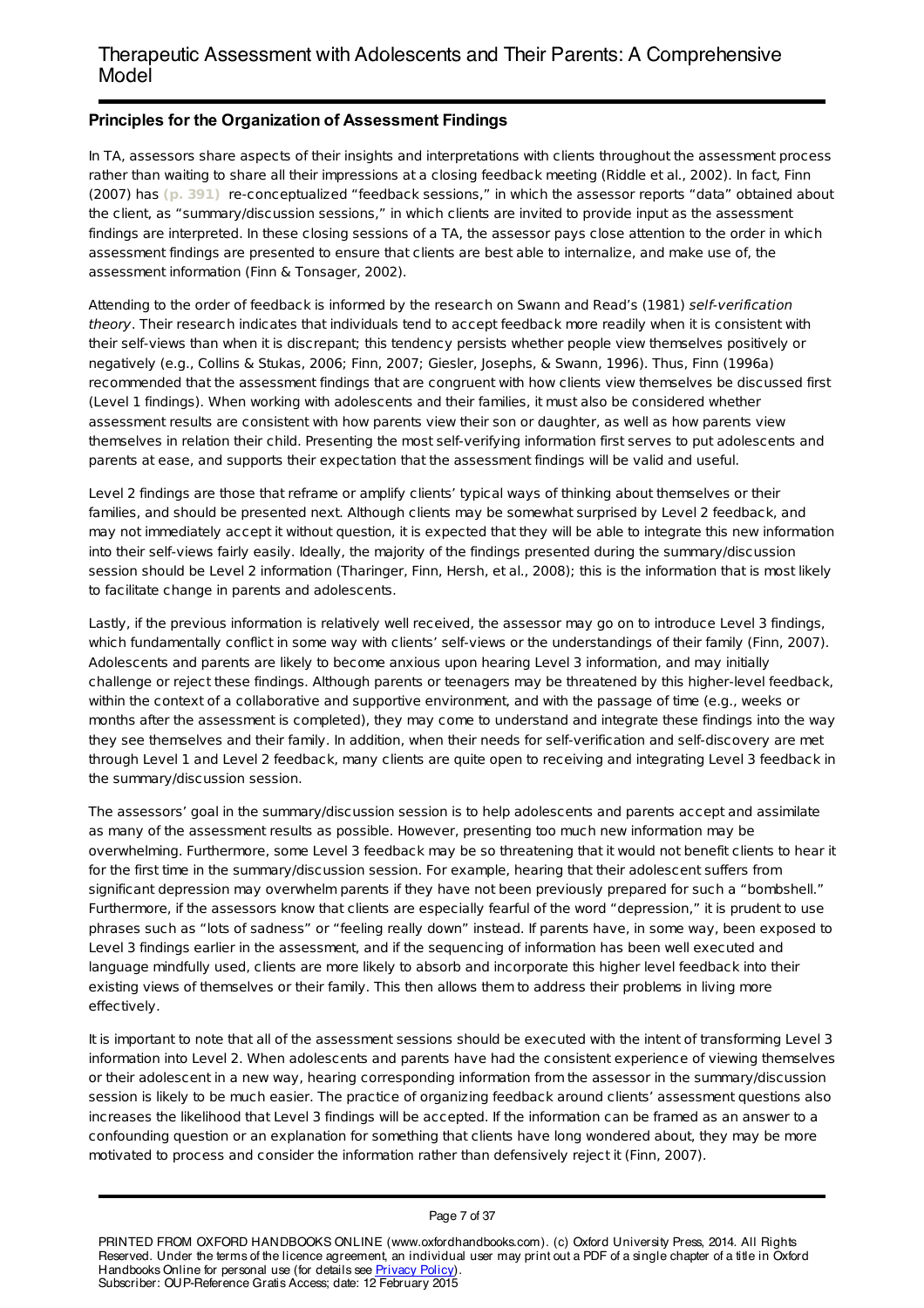## **General Steps of Therapeutic Assessment**

Finn (1996, 2007) has outlined a semi-structured, six-step, general model for TA. There is variation in the steps as applied to children, adolescents, adults, and couples. Each of the steps of TA, according to Finn, is important in its own right; additionally, **(p. 392)** however, in our experience, the whole is greater than the sum of the parts. The steps in the general model include: (1) the assessment question–gathering phase, (2) the standardized testing phase, (3) the intervention phase, (4) the summary/discussion phase, (5) the written communication phase, and (6) a follow-up phase. Finn acknowledges the reality that specifics of the client, setting, assessor, and resources available may preclude assessors' adoption of all six steps, and encourages assessors to adapt the model to their particular needs and circumstances.

### **The Model of Comprehensive TA with Adolescents**

Figures 17.1 and 17.2 depict the comprehensive TA model as used with (1) children and their parents and (2) adolescents and their parents, respectively. The general steps of TA, as described above, are evident in both. As can be seen when comparing Figures 17.1 and 17.2, the major distinctions between TA with adolescents and TA with children is (1) the privacy and confidentiality afforded adolescents as compared to children, and (2) the direct work with adolescents in exploring and processing their own testing findings, in contrast to the direct work with parents in exploring and processing the test findings of younger children. These distinctions are intended to reflect the differing developmental needs of children and adolescents discussed earlier. However, particularly in the age range of 11 to 13, a hybrid of the adolescent and child models may be used to fit the needs of individual children and families. As mentioned earlier, a comprehensive chapter on using TA with children and their parents also is available (Tharinger, Krumholz, Hall, & Matson, in press).



Figure 17.1 TA with Children and Their Parents.

To grant adolescents some privacy and confidentiality, and with their parents' agreement, adolescents are allowed and encouraged to pose both shared and confidential assessment questions. In contrast, with pre-adolescent children, all their questions are disclosed to their parents. In addition, adolescents' testing sessions are not observed and processed by their parents, as they are in TA with children. Furthermore, adolescents often participate in an individual intervention session with the assessor, whereas children typically participate only in an intervention session in which their parents also **(p. 393)** participate. Also, adolescents are provided with oral feedback addressing their private assessment questions prior to their parents' receiving oral feedback, which is not the case in the child model. Adolescents are also given a preview of the feedback their parents will receive, after which they may be given the option of attending their parents' feedback session, whereas children are not. In addition, adolescents receive a separate (and private) letter summarizing their specific feedback, while children's

Page 8 of 37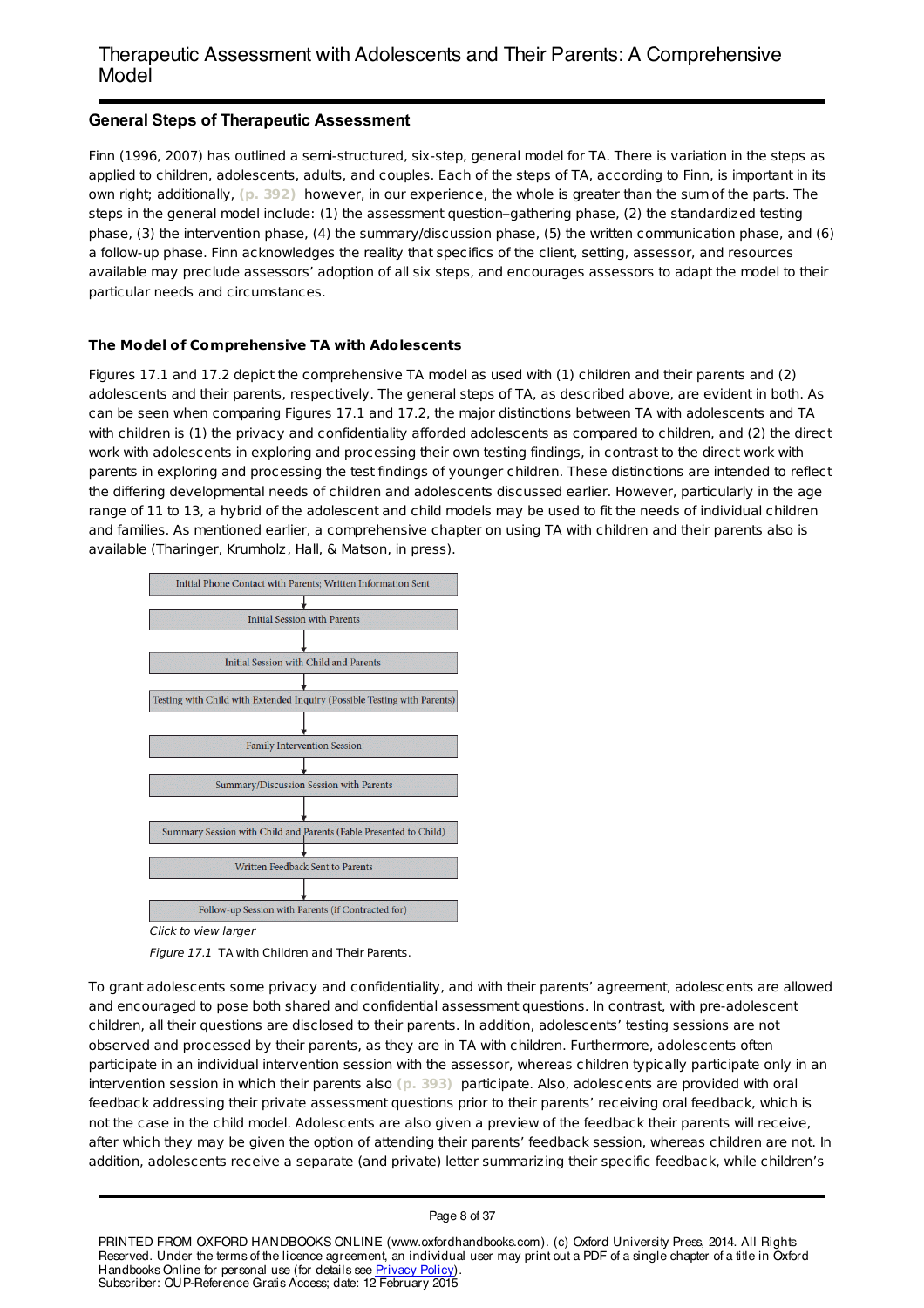written feedback (usually in the form of a story or fable) is given to children and parents in a joint meeting. Thus, multiple steps in TA provide adolescents with privacy and confidentiality.



Figure 17.2 TA with Adolescents and Their Parents.

There is also a major distinction between adolescent and child TA with respect to the primary focus of clinician attention and intervention. In TA with children, the assessor works with the parents as they observe and process their child's test responses. The intent is to shift parents' "story" about the child, so that it is more coherent, accurate, compassionate, and useful (Tharinger et al., 2007). This is the main focus of attention because children respond readily to shifts in their environment, and their self-stories are not as "fixed" as are those of older clients. In contrast, in TA with adolescents, assessors work with the youth directly to further their insight into themselves. The extensive social and cognitive shifts that occur in this developmental stage allow adolescents to comprehend information derived from their cognitive and personality tests; they are able to scrutinize previously unexamined beliefs, behaviors, and values, and to observe themselves as the objects of their own thought (Elkind, 1978; Piaget, 1972). Thus, by affording privacy, confidentiality, and active processing of findings in the moment, the assessor invites adolescent clients to actively participate in their assessments as equal partners, which, in turn, allows them to feel that they are respected as valuable contributors throughout the intervention. **(p. 394)** While this work with the adolescent is occurring, assessors also work with parents in a series of separate sessions, to facilitate and coordinate shifts in how they view their children, themselves, and their family.

We now describe and illustrate the goals and procedures for each step in the comprehensive TA model with adolescents and their parents. The majority of this material is abstracted from training materials designed by Finn and presented nationally and internationally over the past decade. We will illustrate each step with a recent case. The assessment presented herein was conducted as part of the Therapeutic Assessment Project (TAP) at the University of Texas. The assessment team consisted of the second author, Lauren Gentry, and Jamie Kuhlman, both doctoral students. The TA was supervised by Deborah Tharinger, licensed psychologist; and Pamela Schaber, licensed psychologist. Consultation was provided by Stephen Finn, licensed psychologist.

In TAP, we are studying the processes and outcomes of TA with children and adolescents. Variables of interest for potential change have included child symptomatology, family functioning, affective attitudes, and satisfaction with the assessment experience. Participants are recruited from the waiting list of a local outpatient community mental health clinic for children. If they meet entrance criteria, clients are offered a comprehensive TA, and, upon its completion, are placed at the beginning of the waiting list at the clinic, should they want additional services. The TAs are free of charge and take place at the university. Each assessment is conducted by an assessment team of two advanced graduate students in a doctoral-level professional psychology program, and supervised by licensed psychologists experienced in TA. In the TA model used in TAP, one assessment team member works primarily with

#### Page 9 of 37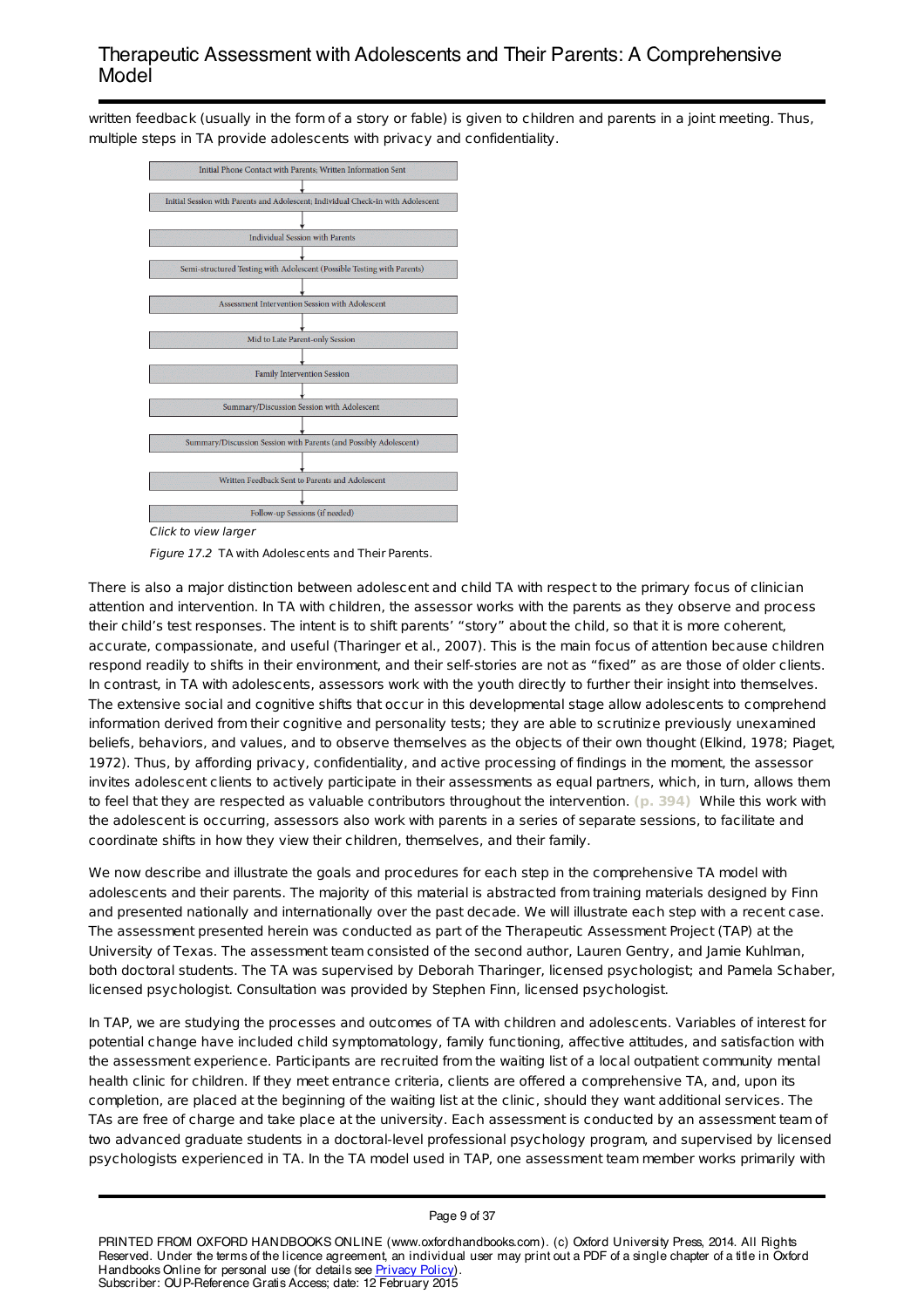the adolescent and the other with the parent(s). The assessment team comes together for all joint meetings with the family. The family members also work with independent research assistants to complete extensive pre- and postassessment research measures and interviews, as well as brief interviews after each assessment session. Informed consent and assent is obtained from all family members prior to the start of the assessment. For the case illustrated in this chapter, both the mother and the adolescent boy gave their additional consent for us to write about them and their assessment experience in a published book.

TA with adolescents and their parents typically consists of 8 to 10 weekly sessions that take place over a two- to three-month period (although these sessions can be condensed into a shorter period if necessary). Meetings of an hour and a half are usually sufficient. We have found that weekly sessions allow time between sessions for adolescents and parents to process what they are learning, and to begin to construct a new story about themselves. This schedule similarly allows assessors time to absorb findings and thoroughly plan for the next session. This pacing, then, more closely resembles that of therapy or counseling than that of a traditional assessment.

## **Initial Phone Contact with Parents to Discuss Referral and Provide Information on TA**

In the initial conversation with parents to explore the family's engaging in a TA, the assessor explicitly states that the assessment is intended to be a collaborative process, and stresses that parents' input is essential to the success of the TA. This assertion is then put into practice by asking parents to begin thinking about what questions they wish to address through the assessment, including those concerning their child, themselves, and their family. This invitation demonstrates from the beginning that parents will help to determine the course of the assessment. After the initial phone contact, more extensive information about the TA process is mailed to the parents, as is a separate information form designed specifically for adolescents. The intent of this separate information sheet is to support adolescents' individuation from the beginning, as well as to highlight the importance of their collaboration in the assessment process. The form for adolescents asks the following questions: "What is a Therapeutic Assessment?" "Why me, and what will this be like?" "What will I get out of this?" "What's the downside of this?" "Will you really tell me what you figure out?" "Who else will get the results of the assessment?" "Suppose I don't want to do the assessment?" and "What if I say yes, and then later I want to stop?"

For example, the information sheet answers "Why me and what will this be like?" as follows:

Your parents have agreed that a psychological assessment with you could be useful to help them understand you better and help you understand yourself. Your parents will be invited to pose questions for the assessment that we will attempt to answer. In **(p. 395)** our experience, parents ask questions such as, "Why is our son so angry all the time?" "Why is our daughter suddenly failing in school?" or "Why do we all fight all the time?" We will let you know the questions that your parents ask. We hope that you will work with us to figure out the answers to your parents' questions. We will also ask you, when we meet with you and your parents together, and when we meet with you privately, what questions you have about yourself and your life that you would like to ask. We will then work together to answer your questions as well. You can share your questions with your parents or you may keep them private. You might want to start thinking about questions you want the assessment to try to answer. Usually we can handle up to 4 or 5 different questions. Examples of questions teenagers have asked include, "Why don't my parents trust me like they should?" "Why do I get overwhelmed so easily?" "Why can't I get along with my parents any longer" "Why is school so hard for me now?" and "How come I'm having such problems with my friends?" After we settle on your and your parents' questions, we will be asking you to come for about 10 or so appointments. We will talk with you about your life, ask you to fill out some questionnaires, and ask you to do some psychological tests and talk with us about your experience. At the end of the assessment, we will meet with you privately to talk about the results of the assessment and answer your questions. Afterwards, we will meet with your parents to answer their questions. And at the end, we will write you a letter that tells you what we all figured out."

# **Initial Session with Parents and Adolescent**

This first session is guided by multiple goals and procedures. The assessment team typically begins by meeting with the adolescent and parents together. This conjoint meeting may constitute one-half to two-thirds of the

PRINTED FROM OXFORD HANDBOOKS ONLINE (www.oxfordhandbooks.com). (c) Oxford University Press, 2014. All Rights Reserved. Under the terms of the licence agreement, an individual user may print out a PDF of a single chapter of a title in Oxford Handbooks Online for personal use (for details see Privacy Policy). Subscriber: OUP-Reference Gratis Access; date: 12 February 2015

Page 10 of 37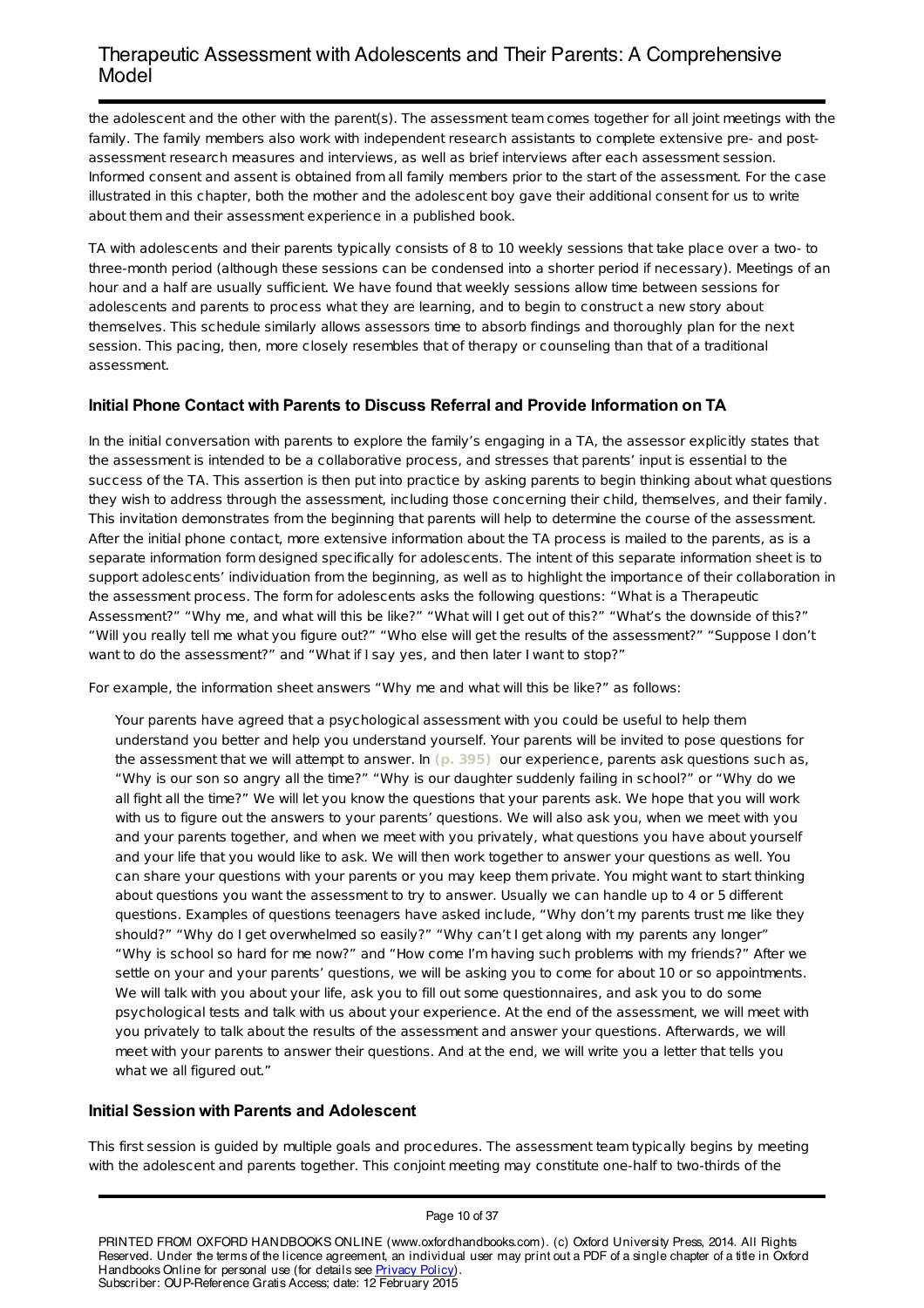session, and is followed by a check-in with the adolescent alone. The session then closes with the parents rejoining the adolescent. In this initial meeting, the assessment team works hard to make connections with the multiple individuals involved, who often have long-standing conflicts or "feel stuck," which has led them to seek the assessment. For example, conflict between the parental subsystem and the adolescent is commonplace, as is disagreement within the parental subsystem. These conflicts are often exacerbated by the developmental tasks of adolescence discussed earlier. The competencies required of assessors in this first session are much like those used in therapy with adolescents and families: for example, listening, balancing, validating, summarizing, and exploring. We now discuss the goals and procedures of the first session, and illustrate by continuing our case example.

### **Establishing Relationships and Alliances**

### Case material:

Matt is a 13-year-old Caucasian male nearing completion of the eighth grade. He was referred for mental health services by his mother, Lisa, who reports that Matt is bright and mature beyond his years, but that he has recently been experimenting with an assortment of illicit and prescription drugs. Although Matt has yet to run into trouble with legal or school authorities, his mother is extremely concerned about his experimentation at this young age, as well as the influence that several of his friends have on his behavior. Lisa is a single mother who became pregnant with Matt when she was 16 years old and ended the relationship with Matt's father prior to his birth. Lisa describes her relationship with Matt as being close and open, but recently as more distant. Matt's contact with his biological father is sporadic at best, which has been upsetting for Matt throughout his life. Matt has a close relationship with Lisa's longtime boyfriend, Peter. Matt was diagnosed with Type 1 Diabetes at the age of seven and, although he is fairly responsible about managing his blood sugar, his health is an ongoing concern for Lisa. For example on one recent occasion, Matt had an overnight hospital stay after recreationally drinking a bottle of cough syrup. From the initial phone contact, we hypothesized that Lisa was probably struggling with letting her son individuate, as she described them as "best friends." We also felt that she genuinely had no understanding of why Matt was choosing to experiment with drugs.

### Case material:

In establishing relationships and alliances with Lisa and Matt, it was important for the assessment team to validate the concerns and experiences of each as they began to discuss their recent challenges. For example, the assessors normalized for Matt that it is developmentally appropriate for adolescents to distance from their parents as they work on their own identity formation, while they simultaneously validated how difficult this separation must be for Lisa. In further building rapport with Matt, it was invaluable for the assessor to engage him in a conversation about the things he liked, including music, sports, and leisure-time activities, rather than focusing exclusively on his recent problem behaviors. Both Matt and Lisa were highly personable, appeared to have a positive relationship with one another, and were willing participants in the assessment; as such, relational foundations were established with ease in this initial session.

The first goal of the initial session is for assessors to begin establishing relationships and alliances with the adolescent and the parents. This includes helping the family to feel welcome, safe, accepted, and that they are truly valued as collaborators in the **(p. 396)** assessment process, thus establishing a foundation of trust that will be further developed throughout the assessment. We have found the following steps to be especially useful:

- **(1)** Warmly welcome everyone and explain the goals of the session;
- **(2)** Introduce the session from a collaborative perspective;
- **(3)** Ask if the adolescent or parents have any questions about the assessment at this point;
- **(4)** Listen attentively, with interest and concern;
- **(5)** Restate what you learned from talking to the parent over the phone and ask for clarification;
- **(6)** Ask for any reactions to the information sheets that were sent home;

**(7)** Listen carefully and ask questions of each person present; give each family member the opportunity to state how he or she views the situation and, if there is disagreement, how each person feels about that.

Page 11 of 37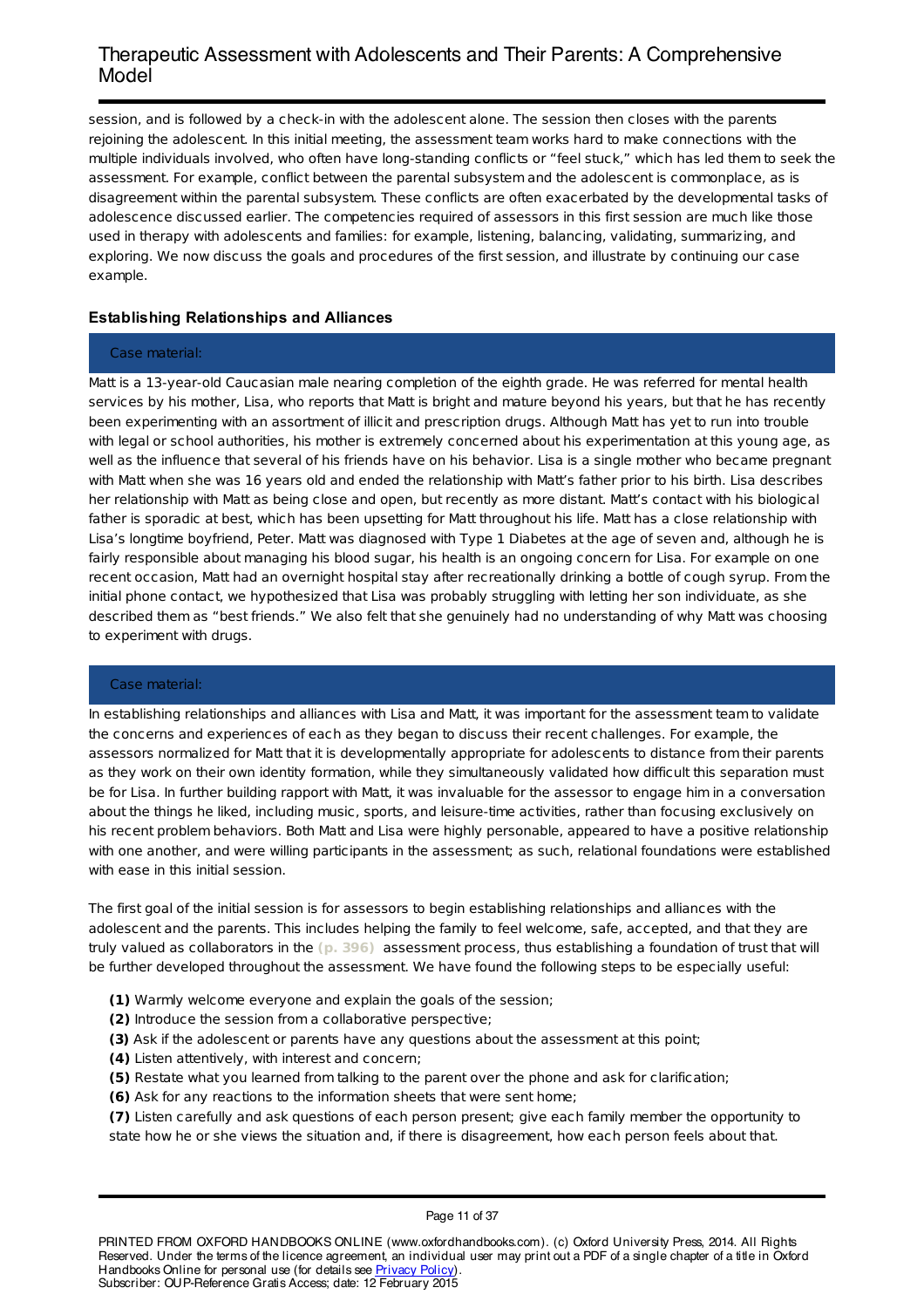It is also important to give the adolescent and parents permission to ask questions about you, the assessor, and any aspect of the assessment, as well as to discuss the limits of confidentiality. Additionally, in our experience, it is also very useful in this first session to ask about previous assessment experiences that the adolescent or the parents have had, and to listen for past hurts or disappointments, to accept and empathize with these, and to then offer an assessment contract that addresses the previous negative experience. Assessors should also encourage the family to alert them if they feel upset or poorly treated during any part of the TA. Finally, it is imperative that the assessor be attuned to interactions between family members during this session and throughout the assessment, gaining first hand experience of the family members' relationships and readiness for change.

## **Negotiating Some Privacy for the Adolescent**

A second goal of the initial session is for the assessors to suggest and negotiate appropriate autonomy and privacy for the adolescent throughout the assessment. Typically, this involves securing the parents' permission for the adolescent to ask private assessment questions and to receive confidential feedback that addresses those questions. As most adolescents being assessed will be under the age of 18 and, thus, not legally entitled to confidentiality from their parents in relation to health and mental health care, this request is not made lightly and is understood not to be legally binding. The intention of seeking such privacy for adolescent clients is therapeutic. It acknowledges that most adolescents are beginning to individuate from their parents, and that, in our society, this is typically developmentally appropriate. Most adolescents appreciate this recognition, and thus are more likely to engage in the assessment. The request also encourages parents to accept this age-appropriate shift in their child, and to tolerate some expression of their son or daughter's autonomy. In many families, this request (and the subsequent negotiations) are, in and of themselves, an intervention, wherein boundaries are challenged and developmentally appropriate privacy needs explored. Such a request can also provide an opportunity to educate parents about the appropriate developmental needs of adolescents.

## Case material.

Having normalized Matt's separation and individuation from his mother led relatively seamlessly into discussing Lisa's willingness for Matt to pose private questions for the assessment. Lisa readily agreed to honor such privacy for her son. However, the assessment team assured her (and informed Matt) that if Matt were to disclose any information in the course of the assessment that indicated a threat to his safety (particularly given that Matt's drug experimentation had previously resulted in a hospital stay), Lisa would be informed immediately. As is sometimes the case, in spite of Lisa's affording Matt the opportunity to pose confidential assessment questions, Matt chose to be continually open with his mother about his experience of the assessment.

In our experience, most parents are very open to the request that their teenagers be able to pose private questions and receive individual feedback. Generally, parents appreciate their children's developmental changes and hope that their adolescents will confide in the assessor, obtaining needed help that they no longer seek from the parents. We have also found that some parents are not able to tolerate this request, or that one parent can but the other **(p. 397)** cannot. When this is the case, more time is often needed to discuss the issue, and slowing the assessment process down until the matter can be satisfactorily resolved is generally good for everyone. We have also found that, by the end of the assessment, adolescents often choose to share their private questions and feedback with their parents, perhaps as a reflection of the paradox of trust.

## **Obtaining Assessment Questions from Parents and Adolescent Jointly**

The third goal of the initial session is to gather and co-construct assessment questions from the parents and the adolescent together, with the adolescent knowing that, if they are so negotiated, he or she will still have the opportunity to privately pose additional questions later. In our experience, most adolescents pose some questions with their parents present and some questions privately. In helping parents and adolescents frame questions to be explored through the assessment, it is important to use the clients' own words if possible, and to refine questions that are too broad or too narrow. It is also helpful to continually engage clients' curiosity, as this tends to suspend their emotional reactions, instead putting them in a role wherein they are more objectively exploring themselves. It can also be very useful for assessors to suggest implicit questions that they have heard with their "third ear" (i.e., queries that have been alluded to or implied, but not explicitly articulated), thus assisting the client in making the question explicit. If a client is struggling with posing questions, or insists that he or she has no questions, it may be

Page 12 of 37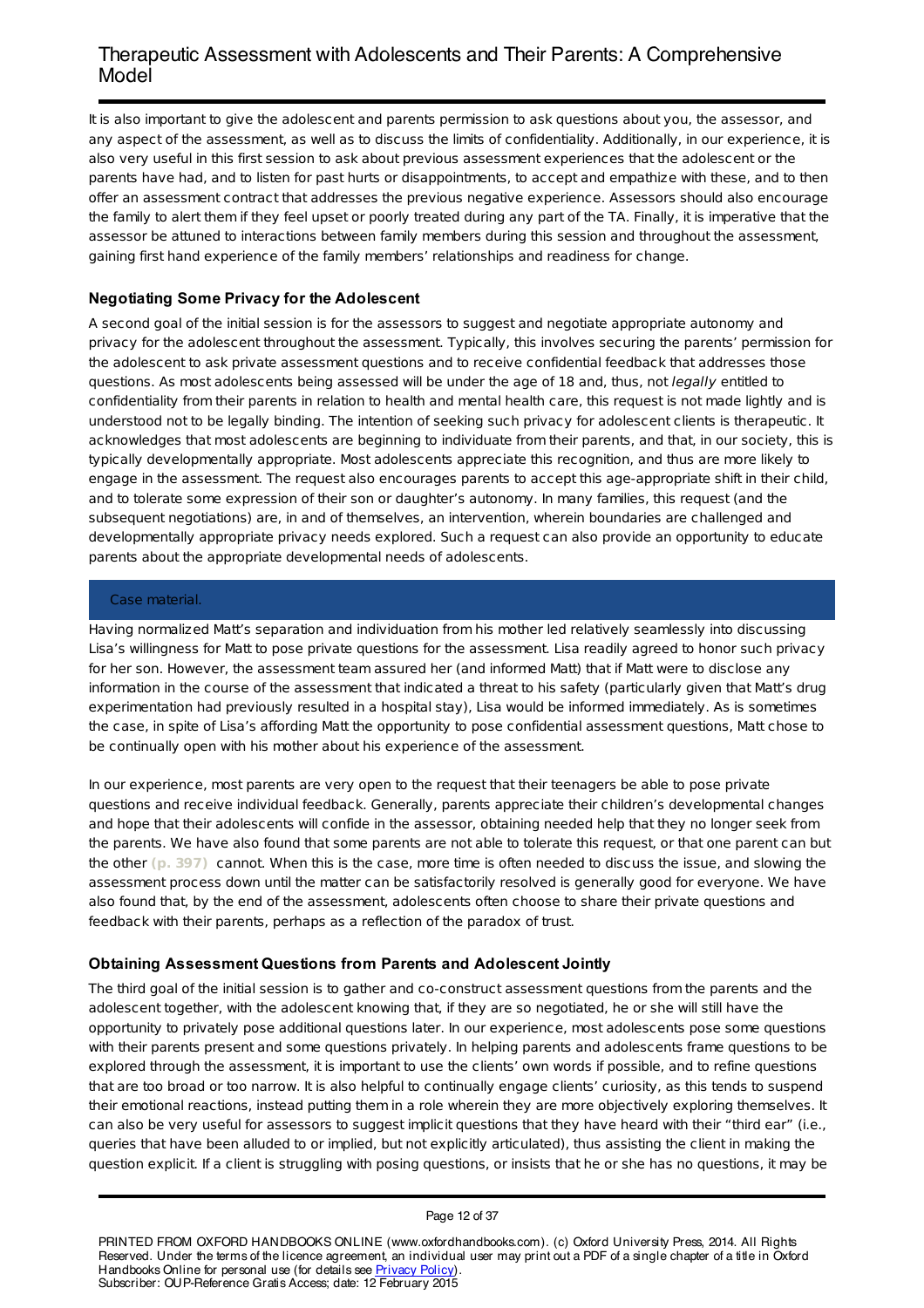useful to return to discussing the aims of collaborative assessment and the importance of its being guided by clients' curiosities about themselves or their families. In cases like these, it is possible that the relationship and trust are not adequately established and the process may need to be slowed down. In other cases, it may be that one of the participants, perhaps one of the parents, is not fully on board with the assessment. In these cases, it is useful to comment on this and ask about the person's reservations so that the assessor may work to address these concerns.

In our experience, assessment questions are a crucial component of the collaborative assessment process. They serve to lower clients' anxiety by defining the contract for the assessment and, from the start, engage clients as active participants in the assessment process. Constructing questions also tends to engage clients' curiosity about themselves or their children, and very importantly, provide "open doors" to discuss difficult or awkward information. For the assessor, the constructed questions provide information about clients' current selfschemas/stories and indicate where those self-structures may be open to change. Finally, collecting assessment questions from clients sets the stage for them to "mentalize" (Allen, Fonagy, & Bateman, 2008) about their problems, which in itself can be therapeutic. Many clients report that they experience relief just from framing their persistent problems in the form of questions.

### Case material.

With minimal guidance, Lisa and Matt readily developed questions for the assessment. Lisa's questions were: (1) Why is Matt experimenting with drugs? (2) "Am I communicating with him in the right way?" and (3) "Why is Matt not motivated to reach his potential in school?" The question that Matt posed in his mother's presence was: "Why does my mind go blank in tests for algebra?" He subsequently alluded to the fact that he sometimes has difficulty putting his thoughts into words, but did not develop an additional question about this. While discussing Matt's recent history of drug experimentation (which had also included taking prescription stimulant medications and smoking marijuana), Lisa made a comment about how she was unable to relate to Matt's behavior because she had never experimented with drugs in her youth. Although it seemed somewhat uncomfortable for Matt to hear his mother talk with two relative strangers about his experimentation with drugs, he did not become defensive or withdrawn at any time. In fact, he only contradicted his mother on one occasion, saying that his experimentation with drugs had nothing to do with "peer pressure," and he remained engaged throughout the session.

After the questions are formed, the assessor typically collects relevant background information to flesh out the history and context underlying each question. In collecting background information about each question, we have found queries such as the following to be very helpful: "What does the problem look like in daily life?" "If this problem were resolved today, what would be different about your life?" "If you had to answer the assessment question today, what would you say?" and "What would be the most difficult thing to hear at the end of the assessment?" In posing such follow-up questions, however, it is essential to respect the client's right to privacy at all times. Information-gathering questions should be connected to the client's agenda for the assessment in a facevalid way, which is exemplified by the client's assessment questions. If the assessor wishes to ask a follow-up question that does not appear to be related to the client's concerns, it **(p. 398)** is important that the assessor ask permission and explain why the question is relevant. In addition, it is important to allow clients to declare certain topics "off limits," even though the absence of the information may constrict the ability to fully address a particular assessment question.

In wrapping up the information gathering portion of the session, the assessor summarizes the assessment questions that have been agreed upon, invites both the parents and the adolescent to develop additional questions as the assessment unfolds, and reminds everyone that there will be ample opportunity to further discuss the questions as the TA progresses.

## **Obtaining Private Assessment Questions from the Adolescent**

The next goal of the initial session is to gauge how the adolescent is experiencing the process, and to invite him or her to meet individually to pose private questions. If so negotiated, the parents are asked to leave the room, and the assessor solicits reactions from the adolescent in response to the session so far. The assessor attempts to align with the adolescent, conveying genuine understanding of the difficulties that come with adolescence, including that relationships with parents can be challenging. The assessor continually encourages questions and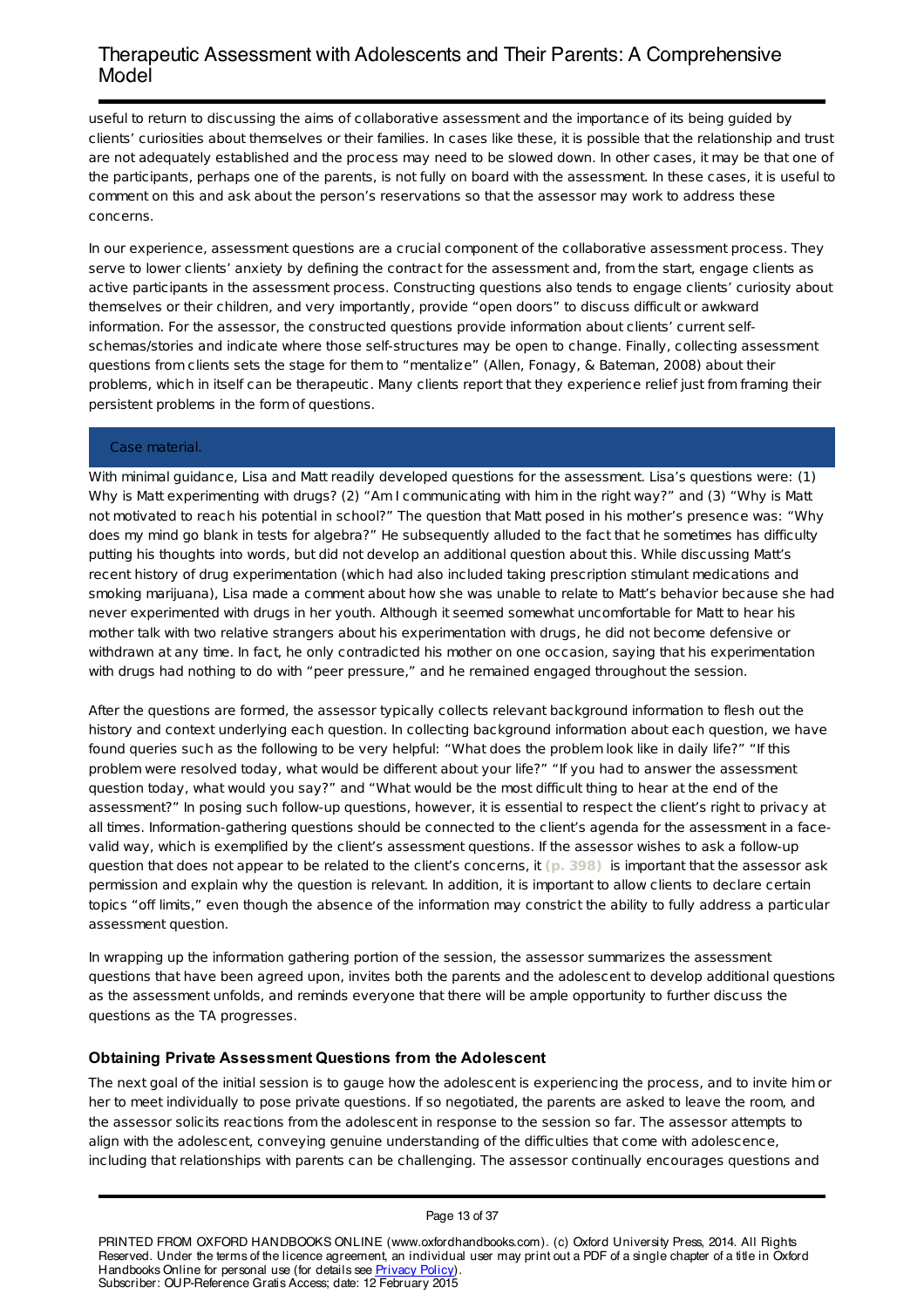reactions from the teen, seeks his or her explicit agreement to take part in the assessment, and highlights that the process will only be useful if the adolescent is on board and curious. If the teen is hesitant or unsure, the assessor may suggest that he or she take more time to think about it, and will support the adolescent in doing so. If, at any time, the adolescent decides not to participate, the assessor must respect this decision and agree to represent to the parents that this is not the right time for a TA. If the teen agrees to participate collaboratively, the assessor then invites private assessment questions and again reviews the legal limits of confidentiality. The process of constructing questions and exploring their context is very similar to that described earlier for the joint session with the adolescent and the parents.

However, it should be mentioned that sometimes it is difficult to get adolescents to formulate individual questions to be answered through the assessment. This can happen for a number of reasons, including an underlying reluctance to participate in the assessment, distrust of the assessor, limited intellectual abilities, or, in some cases, an inability to "step back" and become curious about oneself. If an adolescent says he or she has no questions, but seems very willing to participate, it is best to proceed, keeping in mind that assessment questions may emerge in subsequent sessions. If the lack of questions seems to be a reflection of marginal motivation to participate (perhaps accompanied by a desire to mollify parents), the assessor should once again reassure the adolescent that it is not necessary to do the assessment, and that the assessor will back up the adolescent with his or her parents. Again, some adolescents will insist on proceeding and may generate questions once they develop more trust with the assessor.

### **Reuniting and Completing the Assessment Contract**

### Case material.

In his individual check-in, Matt was open to discussing his recent struggles, including his experimentation with drugs; he readily came up with private assessment questions. These included: (1) "Why do I feel distant from my friends sometimes even when I'm hanging out with them for hours on end?" (2) "Why did I take Adderall the second time without weighing the pros and the cons?" and (3) "Why do I smoke pot when I don't remember anything the next day?" When the assessor asked Matt what his best guess was about the answer to his final question, he said that, when he smokes marijuana, "it's an hour or two that I don't have to contain myself. It feels like nothing can, kinda, tear me down at all." The assessor then reiterated that smoking marijuana allows him to "let go," and asked if he felt like he had to "contain himself" during other times in his life. He said: "At school, I feel like I can't be myself. I can't wear what I want to wear. I have to be careful about jokes I make because I might offend someone." Matt also talked at length about all of the research he had done on the drugs he had used, including that he did not have the experience he was "supposed" to have when he drank the bottle of cough syrup. In fact, Matt was very forthright about his embarrassment at having ended up in the hospital following that incident. During this conversation, Matt also asserted that there are many drugs he would "never" try, including drugs like "meth, coke, PCP, and heroin."

The fourth goal involves reuniting the adolescent and parents to summarize what has happened in the first session, as well as discuss what is to come. We have found that meta-processing can be useful at this point. Questions such as: "What was it like to talk about these things today?" or "How are you feeling as you leave today?" may help **(p. 399)** solidify the experience and unite the family in their commitment to the assessment. The desired outcome at the end of the first session is for the family to leave feeling less shame, and more calm, understood, curious, and hopeful. Before ending the session, any additional details of completing the contract for the assessment are discussed, such as the projected number of sessions, ending date, procedures, and if any formal written feedback will be needed (although some details may be handled privately with the parents, such as cost, insurance, etc.). Releases to contact collateral professionals are also obtained from parents, and even though it is not legally necessary, we generally also ask for adolescents' permission to contact previous therapists, teachers, etc. Finally, the next session is scheduled, which typically involves a meeting with the parents to obtain family and developmental history. As addressed shortly, it is important for the assessor to explain to the adolescent the reasons for the upcoming meeting with the parents alone "e.g., we want to ask your parents questions about when you were little and we think it might be boring for you to sit there", and to address any questions or concerns he or she may have about such a plan.

#### Page 14 of 37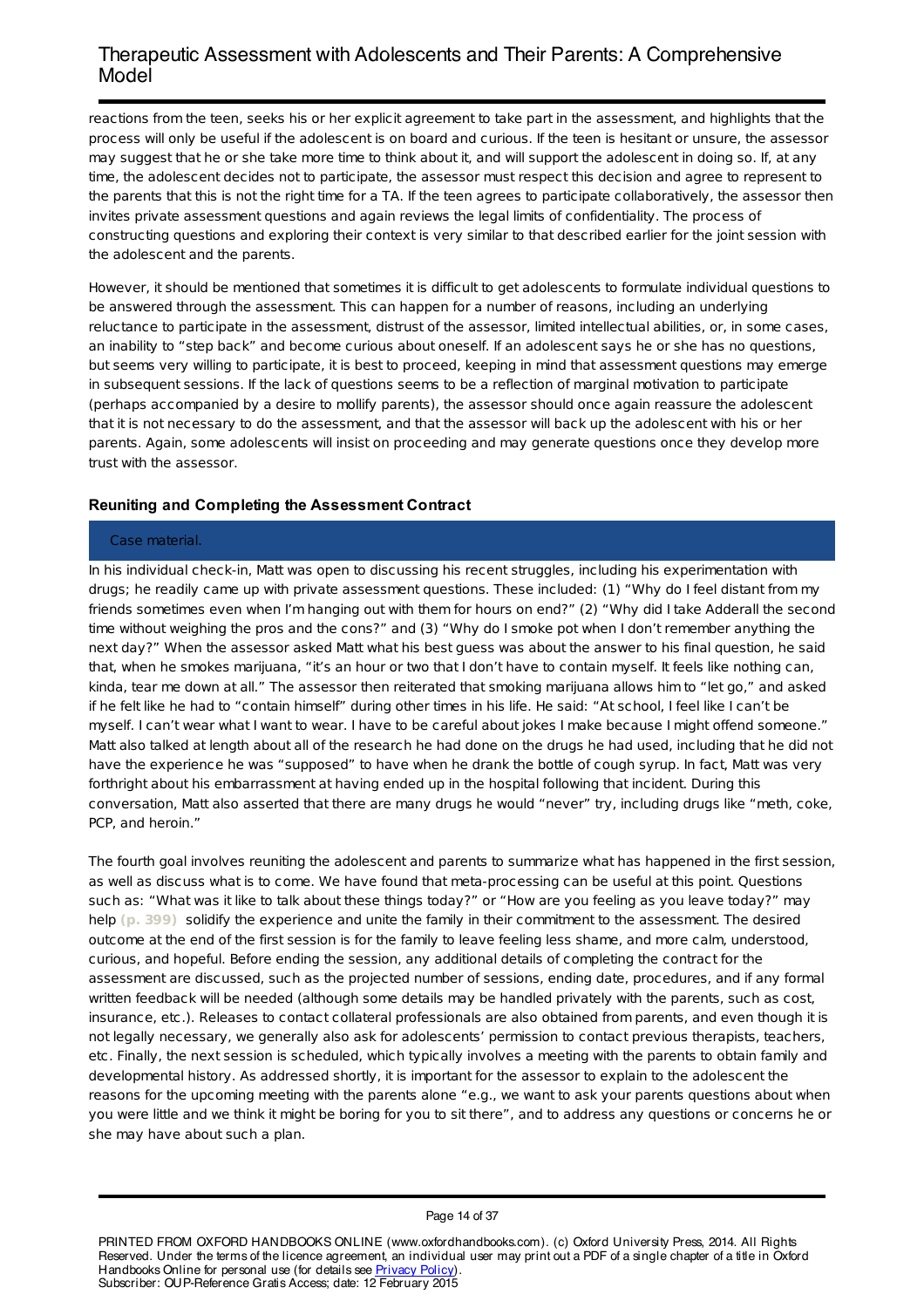### **Reflecting on the Session and Initial Impressions/Hypotheses**

The final goal of the initial session involves the assessor taking time to consolidate initial impressions and hypotheses, and to sort through any emotional reactions and anxieties that may be surfacing in relation to the clients. Such reflection underscores that the assessor and his or her reactions to, and relationships with, family members are a valuable source of information throughout the assessment process.

## **Session with Parents Only**

### Case material.

Upon coming back together, neither Lisa nor Matt expressed any lingering hesitations about participating in the assessment, and, in fact, both were very upbeat about their willingness to take part. Matt asked some brief questions about the kinds of assessment activities he would be doing in the ensuing weeks, but he had no concerns about the assessment team meeting with his mom individually the following week. Additionally, both Lisa and Matt appeared somewhat reenergized by the end of the first session.

### Case material.

Upon reflection, the assessment team noted that both Lisa and Matt were immediately likable. They were personable and seemed bright and open. They were both engaged and present throughout the session. In spite of the challenges their family was facing, they appeared to have a close and positive relationship with one another. The assessment team felt they had made a good connection and that the case would proceed well.

The primary goal of this session is to further explore the parents' assessment questions by asking about relevant developmental and family history. This private session also allows the parents to share information that they might not have felt comfortable discussing in front of their child, or that would not have been appropriate for the teenager to hear (e.g., marital conflict, details about financial stress, **(p. 400)** information about an absent parent, etc.). Parents may also have additional assessment questions that they were not comfortable posing in front of their adolescent. If this is so, the assessor works with the parents to formulate these additional assessment questions so they may be shared comfortably with the teen. For, while the adolescent may be allowed private assessment questions, all of the parents' questions for the assessment are shared with the adolescent—except in very rare instances. This session is also an opportunity for the assessor to strengthen the collaborative relationship with the parents, and to empathize with aspects of their lives, especially the difficulties of parenting and frustration with their adolescent. Additionally, it allows the assessor the opportunity to discern parents' readiness for change. In our experience, some parents need much of the session to complain about their adolescent in a scapegoating manner before they can begin to develop or resurrect empathy for their child. Other parents need time to express guilt for the challenges their child has had to endure, and to seek some "absolution" from the assessor before being able to move on. The assessor needs to be flexible and able to adjust to parents' specific needs, gathering information and offering support in ways that will facilitate the family's moving toward positive change.

It is also in the first parent-only session that the assessor typically introduces the idea of parents undergoing some psychological testing as well. This possibility is usually raised seamlessly if the parents have posed an assessment question that addresses their parenting style or how their personality fits with their adolescent. For example, a parent may have asked, "Are there ways that my reactions to Sam's behavior contribute to his withdrawal and secrecy?" or, "My guess is that my personality really clashes with Ellen's sometimes, resulting in a real firestorm between us. How can I get that under control?" If parents have provided such an opening, the assessor offers to do some testing with them with private feedback focused on the interface of their personality and parenting style and how these factors impact their adolescent. This parental assessment feedback remains within the bounds of the goals established for the assessment. In the TAP project, if parents agree to be tested, we typically use the Minnesota Multiphasic Personality Inventory-2 (MMPI-2) with them, but depending on the parents' questions about themselves, any of a number of tests may be appropriate. Sometimes, adolescents are aware that their parents are engaging in testing of their own, and this can help them feel less scapegoated. Regardless, typically they are not privy to their parents' test results, unless their parents offer this information.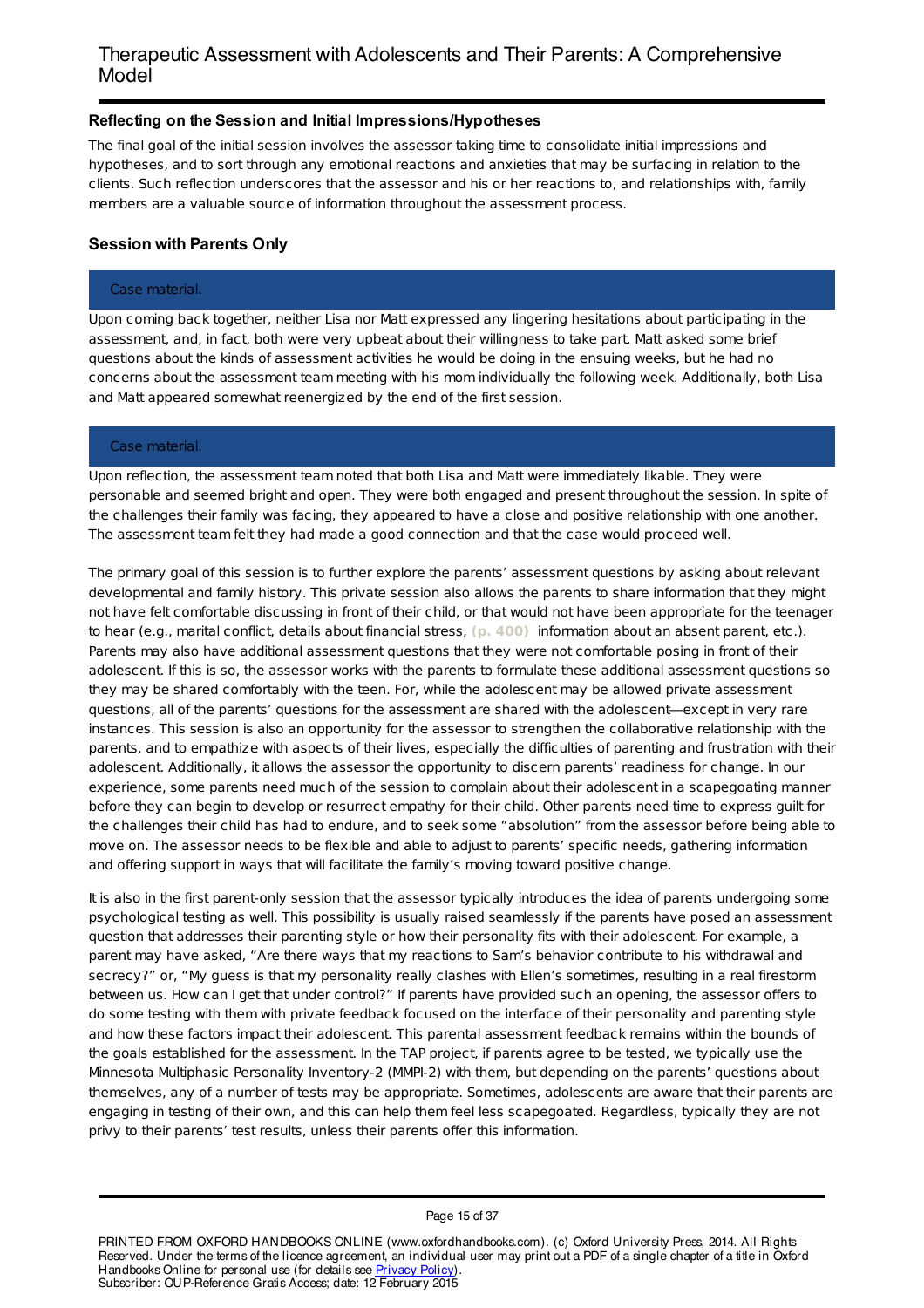## **Testing Sessions with the Adolescent**

## Case material.

Lisa needed no time to vent or disclose guilt. Rather, she began by discussing Matt's development chronologically, including willingly disclosing many of the details surrounding her teenage pregnancy. In so doing, Lisa matter-offactly detailed her remarkable efforts to keep her life on track after finding out about her pregnancy. While continuing to attend high school, she also took night classes in order to complete her graduation requirements prior to giving birth. Lisa then spent the summer at her parents' home. That fall, when Matt was about four months old, Lisa began college, finishing her degree four years later. In discussing Matt's early life, Lisa also talked about the trauma and overwhelming feelings associated with Matt's diabetes diagnosis. It appeared that she had sought out positive ways for Matt to manage his illness. She arranged for him to give presentations to his classmates, involve his peers in his treatment, and attend a summer camp for diabetic children and their siblings annually. Nonetheless, Lisa did report feeling that Matt's diabetes had impacted him emotionally. Lisa also described Matt's relationship with his biological father as being characterized by unmet promises and infrequent contact, and highlighted how hurt and disappointed Matt continued to be by his father's failure to maintain a relationship with him. She also relayed how painful and angering this was for her. In spite of his father's absence, Lisa noted that Matt had positive relationships with her many close male friends, and that Matt also was extremely connected to her longtime boyfriend, who had been actively engaged in Matt's life since he was six.

In discussing developmental history, Lisa stated that Matt had been an easy child, notwithstanding his recent drug use, and that he was respectful and obedient. While Lisa emphasized her closeness with Matt, she also highlighted the importance of acting as a mother and not as a friend with her son when he needed to adhere to structure and limits. She also indicated that, although he had many friends, Matt appeared less confident with his age mates than with adults, and often allowed himself be "taken advantage of" by his peers. She suggested that many of his problem behaviors (like drug use) were due to his succumbing to peer pressure. When asked what she would be most afraid to learn through the assessment, Lisa stated that the worst thing she could find out would be that Matt wanted to commit suicide, and that he could be that depressed without her being aware of it.

Finally, while Lisa was obviously very concerned about Matt's drug use, she also recognized, and was troubled by, a shift in their relationship towards less open communication. Given the systemic nature of her question about whether she was communicating with Matt in the "right way," it seemed very appropriate for the assessors to explore her willingness to engage in testing of her own. Lisa readily agreed, stating that she was willing to do anything necessary to help her son.

Typically the standardized testing begins in the third session of a TA with an adolescent. Although the number of testing sessions varies by case, four or five is average. As Finn (2007) has recommended, it is of utmost importance to begin with assessment measures that clearly reflect the clients' central concerns. Commencing with tests that are tied in their face validity to the adolescents' and parents' goals communicates to clients that: (1) they are being taken seriously; (2) their concerns are the first priority; and (3) their questions will be addressed collaboratively from the start. The tests administered vary based on clients' presenting problems and assessment questions. Nonetheless, assessments often consist of: (1) cognitive testing, (2) academic achievement testing, (3) basic neuropsychological measures, (4) socio-emotional testing, which may include behavior rating scales like the Behavior Assessment System for Children, Second Edition (BASC-2), the Child Behavior Checklist (CBCL), (5) a selfreport inventory, such as the Minnesota Multiphasic Personality Inventory for Adolescents (MMPI-A), and (6) performance-based personality measures such as the Rorschach, sentence completions, projective drawings, apperception tests. Again, depending on the issues to be explored, there are a number of other psychological assessment tools that may be useful in informing the assessment questions. Beginning with the first assessment measure and continuing for all remaining testing **(p. 401)** activities, the assessor explains to adolescents, in an accessible way, how each test will address their (or their parents') agenda for the assessment. Following standardized administration of each task, the assessor then asks teenagers to expand, reflect upon, and discuss noteworthy responses or experiences as they completed the activity.

This exploration of the testing experience and particular responses may take the form of extended inquiry or testing the limits. In extended inquiry, the assessor seeks to further engage clients as collaborators by inviting

#### Page 16 of 37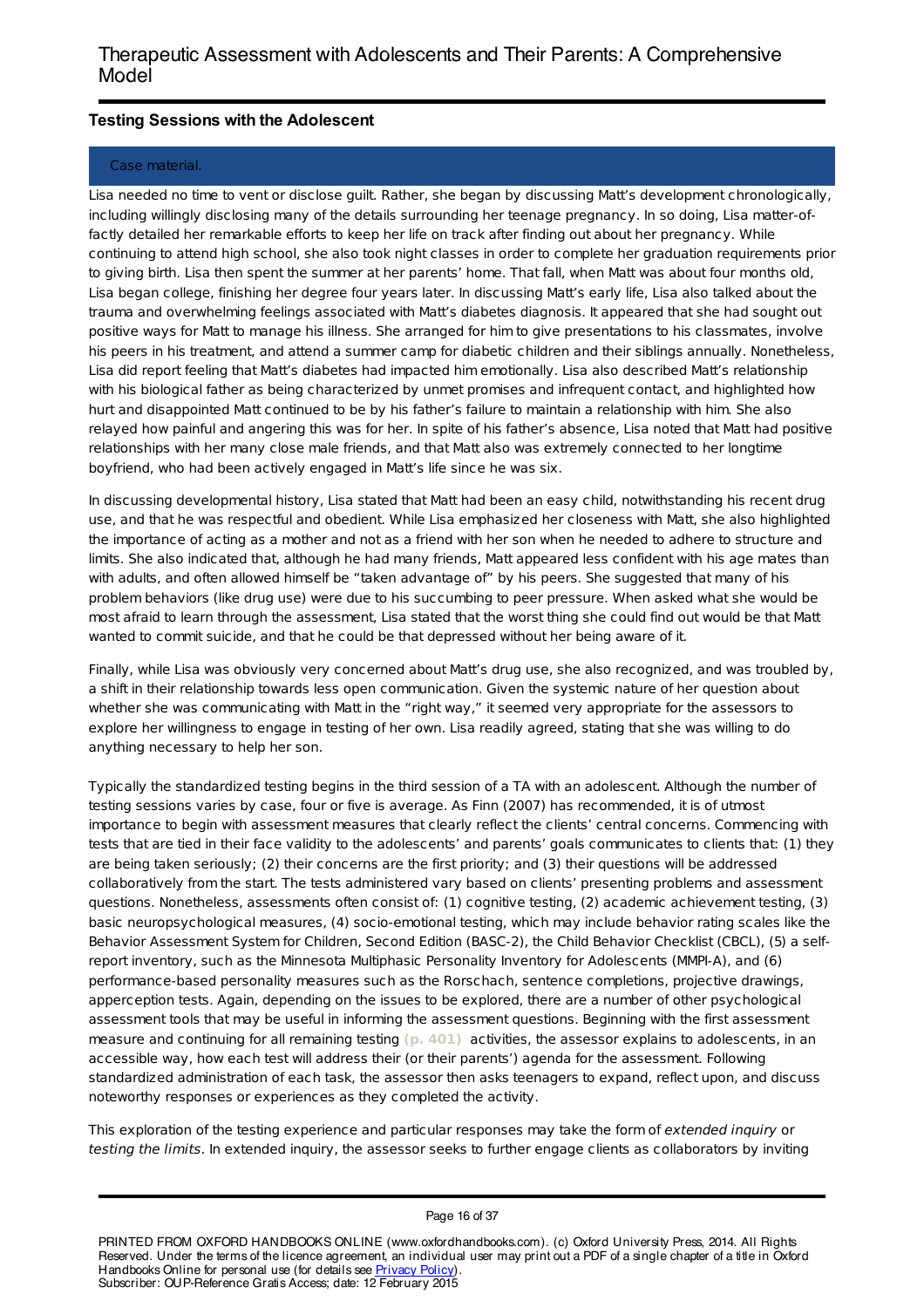them onto "an observation deck" where they can think about their own test responses more objectively (Finn, 2007; Handler, 2006). From this viewpoint, clients are encouraged to connect their test responses to their lives outside of the assessment room, as well as to access any painful affect that is revealed through the assessment experience. Through such conjoint observation, clients can begin to collaboratively "weave a new story" about themselves that often relates to their assessment questions.

So, after completing a particular standardized test, the assessor simply inquires about clients experiences of the task ("What was that like for you?" or "What did you think of that?"). The assessor then asks follow-up questions on any observations that clients' have made, and encourages them to make connections to their outside lives, as well as to their assessment questions. After seeking clients' input, the assessor is then free to share relevant observations or thoughts; however, the assessor must do this tentatively, inviting clients' feedback and honoring their reactions to the assessor's suggestions or ideas.

### Case material.

When taken together, Matt's assessment data suggested that he was quite bright; he performed in the high average range of cognitive functioning, exhibiting a significantly stronger performance in tasks that were verbal as opposed to visual-spatial in nature. In his academic achievement testing, Matt's scores ranged from the low average range to the superior range. While he exhibited some difficulty with academic fluency, spelling, and reading novel words, his profile was not indicative of the presence of a learning disability in any area of academic functioning.

When Matt was completing the Woodcock-Johnson Tests of Cognitive Abilities, after he exhibited substantially more difficulty on the performance IQ tasks as compared to the verbal IQ activities, the assessor asked "Matt, if you had a choice between working on a puzzle or doing something that had to do with language or vocabulary, which would you choose?" Matt, not surprisingly, explained that he would prefer a language-based task. Similarly, when Matt completed the Woodcock-Johnson Tests of Achievement, the assessor inquired about his experience of the timed versus the untimed math tasks, and how these activities might have related to his tendency to "go blank" in algebra class. Matt's social-emotional-personality assessment results indicated that he was experiencing a great deal of negative emotionality, including depression and anxiety. Further, Matt appeared to engage in overintrospection and excessive rumination, and to be vulnerable to chronic feelings of insecurity, inadequacy, and sensitivity to criticism. Socially, Matt exhibited a tendency to withdraw and be passive in relationships, a propensity that led to his needs for interpersonal closeness not being met. Further, he indicated often feeling misunderstood by others, distant, lonely, and plagued with social anxiety.

Related to these feelings, we noted that Matt failed to give any full human responses during the standardized Rorschach administration. The assessor subsequently gained more information about Matt's ability to perceive humans and human connection through testing the limits with Matt in this activity. In so doing, the assessor chose the two Rorschach cards in which the human form is most readily recognizable (III and VII) and said, "A lot of people see humans in this card. Do you see where the people might be?" When Matt immediately said that he recognized the human figures, the assessor had him identify each part of the human form he saw in the inkblot in order to ensure that he was, in fact, seeing the popular response. In the event that Matt had been unable to accurately identify the human figures in these blots, the assessor would have used a scaffolding technique to help him recognize these more common percepts. For example, saying: "Most people see this as a face. Can you show me the different parts of that face?" Matt's success in seeing humans on the extended inquiry suggested that his initial failure to report such percepts was not due to some serious deficit in interpersonal perception. Instead, Matt seemed to "leave out" these percepts to focus on non-human content. To us, this suggested that Matt's feelings of social isolation were very real and may have been triggering a tendency to exercise poor judgement in decisionmaking; additionally, his risk-taking activities (like drug use) were possibly an attempt to cope with his loneliness.

Extended inquiry can take different forms, depending on the assessment tool with which it **(p. 402)** is being used, as well as the nature of the parents' or adolescent's questions for the assessment. For example, it may be useful for the assessor to inquire about a client's experience of the performance IQ tasks as compared to the verbal IQ activities, or to ask about their feelings about the timed versus untimed academic tasks. With the MMPI-A, it is often helpful to look at the critical items and follow-up with the adolescent on any items that were endorsed. Typically, there are at least a few surprising responses. It is important to remember that adolescents can have a multitude of

#### Page 17 of 37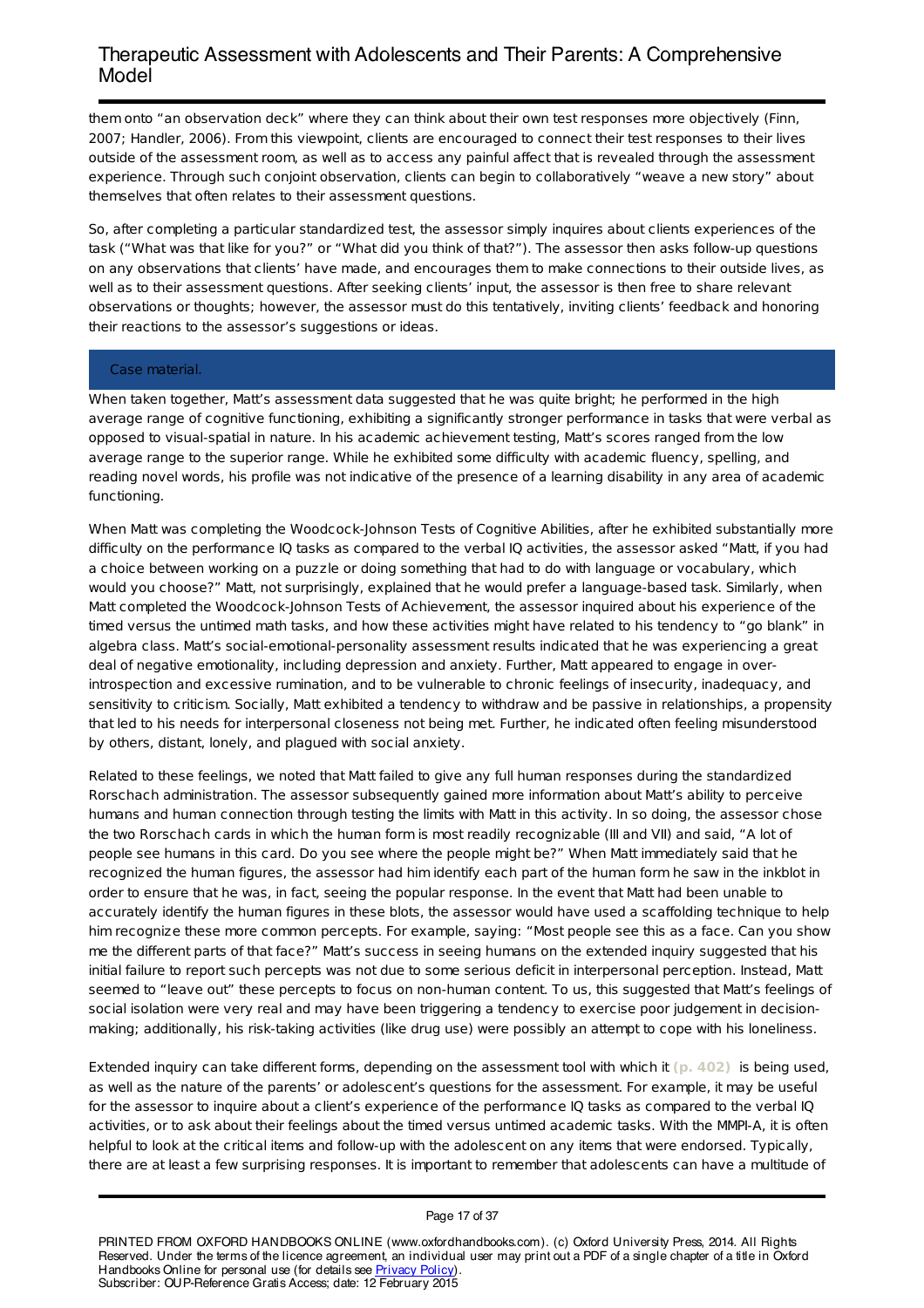reasons for endorsing a particular item, some of which may be more benign than they seem. These endorsements could be affecting elevations in the profile and it is important to fully understand the reasons underlying such responses. With the Rorschach, it can be useful to pose such queries as: "Does this response remind you of anything we've been talking about?" "Could you tell me a story about…?" or "If this monster could talk, what would he say?" (Handler, 2006). The assessor can also ask clients to review their own responses and identify those that have personal significance. When engaging in extended inquiry, it is important for the assessor to assure clients that the only intent is to understand why they endorsed certain items, or gave particular responses.

**(p. 403)** In garnering more information about clients' assessment data, the assessor can also "test the limits," which is a process that seeks to establish if clients can give a better performance, or more common test response when provided with additional resources (time, encouragement, help, etc.). While widely utilized in traditional assessment, "testing the limits" in TA is practiced with the intent of collaborating with, "scaffolding," or emotionally supporting clients in such a way that they more capably perform the task at hand. So, for example, a client who has significant test anxiety in her math class may, following standardized administration, be given unlimited time on an alternate form of some math subtests to see if that testing context ameliorates her stress response. Such exercises can give the assessor a sense of which contextual variables are related to clients' problematic behaviors, and which variables could be changed to help them improve their performance. It is important to note that the additional information that is gleaned through extended inquiry and testing the limits in no way alters the standardized scoring of the assessment measures; however, this additional data can be used to more comprehensively interpret and derive meaning from the assessment results.

## **Adolescent Intervention Session**

In addition to what the adolescent may learn through the testing and exploration through extended inquiry methods, an important component of TA with adolescents is an individual intervention session that provides an opportunity for the adolescent and assessor to experientially work together to provoke a salient problem and enact a more adaptive solution. This in vivo experience can shed light upon the reasons for teenagers' problems in living and provide them with an alternate experience that is, in some way, corrective or healing. Although increases in self-knowledge and understanding are valuable, they are not synonymous with behavior change. Thus, facilitating such experiential learning increases the likelihood that the TA will have an enduring impact on clients' lives. Intervention sessions are highly complex, and, as such, are conducted with an eye to a multitude of smaller goals. The assessor is seeking to engage clients in:

- **(1)** exploring hypotheses derived from the testing,
- **(2)** understanding aspects of the assessment findings,
- **(3)** heightening awareness of findings that would otherwise probably be rejected,
- **(4)** experiencing a "living example" of an assessment finding,
- **(5)** independently discovering assessment findings,
- **(6)** testing out possible interventions for managing clients' problems in living and experiencing more adaptive solutions, and
- **(7)** preparing for the summary/discussion sessions.

See Finn (2007) for a more complete explanation of the goals and techniques of individual assessment intervention sessions.

Given these ambitious goals, extensive planning is needed. First, the assessor needs a clear understanding of the adolescent's problem behaviors and how he or she names, understands, and experiences them. The assessor must also be capable of aiding clients in drawing connections to experiences outside of the assessment room; that is, conjointly extrapolating how these problematic behaviors present themselves in clients' daily lives. Furthermore, the assessor needs a hypothesis regarding the factors that are necessary and sufficient to produce the problem behaviors, and must be prepared to engage clients in an exploration of the context of their problems in living. Such contextual understanding is imperative to enlisting clients in imagining (and experiencing) solutions to their challenges. The assessor must also have some idea as to how contexts might be altered in order to elicit more adaptive strategies from clients. It is these collaboratively generated possible solutions, then, that are tested in vivo. It is the hope that as this exploration unfolds, the client will have a more positive experience and will exhibit more adaptive behavior. If not, the assessor must continually revise the possible solutions until clients experience

#### Page 18 of 37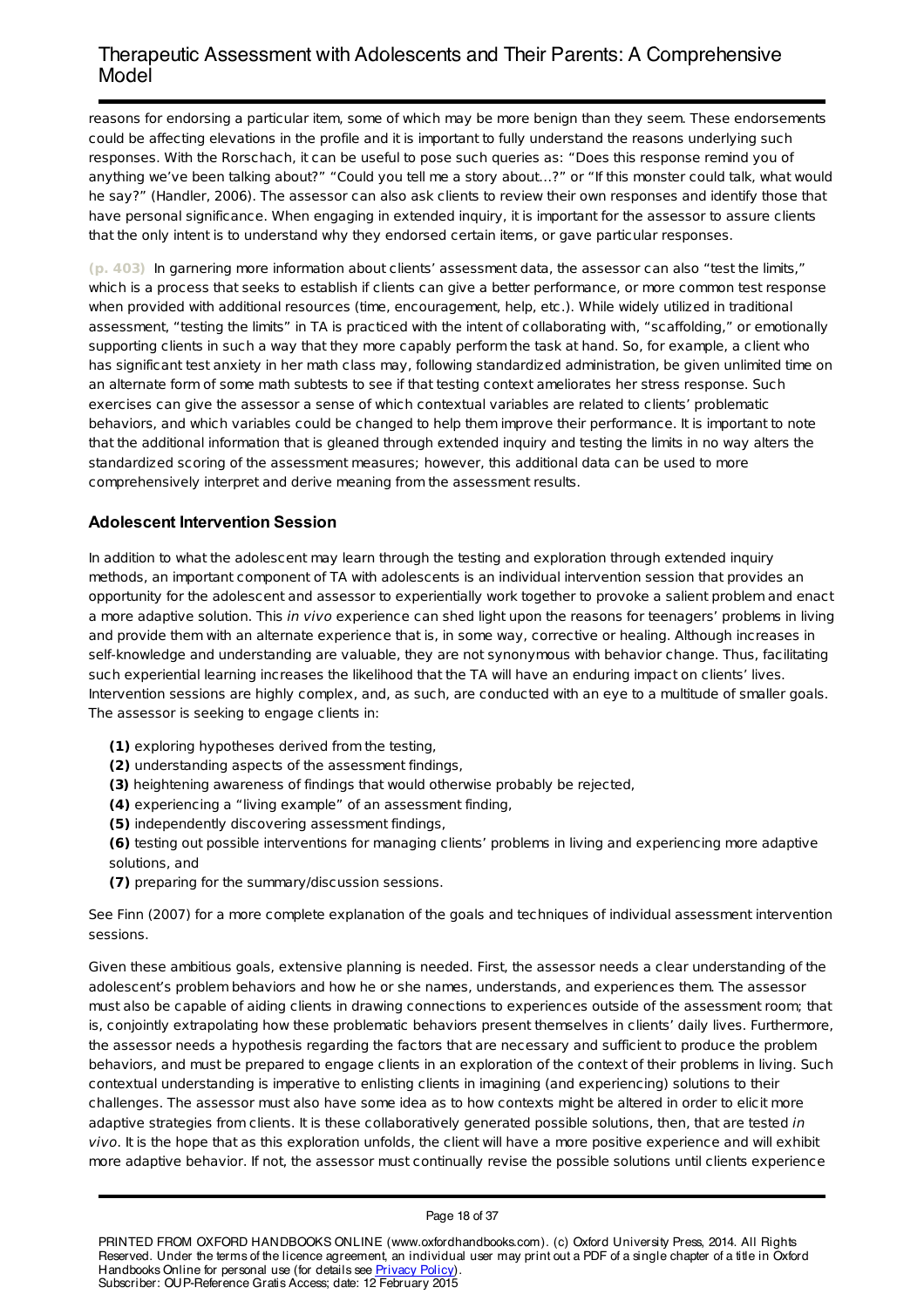some success. Thus, adolescent intervention sessions can take a wide variety of forms, and are an opportunity for the assessor to be creative.

### Case material.

The intervention session was introduced to Matt as an "experiment" during which he and the assessor would try to address some of his assessment questions in a more experiential way. As usual, the assessor assured Matt that his experience of the session would be discussed at the end, including how well the "experiment" had worked for him. As reviewed above, Matt had reported a tendency for his mind to "go blank" in various situations. Although this tendency may have been exacerbated in part by his diabetes, it was hypothesized on the basis of the standardized test findings that his "bottled up" emotions were "leaking out" at times, overwhelming his capacity to cope, and also contributing to this "blankness."

Thus, Matt's intervention session was planned as follows: he would begin the session by rating his "blankness" on a scale of 0 to 10, (with 0 being "totally blank/unable to express himself" and 10 being "completely clear/able to express himself perfectly"). Matt would then complete a memory-for-words task, followed by telling stories drawn from two to four thematic apperception test (TAT) cards. The first card was to be relatively benign in order to introduce him to the task, followed by progressively more emotionally evocative cards, with the intention of getting him emotionally aroused or "stirred up." In the event that his stories failed to be emotionally evocative, the assessor was going to prompt him to: "… tell a story that is emotional, sad, or worrisome in some way.…" Following this exercise, Matt would again be asked to rate his "blankness" and would then be administered an alternate memory-for-words list. It was hypothesized that his performance would worsen (due to his emotional arousal), at which point the assessor would provide him with various emotional regulation strategies, such as mindfulness techniques and/or muscle tensing and relaxing exercises in order to ameliorate his "blankness." After working through these coping strategies, Matt would then be given a third form of memory-for-words, at which point, it was hoped, his performance would improve. Lastly, he would be asked one final time for a rating of his "blankness," after which he and the assessor would discuss the experience.

In spite of the careful attention that went into the design of this session, as sometimes happens with assessment interventions, it did not unfold as planned. In fact, Matt did only negligibly worse on the second administration of the memory-for-words list, indicating that either: (1) the TAT stories did not sufficiently emotionally arouse him, or (2) it was not his emotional arousal that was precipitating his "blankness." So, after some impromptu consultation with the other assessor and a supervisor, the primary assessor abandoned the plan for the session and instead transparently talked with Matt about what the hypothesis had been for the session, what his thoughts were about that hypothesis, and about his general experience of the session. The assessor also began to "trickle in" some feedback from the assessment data to see how accepting Matt would be of it.

Although Matt had previously informed the assessor that he tended to "bottle up" his negative emotions for fear that they would threaten his interpersonal relationships, he had a very strong reaction to the assessor's suggestion that he was experiencing any negative affect at all. This fit with Lisa's presentation, for whom, the assessment team slowly learned, it was important to tirelessly present herself as a positive and strong person. Matt similarly insisted that he was "basically a happy person" and worked very hard to keep his negative feelings to himself. The assessor validated Matt's "content" self-presentation, and recognized his work to keep his negative emotions "in check." However, the assessor also sought to normalize, accept, and help Matt acknowledge and "sit with" his painful affect. Subsequently, Matt relayed that he had just told his mother during the past week that he tended to not express any of his negative feelings, but, instead, bottled them up and held them inside. The assessor was then able to tie this disclosure back to what Matt had said in his first session about being able to "let go" when he smoked marijuana. He acknowledged that smoking "weed" was the only time his bottled-up feelings went away. By the end of the intervention session, Matt was able to "name" his negative feelings as "sadness, anger, and frustration." The assessor was then able to validate Matt's feelings and compliment him on his insightfulness, given that much of the assessment data indicated that he was experiencing just those kinds of feelings. Thus, this case illustrates that, even when adolescent intervention sessions do not go as planned, they may still serve to offer clients a corrective emotional experience and a more integrated view of themselves.

In Matt's next meeting with the assessor, before the start of the family intervention session, he shared that he was still struggling with some of the assessment findings that had been discussed the week before. He said that he had

#### Page 19 of 37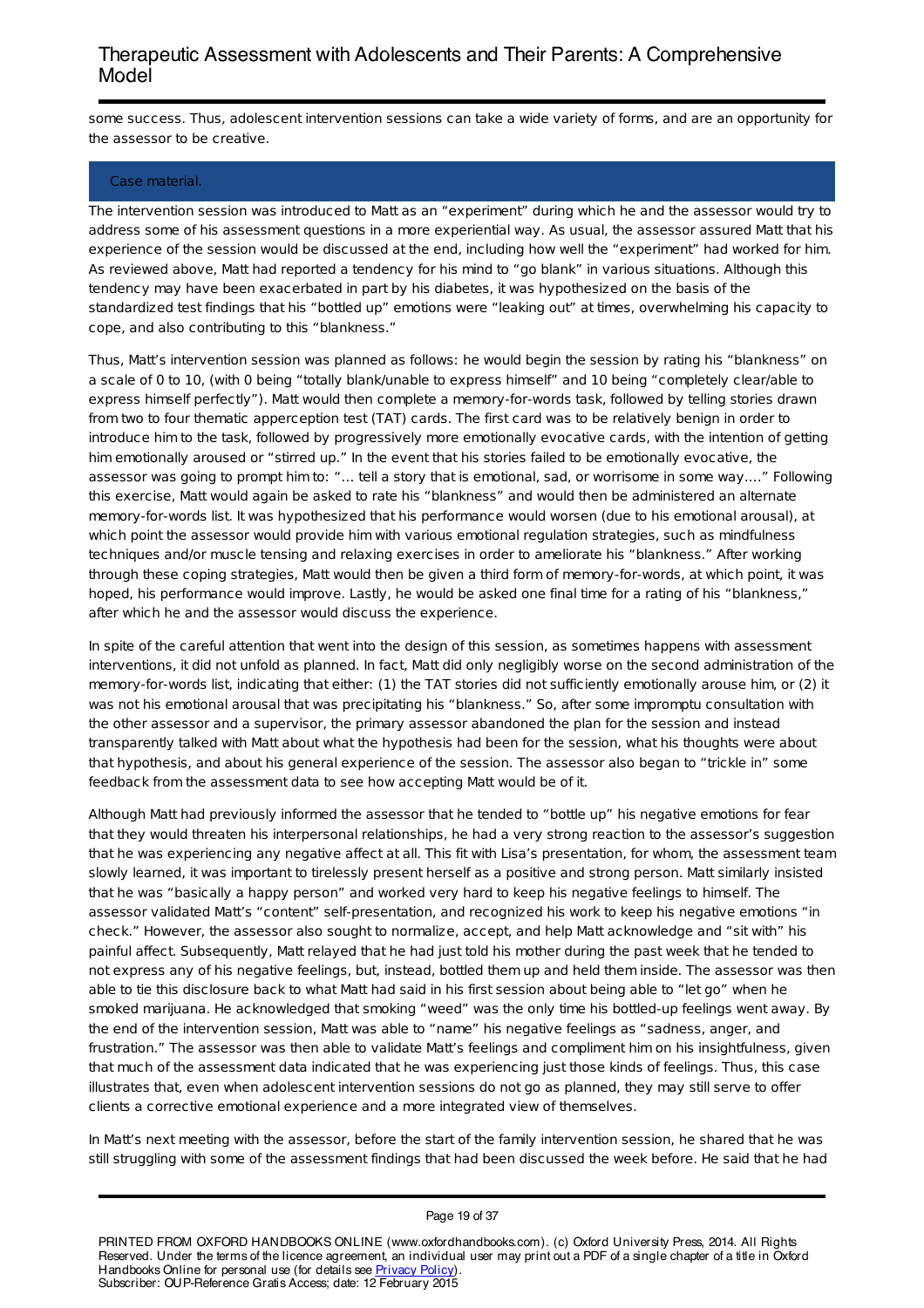thought a great deal about it, and he continued to believe that he did not exhibit any negative emotionality. In fact, he had talked with some friends about whether or not he came across as sad or angry, and they had confirmed that he did not. In response, the assessor validated that, in casual interaction, Matt did not come across as sad or angry. In that moment, Matt shared a realization that the activities he had completed throughout the assessment were not intended to get at the image he wanted to project, but at how he was really feeling. Compellingly, Matt was then able to recognize that he had "let out a little bit" of how he was really feeling in these activities. The assessor emphasized how much she appreciated and valued Matt's having shared himself with her. Matt was then able to disclose that he had told some of his friends about his negative emotions. The assessor then asked Matt if he had been satisfied with how his friends had responded to his inquiry about if he came across as sad or angry. He said that, while it felt good to be reassured that he did not come across as feeling mad or depressed, he had also wanted some of his friends to recognize his negative emotions, and was disappointed when they failed to do so. The assessor then talked with Matt about what it would be like for him to tell his friends that he sometimes wanted them to recognize and talk with him about his negative feelings. Matt seemed curious and open to undertaking this next step with his friends.

Once the adolescent has a new or more successful experience in the intervention session, the assessor then engages him or her in a discussion about how to implement and generalize the experienced solutions to life outside of the assessment room. In these discussions, it is also important for the assessor to consider and address the challenges that may be faced as adolescents attempt to broadly implement these new behaviors in their lives, as well as how these difficulties might be managed. The assessor then asks clients to report back at the following assessment session after they have reflected on the intervention experience, and have had the opportunity to try to apply it to contexts outside of the assessment. **(p. 404)**

## **(p. 405) Mid to Late Parent-Only Session**

Following the completion of the adolescent testing and intervention sessions, another parent-only meeting typically is scheduled. The goals of this session are as follows:

**(1)** Continuing to build and develop the relationship with the parents,

**(2)** Collecting additional background information that may shed light on some of what is being gleaned from the adolescent,

**(3)** Assessing how the parents and family have been functioning since the start of the assessment, and

**(4)** Beginning to tentatively provide and discuss some of the initial assessment findings, including feedback from the parents' own assessment (e.g., the MMPI-2).

In preparing for this session, several considerations are useful in guiding decision making. First, the assessor needs to evaluate whether the adolescent can tolerate the assessor meeting individually with his or her parents at this late point in the assessment. As the adolescent and assessor have met privately for the past many sessions, it is understandable that he or she could have concerns about what might be shared with the parents at this point, as well as how the parents may respond to any information that is divulged. It is important to let the adolescent know the plan and goals for the parent meeting, as well as to review and discuss any concerns the adolescent may have. It is likely that the strong alliance and collaborative relationship that the assessor has developed with the adolescent, wherein respect for the teen's autonomy has been repeatedly demonstrated, will serve to allay any apprehension. If not, persistent concerns may be very useful in informing the remainder of the assessment.

Another question that is important to consider is, "Can the parents contain information without 'spilling it' to the adolescent?" This session usually involves "sprinkling in" some of the findings and assessing the parents' reactions in an effort to begin preparing them for the summary/discussion session. Therefore, if the assessor's experiences with the parents to date suggest that the parents would be highly reactive to a particular assessment finding, and would subsequently rush home and interrogate their child about his or her experience of this finding, the assessor would probably want to broach the topic conservatively at first. For example, the assessor might say: "I'm still bringing together and making meaning out of all of the assessment information, but one thing I wanted to do today is just get a little bit more information from you about the way you see John at home. Does it ever seem to you that he might feel a little sad or worried?" as opposed to, "The assessment information is indicating that John is severely depressed and anxious." If, however, the assessor judges that there are clear parental boundaries, and

#### Page 20 of 37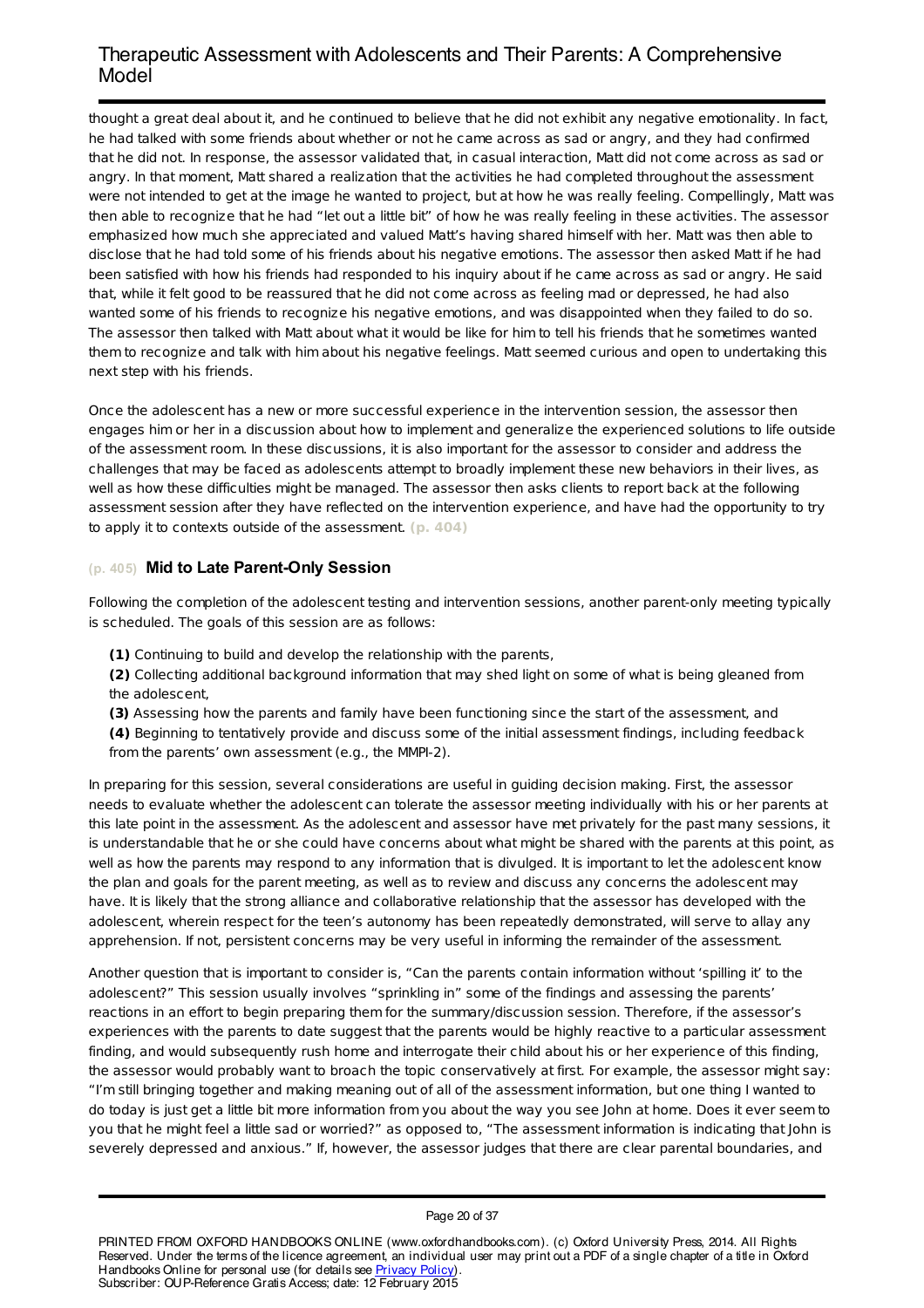that the parents are more prepared for a given assessment finding, the assessor may feel safe being **(p. 406)** less tentative. For example, the assessor may say: "Many of the assessment results suggest that John is struggling with some pretty significant feelings of sadness and worry right now. Does this fit for you? How have you seen this come across at home?"

Similarly, it is useful to explicitly consider the question, "What findings might be most difficult for the parents to accept?" As reviewed previously, such information can be conceptualized as "Level 3 feedback"—assessment findings that are highly incongruent with how parents see themselves, their family, or their adolescent. Often, parents are unwilling or unable to readily accept such information, due to fear, shame, or a conflicting worldview. It may be the case that testing supports parents' worst fears about their child or their family. Often, parents may recognize on some level that their worst fears are well within the realm of possibility. As such, they actually may be more ready to accept the information than the parents who do not articulate such a possibility. Regardless, considering this question allows the assessor to "test the waters" by beginning to share pieces of findings that are expected to be difficult for parents to integrate, in order to see how they are received.

Giving parents feedback at this time allows the assessor to see how readily the parents can absorb personal feedback, as well as if they express curiosity about how their personalities and parenting styles are affecting their adolescent. Again, parents' openness is likely to be an accurate gauge of how they will approach final feedback, and is indicative of their openness to recommendations that may be more systemic in nature (e.g., a referral for family therapy). The assessor should be alert to the possibility of resistance or negativity, as some parents may be recognizing the complementarity that exists between their parenting style and their adolescent's challenges for the first time. Some parents may be relieved to have this insight, while others may be overwhelmed, initially dismissing the information, or responding with feelings of guilt and shame. In our experience, within the context of a strong collaborative relationship, the assessor can accept the parent's reaction and work with it in ways that offer potential for change.

### Case material.

The assessment team began the session by checking in with Lisa about her week and asking if she had noticed any changes in Matt since the beginning of the assessment. She said that he had been more motivated to complete his schoolwork and had not, to her knowledge, used any illegal substances. She also reported a recent fight that she had had with her son wherein Matt had yelled at her, which he had never done before. Interestingly, Matt had just shared with the assessor that he was fearful of exhibiting any negative affect due to his belief that such expression would estrange his friends and family. The assessment team then inquired about how much Matt had shared with Lisa so far about his testing experiences. She said that typically they discussed the assessment only minimally, but that, in the last week, he had brought up his intervention session twice. As he did with some friends, Matt also told Lisa that he had been surprised to hear that the testing indicated that he was experiencing some sadness and worry. Lisa reported that she, similarly to Matt's friends, had assured Matt that she did not view him as being sad or worried. As Lisa relayed this story, it did not seem that she had entertained the possibility that Matt might have been checking in with her about this emotionally laden feedback to see if she could "handle" his being depressed or anxious. If only subtly, it appeared that Lisa had communicated that, in fact, she could not accept it.

The assessment team then reviewed Lisa's MMPI-2 feedback with her, sharing that her profile suggested that she was resilient, strong, optimistic, and a "superwoman." Lisa readily agreed with this feedback and related it to her life experiences. She said that, rather than viewing the trials and tribulations of life as hard, they were "just what life gave her." She further said that she has no need to "wallow"; problems just need to be fixed. She frequently referred to the metaphor that "sometimes you bite off more than you can chew, but you just have to chew faster." While she ultimately acknowledged that "everybody crawls into bed and cries for a half hour sometimes," she said that Peter, her long-term boyfriend, was the only person in her life who had seen her "break down." Lisa then said that, when she is upset, the best way for her to feel better was to help others, and that, in facing obstacles, thought and action are better than emotion. Lisa was able to discuss some of the negative aspects of her personality style as well. She acknowledged that she tried to avoid confrontation "at all costs." Similarly to Matt, Lisa said that she feared that, if she confronted others, they would get angry and leave her.

When the assessment team asked Lisa if she viewed Matt as having this same coping style, she readily recognized that he did not, at which point the assessment team validated this, but also emphasized that it often seemed that

#### Page 21 of 37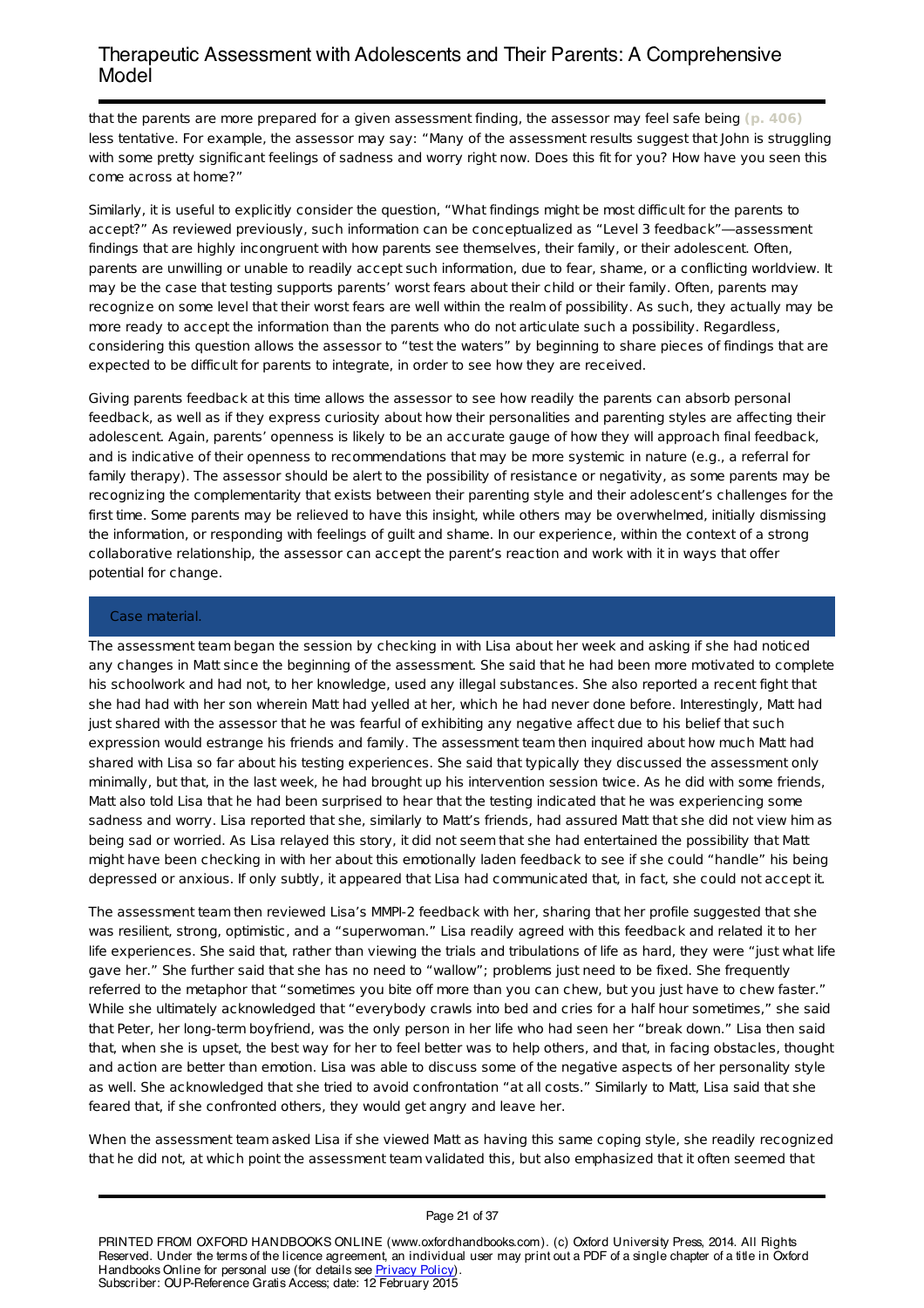Matt tried to be this way. Lisa was then able to acknowledge that he may have learned this coping style from her. At this point, the assessment team began to "trickle in" the sadness and worry evidenced in Matt's testing responses. Lisa was able to appreciate that Matt's outside presentation might be different from his internal experiences. The assessment team then addressed Lisa's worst fear, assuring her that nowhere in Matt's testing was there any indication of suicidal ideation. Upon hearing this, Lisa was visibly relieved and said, "If he's sad, we can fix it." She then wanted to know what, specifically, was triggering Matt's negative emotional experiences. While the assessment team acknowledged that there was no way of knowing definitively, these feelings appeared to be long-standing and may have been related to issues like Matt's feelings of loss related to his relationship with his biological father, as well as to his chronic struggle with diabetes.

Lisa then began to talk about how Matt often said that he did not have friends, or had a hard time making friends. In response, Lisa reported that she told him that he did have friends and that he did make friends well. Similarly, Lisa brought up how Matt had only recently shared with her that he had been struggling with some long-standing sleep disturbance. In response, Lisa relayed that she promptly tried to "fix it" by bringing several sleep CDs home the following day. When the assessment team inquired about Matt's response to Lisa's problem-solving and "wondered aloud" if this was always what he needed, Lisa was able to recognize that Matt might not always want her to immediately try to fix things, but may just want her to empathize or to try to understand how he is feeling. The assessment team ended on a positive note, praising Lisa for her insights and telling her of Matt's many strengths, as well as what a pleasure it had been to work with him. Nonetheless, it became clear in this session that it would be important to integrate Lisa's tendency to gloss over Matt's emotionality by entering "problem-solving mode" into the family intervention session: Matt needed to have the corrective emotional experience of having his mother "sitting with him" in his sad and worried feelings in order to learn that such emotionality was acceptable and not shameful. Also, unless he could get this kind of support from his mother and others, he was destined to find other ways (e.g., drugs) to manage his negative emotions.

Lastly, it is important for the assessor to be thinking about what can be learned in this session that would help in planning the family intervention session, which is coming up next. For example, if it is expected that parents are going to be highly resistant to a major finding of the assessment, it may be extremely useful to design the upcoming family intervention session around that finding (and the related assessment question), given that parents are likely to be more open to receiving unsettling feedback if they have recently experienced it in vivo with the emotional support of the assessor.

## **(p. 407) Family Intervention Session**

Just as is the case in adolescent intervention sessions, the overarching goal of family intervention sessions is for the assessor to create an in vivo experience that allows the clients to grasp a systemic formulation of the youth's presenting problems (Tharinger et al., 2008). In family intervention sessions, the assessor has the opportunity to meet with the adolescent and family together, and, in so doing, can gain rich information about these interpersonal relationships. The family context is vastly influential to teenagers' development; as such, the assessor may gain some insight into the ways in which family dynamics contribute to adolescents' struggles, as well as any distortions adolescent clients may have about other family members. Working within the family context, the assessor is able to form and test systemic hypotheses. Simultaneously, the assessor encourages parents to develop more systemic views of their child's challenges, and experiment with potential solutions. Just as in adolescent intervention sessions, in family intervention sessions, the assessor seeks to give the family a positive, healing, and successful experience of managing family challenges. The development of a systemic perspective on adolescents' problems helps both teenagers and parents feel less blamed and more hopeful about managing **(p. 408)** problems conjointly, thus fostering more positive family relationships.

## **Common Techniques Used in Family Intervention Sessions**

There is a wide array of possible activities to consider when designing family intervention sessions (see Tharinger et al., 2008). We have found the Consensus TAT or the Consensus Rorschach to be especially useful in family sessions with adolescents. Family members are asked to work together to develop a story or a response to each stimulus card about which they all agree. They are to talk through the development of these responses aloud. These techniques, then, involve using projective assessment materials in a non-standardized way to help the

Page 22 of 37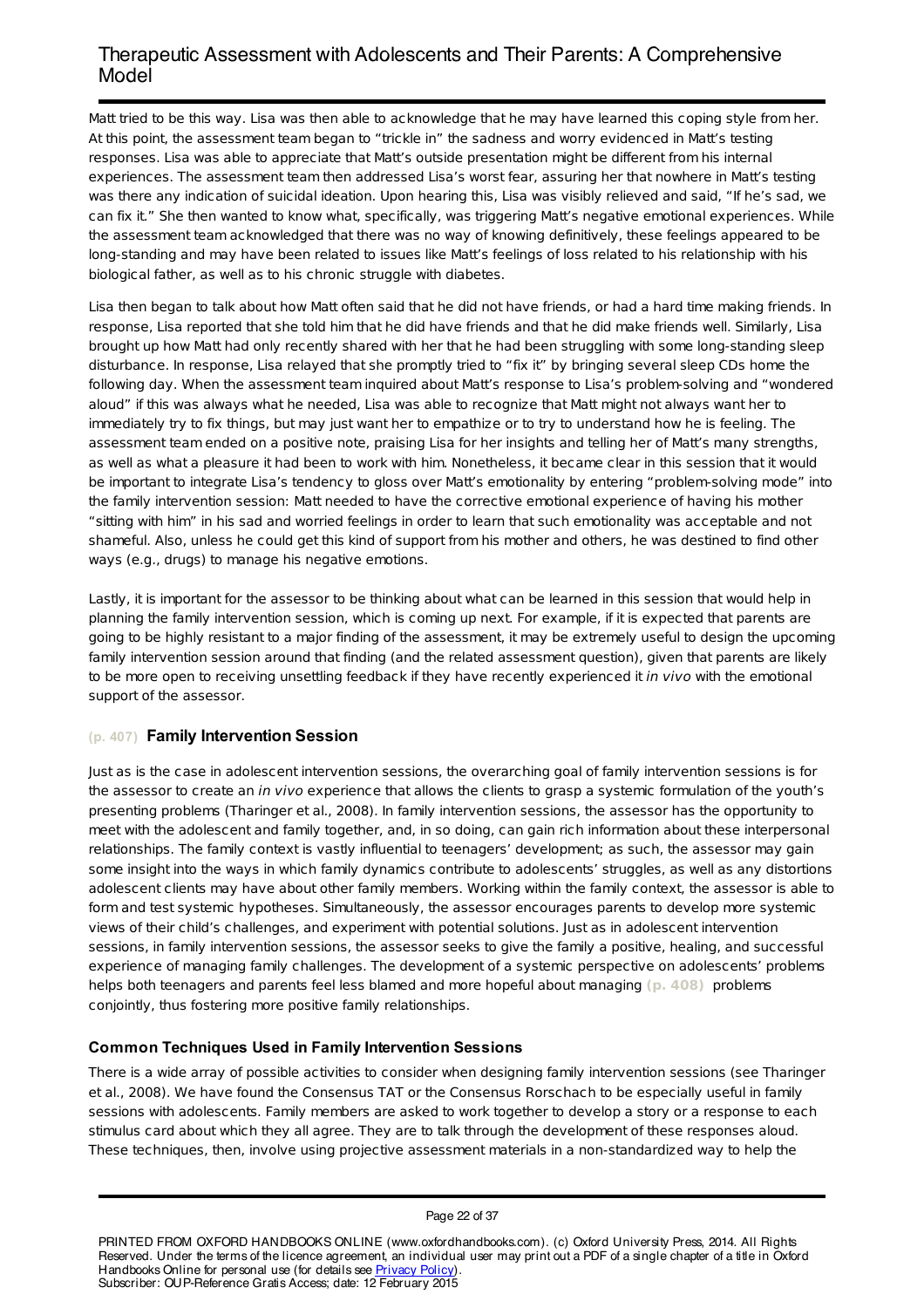family observe their own processes and interactions when completing a novel task (rather than obtaining responses that can be scored).

### **Questions to Consider in Planning the Family Intervention Session**

Planning family intervention sessions can be quite complex. We have developed questions that are useful in the planning process. First, Whom should I invite to attend? Generally, it is desirable for all family members who reside in the adolescents' household to participate in this session. It may also be useful for family members who play a significant role in adolescents' lives, but do not live with the teenager, to participate as well. Sometimes, when parents are separated or divorced, it is necessary to have separate intervention sessions for each parent, including the adolescent in each. Also, if one wishes to target particular aspects of the family's functioning, one may restrict the session to only certain family members. Second, What do I most want the parents to learn? Ideally, in family intervention sessions, parents become aware of how they contribute to their child's problems through experiencing the way in which their own behavior change (in the area that is problematic for the teenager) ameliorates their child's challenges. Third, What do I most want the adolescent to learn? It is hoped that through participating in the family intervention session, teenagers will come to recognize that their parents are willing and able to help them with their difficulties, and that they do not have to "go it alone" in managing their problems in living. Also, teenagers may come to see how their own behavior elicits certain responses in their parents, and consider the possibility of acting differently. Fourth, What are the most important assessment questions? Often the answer to this question readily comes to light throughout the course of the assessment. It may be that the most central assessment questions are those related to the issues that are creating the most distress in the adolescents' lives, those that are most systemically rooted, or those that are most amenable to change.

Another important question is, How does the system work to create and maintain the adolescent/family problems? Again, the answer to this question may become clear during the course of the assessment. If not, it is likely to become apparent as the family intervention session unfolds. It is often the case that a youth's problem behavior is symptomatic of a larger, systemic issue. For example, the adolescent's difficulties may be masking marital conflict, or the adolescent's depression might be distracting from a parent's own mental health challenges. Therefore, the moment the parents begin to fight, or a father's depressive symptoms begin to be unearthed, the adolescent's motivation to maintain his or her problematic behavior is powerfully renewed. The assessor must be very sensitive to these possibilities throughout the course of the assessment, as well as in planning for, and facilitating, the family intervention session. Another important question is, What are more adaptive solutions? It is hoped that through participating in the assessment and experiencing the family intervention session, adolescents learn that they are not responsible for shielding their parents from their own, "adult" problems in living; that, in fact, parents are capable of managing their own challenges and helping their children with theirs. Assessors further seek to ensure that families have a different, and more positive, experience in the family intervention session than they typically enact at home, allowing them to recognize that they can create this more adaptive solution conjointly.

It is also important to consider, How much intensity can the family handle? Family intervention sessions can be very intense (see Tharinger et al., 2008). Family patterns are often quite resistant to change; therefore, the experience of altering ingrained systemic patterns can be quite powerful. When adolescents' challenges are symptomatic of a larger, systemic issue, illuminating the "real" problem (such as the parents' marital conflict or a father's depression) can be highly threatening because the family is being stripped of the coping mechanism they were using to manage those difficulties, which are now exposed and vulnerable. **(p. 409)** As such, assessors must carefully monitor the way family intervention sessions unfold, assessing each family member's response to it and tolerance for the experience. In the event that one or more family member appears "flooded," the assessor may pull back from the plan for the session and/or enlist an appropriate family member to support the distressed loved one. Seeing this interaction, then, can provide the assessor, and the family, with additional information from which to derive understanding and meaning. Most importantly, the assessor must provide the family with an alternate and more adaptive way in which to manage their problems.

It is always a good idea when planning this session to ask, What could go wrong? Just as in adolescent intervention sessions, family intervention sessions sometimes do not go as planned. For example, one or more family members may become overwhelmed; parents may demonstrate an unwillingness to alter their behavior in any way in order to better support their child; and the adolescent could be resistant to accepting a parent's new behavior, thus

#### Page 23 of 37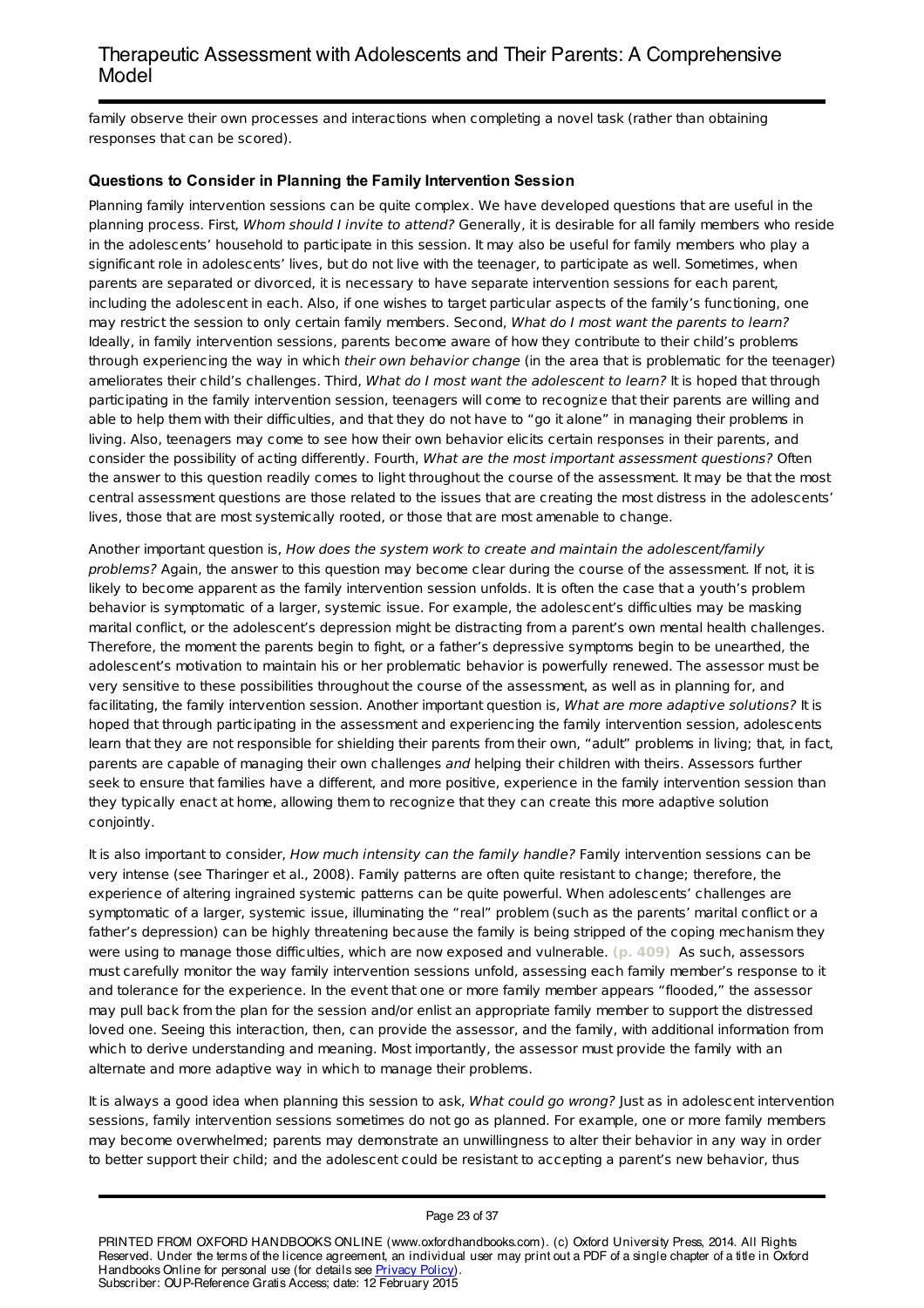discouraging the parent from pursuing the more adaptive solution. Alternatively, family members may create an experience that is different from the one the assessor was planning, but one that is beneficial nonetheless. Such challenges and detours often cannot be anticipated fully. So the assessor must be adaptable, spontaneous, creative, and attuned to the family's experience and needs as the session unfolds.

### **Summary/Discussion Session with Adolescent**

### Case material.

In the family intervention session with Matt and Lisa, the assessment team presented this mother and son with two thematic apperception test cards and one adolescent apperception test card, in turn. The pair was instructed to conjointly develop a story to each card, which they subsequently shared with the assessors. The assessment team introduced this consensus story telling task as being directly related to Lisa's assessment question concerning whether or not she was communicating with her son in the "right way." In planning for the session, it was hypothesized that Matt would contribute sad content to the stories, and that Lisa would cheerily transform these themes into happy endings.

Prior to the start of the session, while checking in one-on-one with the parent assessment team member, Lisa indicated that she had thought a great deal about the feedback provided to her in the previous sessions, and shared her fear that her positive, optimistic coping style was making it difficult for her son to share any sad feelings he was experiencing with her. She relayed that, because Matt continually saw her engaging in active and positively framed problem solving, he might feel that he, too, had to be this way. She wondered if this personality difference was precipitating some of their communication problems. Matt similarly shared with the adolescent assessment team member while meeting one-on-one that, when he was feeling down, another's extreme happiness and positivity made him feel not understood, and ultimately worse, while having someone "sit with him" in his negative emotion led to his feeling more understood and, ultimately, better.

While executing the intervention task, Matt and his mother generally worked well together; they were receptive to one another's ideas, and Lisa asked for Matt's opinion frequently as they developed their conjoint stories. As was anticipated, however, Lisa did attempt to positively reframe any negativity Matt brought into their stories. When she was able to preserve themes of negative emotionality, she consistently attributed these bad feelings to a neutral source ("They're just mad because it's raining"), or gave the option of a neutral feeling rather than a negative emotion ("Do you think he's lonely, or just hungry?"). In response to the most emotionally evocative card in the intervention activity (which came third), Lisa took the lead in telling a very humorous story that kept her and Matt laughing. Interestingly, Lisa was aware of the fact that Matt had created a very sad story in response to this same card in his individual intervention session. Both she and Matt commented on the fact that her story was much less emotional than his had been. The assessment team then asked what kind of story Matt and Lisa thought most people told in response to this particular card. Matt acknowledged that most people probably told a sad story. The assessment team then asked Matt and Lisa to tell a story that was more similar to what they thought most people would tell. Again, Lisa appeared to shy away from negative emotionality through making jokes or attributing any negativity to neutral sources like having to "work in the fields." The assessment team then made the observation that it seemed much easier for Matt and Lisa to talk about the details of chores, for example, than a story character's feelings of loneliness. The assessment team went on to ask Matt and Lisa if the dynamics of this interaction related to their lives at all (with respect to it being more difficult for them to discuss negative emotions).

Ultimately, Matt was able to state that he thought "normal" people are supposed to be happy all the time, and that this was the way his mom acted. In response, the assessment team validated that Matt felt like an outsider when he had feelings that were not happy, and that it was really hard work for him to keep all of his negative emotions "bottled up." Lisa was then able to share with Matt that she did, in fact, get sad. She powerfully stated that, often, when she took a bubble bath in the evenings, it was because she had had a difficult day and she needed to cry. Matt said that he was surprised to hear this, but promptly shared with his mom that his equivalent is going to his room, turning off the lights, and listening to music. Lisa then explained that, while she wanted to protect Matt from her negative emotional experiences, she wanted him to feel free to share any negative feelings he had with her.

However, even after these powerful exchanges, there continued to be occasions throughout the remainder of the session wherein Lisa would try to put a positive spin on Matt's emotions and/or where she would enter "problem-

#### Page 24 of 37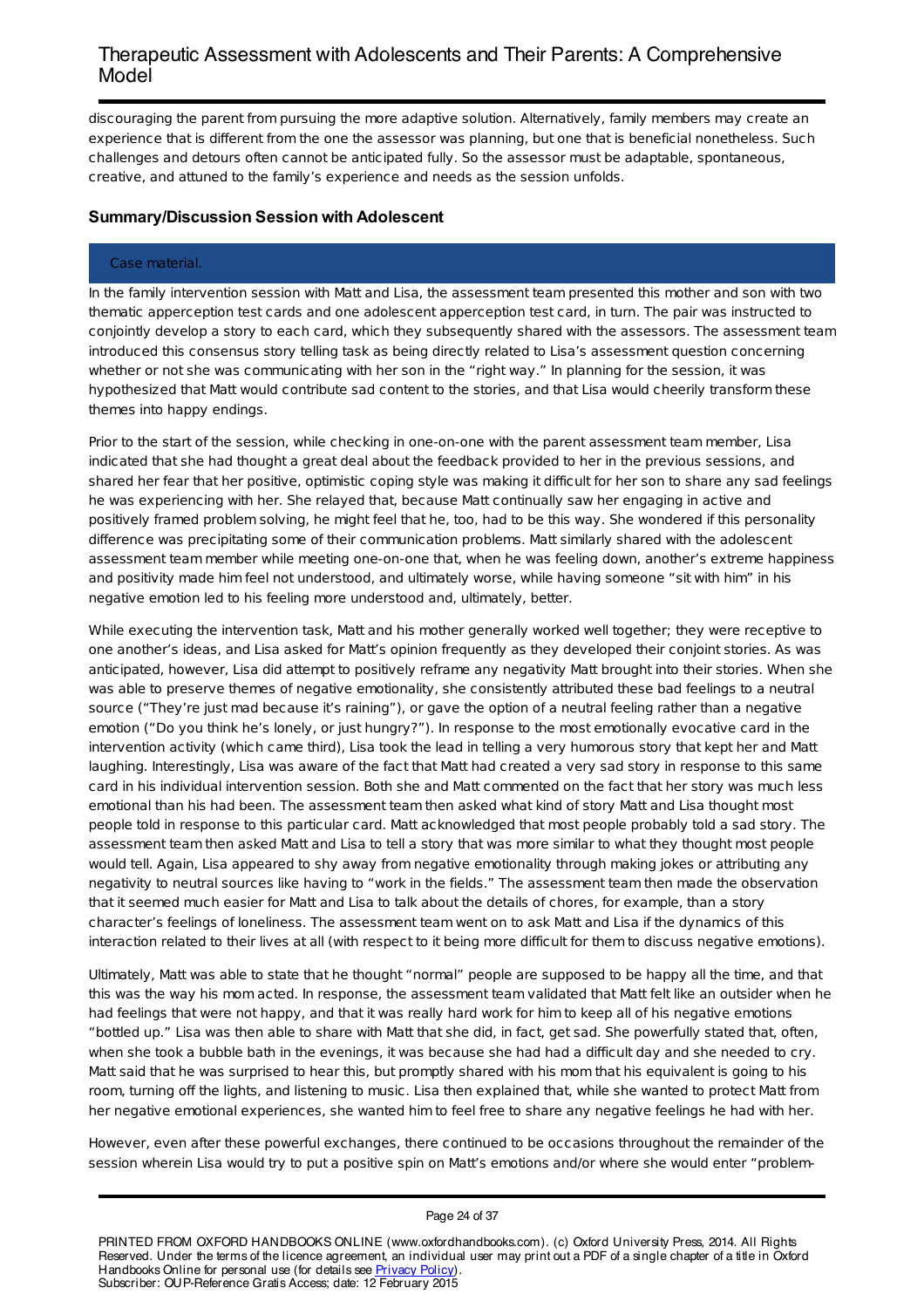solving mode," glossing over Matt's negative feelings. These occasions presented opportunities for the assessment team to model acknowledging and validating Matt's feelings, and to explain to Lisa that, while her inclination to comfort or problem solve for her son was very natural, it was not what he needed in order to feel heard and understood. In an effort to emphasize this point, the assessment team then asked Matt if he preferred it when his mom entered "problem-solving mode," or when she just listened and tried to understand his feelings. He said that, while it was "okay" when his mom tried to help him solve his problems, it felt better when she just listened and tried to understand how he was feeling. The resolution of the session was for Matt and Lisa to work together to "catch" Lisa when she entered problem-solving mode, and for Matt to tell her when he just needed her to listen. This family intervention session was central to creating a breakthrough experience for this mother and son. While they were both beginning to recognize their personality differences and how these dissimilarities affected their relationship, openly discussing and experiencing these differences in a concrete way opened the door to positive change for this family system.

TAs with adolescents culminate in summary/discussion sessions; the assessor first has a session with the adolescent alone, and subsequently a session with the adolescent's parents, preferably that same day or a day or two after. Sometimes adolescents are invited to this latter meeting, and sometimes, even if invited, the adolescent declines to **(p. 410)** participate. It usually is fairly clear from the topics to be discussed with the parents whether it is appropriate for the adolescent to attend the parental feedback. The goals of the adolescent summary/discussion session are:

**(1)** to answer adolescents' assessment questions and increase their self-knowledge;

**(2)** to present a more accurate/compassionate story through which to understand the adolescents' problems in living—for example, that they are depressed rather than being "lazy and unmotivated";

**(3)** to provide adolescents with the experience of being understood in an emotionally supportive environment;

**(4)** to promote systemic and contextual thinking rather than focusing on the adolescents in isolation; and

**(5)** to promote abstract thinking, which is developmentally appropriate, given adolescents' burgeoning cognitive capacities.

Lastly, it is important to note that adolescents are typically given individual feedback prior to their parents in an effort to promote individuation, which is also developmentally appropriate.

Ideally, by the time the assessor reaches this stage of a TA, all of the most poignant assessment findings have already been discussed with, or experienced by, the client. Nonetheless, this may not always be the case; it is also quite possible that even when **(p. 411)** the assessor has "trickled" certain findings into clients' sessions, they have been resisted in some way. Finally, even when each finding has been discussed in isolation, it is often a different experience for the client when the assessor "puts the pieces together" to form a whole picture, so summary/discussion sessions must be carefully planned.

First, the adolescent's questions must be considered. Reviewing teenagers' assessment questions often sheds light on what they are ready to hear. However, this consideration must also be attended to with all of the major assessment findings. Furthermore, it is important to note that what adolescents are open to hearing does not always map onto what their parents are prepared to hear. Therefore, the information that is shared with teenagers must, at times, be tailored according to what their parents are judged to be capable of taking in. In considering this, it is helpful to bear in mind how differentiated the adolescent seems to be from his or her parents. Regardless, it is important that assessors not put adolescents in the position of harboring "secret information" from their parents.

Similarly, the assessor must carefully consider what the adolescent's worst fears are and how much information the teenager can handle without becoming overwhelmed, as well as how the adolescent tends to behave when he or she is overwhelmed. In preparing for this session, the assessor also needs to carefully consider what language is accessible to the adolescent and how the various assessment findings can be presented in a way that is meaningful for the teenager. Finally, it is imperative that the assessor be mindful of incorporating knowledge of the adolescent's strengths into the feedback in addition to data related to their areas of difficulty. In so doing, however, the assessor must prepare for the fact that such strengths-based information must be sensitively delivered if it conflicts with the teenager's self-perception. For example, an adolescent who views herself as being "stupid" may be rejecting of feedback from the assessor that her cognitive abilities are higher than those of 87 percent of her

#### Page 25 of 37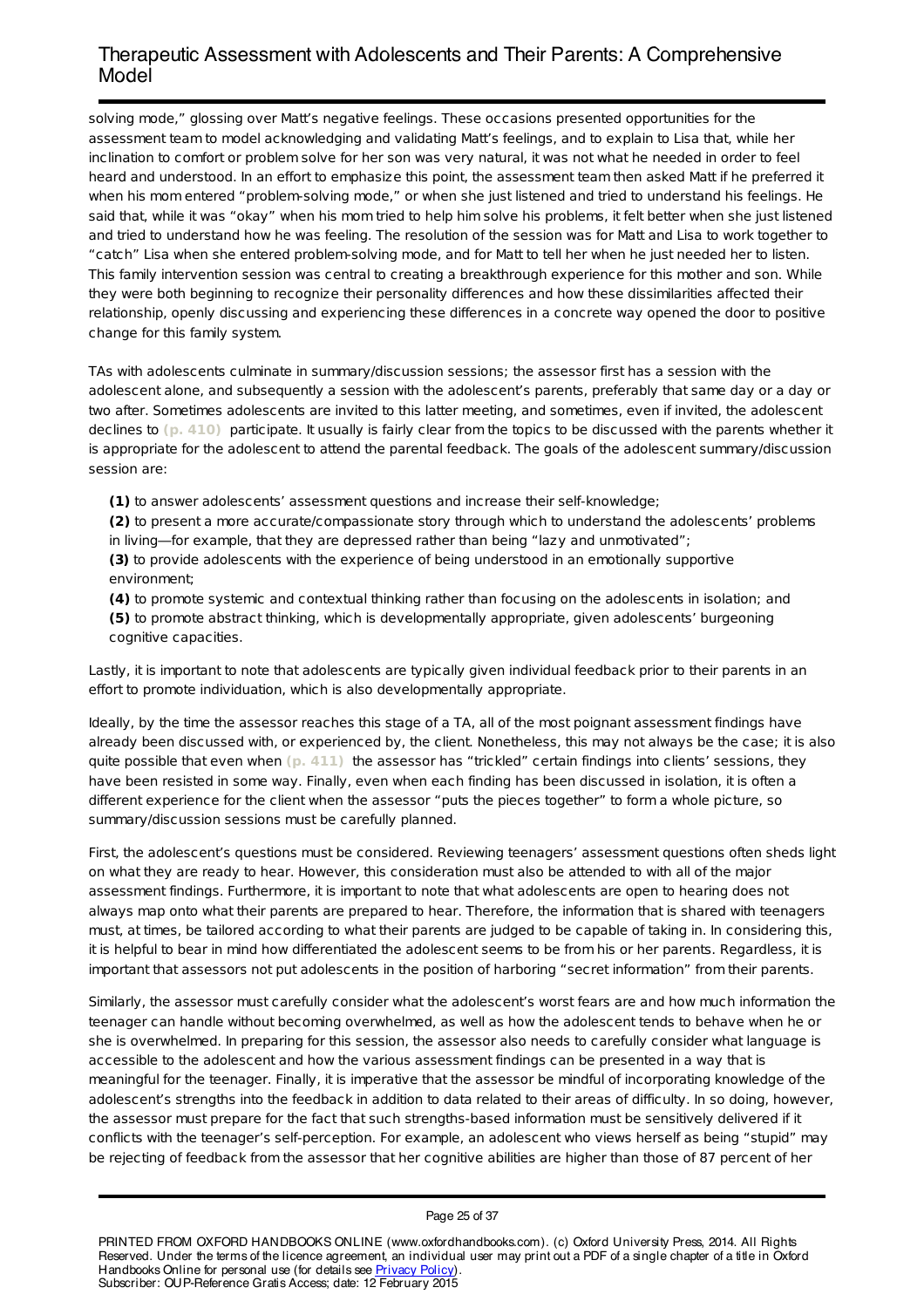peers; such information is likely to be Level 3 information and must be prepared accordingly.

### **Conducting the Summary/Discussion Session with the Adolescent**

#### Case material.

Matt was highly receptive to all of the assessment information. Following his experience in his individual intervention session, as well as in the family intervention session with his mother, all of the assessment findings going into the summary/discussion session were conceptualized as being Level 1 or Level 2 information. Given that his questions were congruent with the assessment results in many ways, the assessor began Matt's feedback session with a discussion of his assessment questions. In fact, while reviewing Matt's assessment questions, the assessor was able to cover nearly all of the assessment findings, and was also able to integrate a discussion of what would be shared with Lisa given her assessment questions (which also fit very well with the findings and with Matt's questions for the assessment). Matt was consistently able to expand on the assessor's presentation of the assessment results by discussing how they related to his experience in the assessment, as well as to his broader life experiences.

In beginning summary/discussion sessions with adolescents, it is often useful to review the purpose of the session. The assessor may then want to check in with teenagers about anything they feel anxious or worried about in beginning the session, or if there is any particular information they would prefer to review first. The assessor can then choose to begin with a discussion of assessment results as they relate to teenagers' assessment questions, or to summarize the assessment information first, followed by a review of "answers" to adolescents' assessment questions. The former format is typically preferable when the assessment information maps well onto the assessment questions; the latter approach may be better when the teenagers' questions differ significantly from the findings of the assessment. Regardless of the order in which the assessor presents the assessment results, it is crucial that teenagers' are continually asked for confirmation, examples, and any disagreements they have as findings are reviewed. Additionally, throughout the session, the assessor needs to stay carefully attuned to the teen's reactions to the assessment information. If the adolescent appears overwhelmed at any time, the assessor needs to "back off" and provide emotional support. Once all of the feedback is reviewed, it is nice for the assessor to end with something he or she appreciates about, or has learned from the adolescent. **(p. 412)** Prior to ending the session, it is also quite useful to review with teenagers what will be said to their parents at their upcoming summary/discussion session, and address if the adolescent will be invited to attend. Once this has been decided, the assessor should specify if there will be future contacts, such as a follow-up session in several months.

### **Summary/Discussion Session with Parents**

This is the final session of the TA process, with the exception of a follow-up that may be scheduled several months later. This meeting follows shortly after the summary/discussion session with the adolescent only. As mentioned earlier, often parents attend without the adolescent, but in some cases the decision is made to include the teenager. Although this is the culminating session of the TA (and in traditional assessment would be where parents are first informed about the findings), paradoxically, if all has gone well in earlier sessions, much of the information in the parents' summary/discussion sessions has already been shared. This meeting, then, can be viewed as "icing on the cake," tying together all of the pieces of the assessment experience, and looking forward to next steps. This is not to underestimate the potential impact of these sessions, however. For, even if all the pieces have been shared previously, it often is very powerful for parents to hear them put together into a coherent story.

The major goal of this session is to answer the questions the parents have posed for the assessment. Adhering to the collaborative underpinnings of the TA method, the assessor seeks parents' continued input throughout the session and strives to provide them with continued emotional support and an experience of being understood. This alliance, which has been developed throughout the course of the assessment, provides the framework that allows parents to continue to absorb the findings from the assessment, and to consider their role in resolving their adolescent's challenges. Just as is the case with adolescents, it is imperative that the assessor conceptualize and organize feedback to the parents according to the "Level" system described previously.

As the assessor addresses the parents' questions in this thoughtful manner, he or she is offering a more accurate and compassionate story about the teen that serves to reframe the parents' thinking and adjust their earlier

#### Page 26 of 37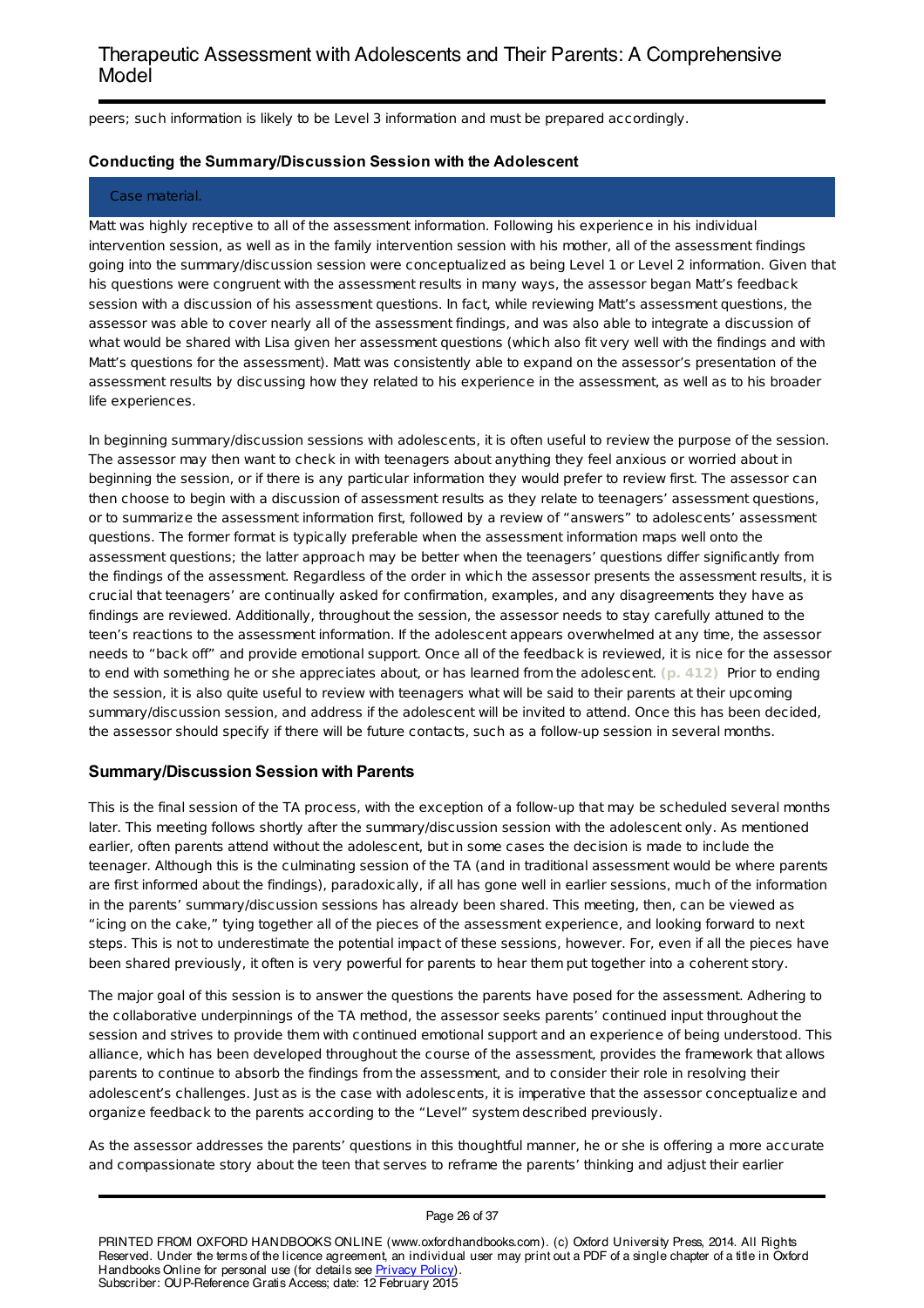misunderstandings or distortions without overwhelming or "flooding" them. In most cases, the new story is systemically framed, serving to help the parents view their adolescent within the context of the family, its history, and how that has impacted their son's or daughter's development. An implicit aim is to encourage systemic rather than individual change (i.e., it is the family's obligation to work together to develop and enact solutions rather than it being the adolescent's job to change in isolation). Lastly, this session is geared towards promoting differentiation within the family, supporting the growing autonomy of the adolescent, and empowering him or her within the connectivity of the family unit; this is, in many ways, the heart of the adolescent TA model.

We have found that in-depth planning is essential for an effective summary/discussion session with parents. While reviewing the parents' questions in light of the assessment findings, the assessor is well served by considering what the parents seem ready to hear, what their worst fears are, and how much information they can handle at this time. These considerations about parents' readiness for various findings very much shape the plan for this session. The success of the mid to late parent-only session, where initial, tentative feedback was provided (in some cases from both from the adolescent's and the parents' test findings) is probably a useful gauge in anticipating the pace and depth of the summary/discussion session. It is also useful to review how the parents have responded in the past when they become psychologically overwhelmed, and to build this knowledge into planning for this session. Assessors also need to review what was told to the adolescent in his or her feedback session, how enmeshed or triangulated the parents are with their child, and whether it would be beneficial for the teenager to attend this session. As discussed below, adjustments are made to the session if the adolescent participates.

## **Conducting the Summary/Discussion Session with the Parents**

We recommend that the assessor begin the session by acknowledging that feedback meetings can be anxietyproducing, and checking in with the parents about their emotional state prior to starting the session. It is then a good idea to review the plan for the session, including explaining what will happen, and encouraging questions and collaboration. Before beginning the discussion of findings, we suggest that the assessor thank the parents for participating in the assessment, and in particular acknowledge any factors that may have been especially difficult for the parents. It can be very helpful at this point to show some empathy for the parents' struggles with or confusion **(p. 413)** about their child, perhaps by acknowledging that the assessor also struggled in putting all the pieces together, as their child is complex, and a thorough assessment was needed for understanding to be reached. The assessor then moves into answering the parents' assessment questions. In some cases (as is the case with giving adolescents feedback), it may be useful to provide an overview of the findings before moving into addressing the parents' questions. Regardless, because the assessor cannot accurately predict all of the parents' reactions to the feedback, parents' responses must be carefully monitored as the session unfolds. If parents appear to be experiencing overwhelming emotions, the assessor must modify the plan for the session and stop to provide emotional support whenever necessary.

In the event that parents disagree with the assessor about any assessment findings, it is imperative that the he or she avoid arguing with parents, and instead encourage them to share their own perspective. If necessary, the assessor can "agree to disagree" with the parents. Although recommendations may have been offered throughout the session, all recommendations are summarized at the end of the session. The parents are encouraged to discuss how feasible the recommendations may be, and whether they have any questions or concerns about how to implement them. The assessor then thanks the parents again, and shares genuine sentiments about what he or she appreciated about being involved with the family. Finally, just as was done with the adolescent, the assessor clarifies if there will be future contacts, such as a follow-up session within a few months.

There are some variations to this summary/discussion session if the adolescent does or does not attend, and advantages to each. If the adolescent does not attend, one additional step early in the session is to summarize the feedback session with the adolescent, being careful to respect the confidentiality afforded the adolescent. The assessor may ask the parents if their child shared anything with them from the earlier summary/discussion session, and what they took away from that discussion. In addition, if the adolescent does not attend, it is important that the assessor discuss with the parents what to say to their adolescent after their summary/discussion session. It is often beneficial for the parents to talk more fully and openly with their child about integrating and making meaning out of the assessment findings; if this is the case, the assessor should encourage and scaffold such a discussion. If it appears that the parents are uncomfortable with the idea of independently broaching this topic, the assessor can offer a family session to help with the integration of the assessment findings and recommendations.

#### Page 27 of 37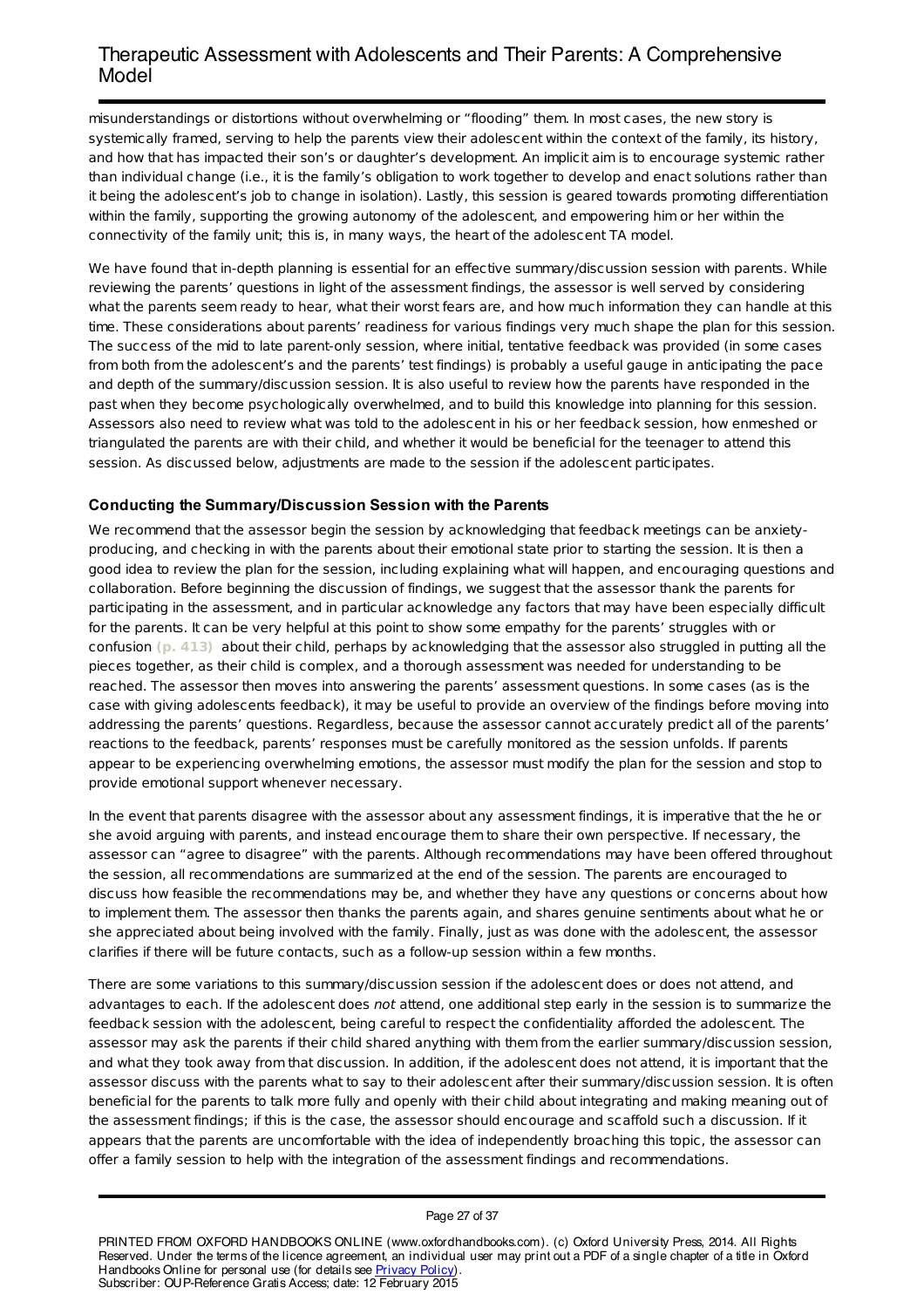### Case material.

Matt was invited to, and did attend, Lisa's summary/discussion session. This decision seemed appropriate, given that much of Lisa's feedback overlapped significantly with Matt's, and that a goal was to enhance their communication with each other. We noted that Matt seemed quieter and less active in this session than he had been in his individual session. Lisa seemed very well prepared to hear and take in all of the findings, as they had been shared with her in her second parent-only session and reviewed both verbally and experientially in the family intervention session. Thus, the session went very smoothly. Lisa readily related the assessment findings to their lives, and demonstrated great openness to reflecting on how her personality and coping style had contributed to Matt's challenges; she exhibited notable readiness for change.

If the adolescent does attend the session, it is often useful to empower the teenager to summarize his or her understanding of the test findings; if they so choose, they may also share information that relates to their private assessment questions at this time. Subsequently, as the assessor reviews the findings in relation to the parents' questions, probably in more depth, everyone in attendance has the opportunity to work collaboratively with their own understandings of the assessment findings, and to express their respective views of how to proceed. Thus, when the adolescent is in attendance at this final session, it becomes an amalgamation of feedback and family therapy, wherein healthy family interactions are facilitated. With some families, this model will prove to be very effective; in others, it is overly ambitious, asking the family to take too many steps at once. Thus it is important to carefully weigh the potential costs and benefits of including the adolescent. It is also useful to note that the adolescent himself or herself may have insight into **(p. 414)** the appropriateness of attending (the teen may adamantly refuse to join the session, or, alternatively, may push to be present); the adolescent's wishes should carefully be considered.

## **Written Feedback for Adolescents and Parents**

### Case material.

#### Here is an excerpt from our letter to Matt:

"'Why did I take Adderall the second time without weighing the pros and the cons?' First of all, it's normal in adolescence to experiment with lots of different kinds of new things, and sometimes drugs are a part of that experimentation. But, with you, it seems like the way you have used drugs has been a little bit different—the testing we did together showed that you're feeling quite a bit of stress right now that's overwhelming your coping resources (this makes a lot of sense given everything you're dealing with—school feels harder this year, your diabetes, your dad, not being at the same school as your closest friends … each one of those things is a lot, Matt let alone all of them together).

"I know we talked a lot about how your mind goes blank sometimes—this 'blankness' is sometimes called 'dissociation' and may be related to being overwhelmed by feelings. This seems to happen to you more than it does to other people your age. When people feel overwhelmed like this, they sometimes don't have as much selfcontrol, or are more impulsive in their decisions and behaviors (they don't carefully weigh pros and cons). It seems like trying different kinds of drugs is kind of an escape for you—it's a way to let go of all of the hard feelings you're trying to keep bottled-up inside. This fits with an item you marked on [the MMPI-A] when you responded 'false' to 'talking over problems and worries with someone is often more helpful than taking drugs or medicines.' It seems like escaping your bad feelings might be more important than facing the consequences for experimenting with drugs. It might be that the more you are able to talk about and express the negative feelings you're bottling up, the less overwhelmed you'll feel and the less you'll need to escape them with drugs like Adderall."

And here is an excerpt from Lisa's letter:

"'Am I communicating to him in the right way?' We could really see how important open communication has been for you and that you have always felt close to Matt. A part of adolescence is trying to find some independence and autonomy. As a result, teenagers often distance themselves more from their parents and start to become closer to their peers. We think that some of this shift in communication is a natural part of growing up. However, there may also be some other reasons why your communication has slowed down.

#### Page 28 of 37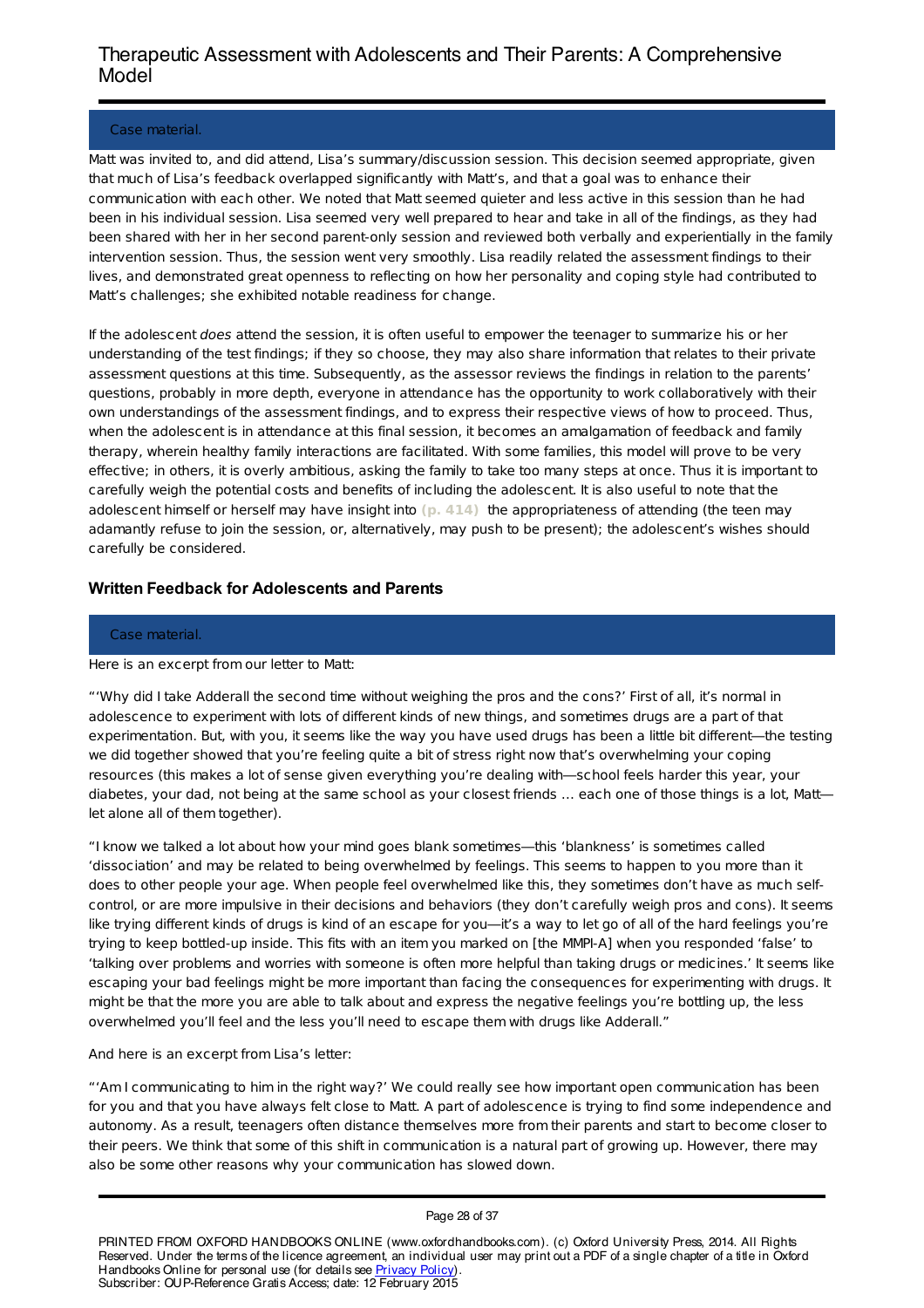"It is really evident how much you care about Matt, are concerned about him, and want him to be happy. One of the ways in which parents tend to show this to their kids is to try to reassure them that 'everything will be ok.' Just like we talked about, this is a completely natural reaction to when children seem worried or upset, and it is important to show them that they are safe. However, sometimes teenagers need to know that adults understand how they are feeling. We think that some of Matt's behaviors, like the drug use, may be his way of trying to let people know what is going on with him. It's really important for teenagers that other people see how they are feeling, acknowledge it, and let them know that it isn't wrong to feel that way.

"Like we discussed in the family session, sometimes adolescents need to feel 'mirrored' and understood in their emotions. This helps them know that people understand them and see when they are in distress. It also lets them know that they are not 'bad' for having certain feelings. When adults communicate to teenagers that they see how they are feeling, and accept it, teenagers feel safer, more hopeful, and more protected. Just like you described that everyone sometimes need to cry and express negative emotions, Matt sometimes needs your help in doing this. Sometimes he may just need for you to let him be upset and talk about these emotions instead of having you try to 'fix it' right away. You did a great job doing this during the family session. It was really nice to see you listen to Matt as he admitted that sometimes he feels sad, and to open up to him about the feelings of sadness you experience sometimes. I think it was really important for him to learn that it is normal not to be happy all of the time. As we saw, this really made Matt feel better. Sometimes, all it takes to work through hard feelings is to have someone you love really listen to you.

"We know that this is very different from how you tend to approach problems. Like we discussed, your testing results showed that you are a very resilient, strong, and optimistic person. While you do allow yourself to be emotional at times, you tend to approach problems as things to overcome. However, you noted that Matt doesn't seem to have this same approach. You were really perceptive to notice that there may be aspects of your way of communicating and your coping style that might be preventing Matt from being open with you. As he shared, you being more open and willing to 'sit' with his painful emotions makes him want to communicate more with you."

It is customary in TA with adolescents to compose a letter for the teenager that closely follows the presentation of their summary/discussion session, usually organized around his or her assessment questions. The letter is written in the first person with colloquial language and active voice, and incorporates comments, examples, or even disagreements that the adolescent offered during the summary/discussion session. The written feedback to parents typically follows a similar framework; that is, a letter is written rather than a traditionally organized psychological report (Finn, 2007). However, a formal report may also be provided if it is needed for other purposes, such as documenting a diagnosis or a disability for school accommodations. As the format of the letters is typically very similar to the organization of oral feedback, the preparation time put into the oral feedback pays off greatly when it comes to producing the letter. The letters are typically mailed, and the adolescent receives a copy of both his or her letter and the parent letter, while the parents receive only their letter. As is often the case with teenagers' private feedback, in our experience, many adolescents also end up sharing their letter with their parents.

## **(p. 415) Follow-up Session**

### Case material.

Matt and his mom returned for a follow-up session approximately 10 weeks after the final summary/discussion session, which coincided with the end of Matt's summer vacation. Matt's summer had been divided into spending a few weeks with his grandparents, a few weeks at camp, and a few weeks at home with his mother. Matt indicated feeling that the assessment had facilitated some changes for him and his mom. He said that he was talking about his difficult feelings more with a friend. He also acknowledged that, although his mother still almost always acted happy, it continued to be comforting to him to know that, underneath, she, too, struggled with some hard feelings. Matt also relayed that he better understood his academic and cognitive strengths and weaknesses as a result of the assessment, which was helpful given that he was about to enter high school. He also revealed more about his drug use that occurred prior to the assessment, and proudly described how he had recently resisted the opportunity to use various drugs. Matt also said he was using new coping methods to manage his negative emotionality, including writing and planning a community volunteer project. Lisa shared that she felt as though Matt had seemed more confident and more mature over the summer, and that Matt had commented on feeling more

Page 29 of 37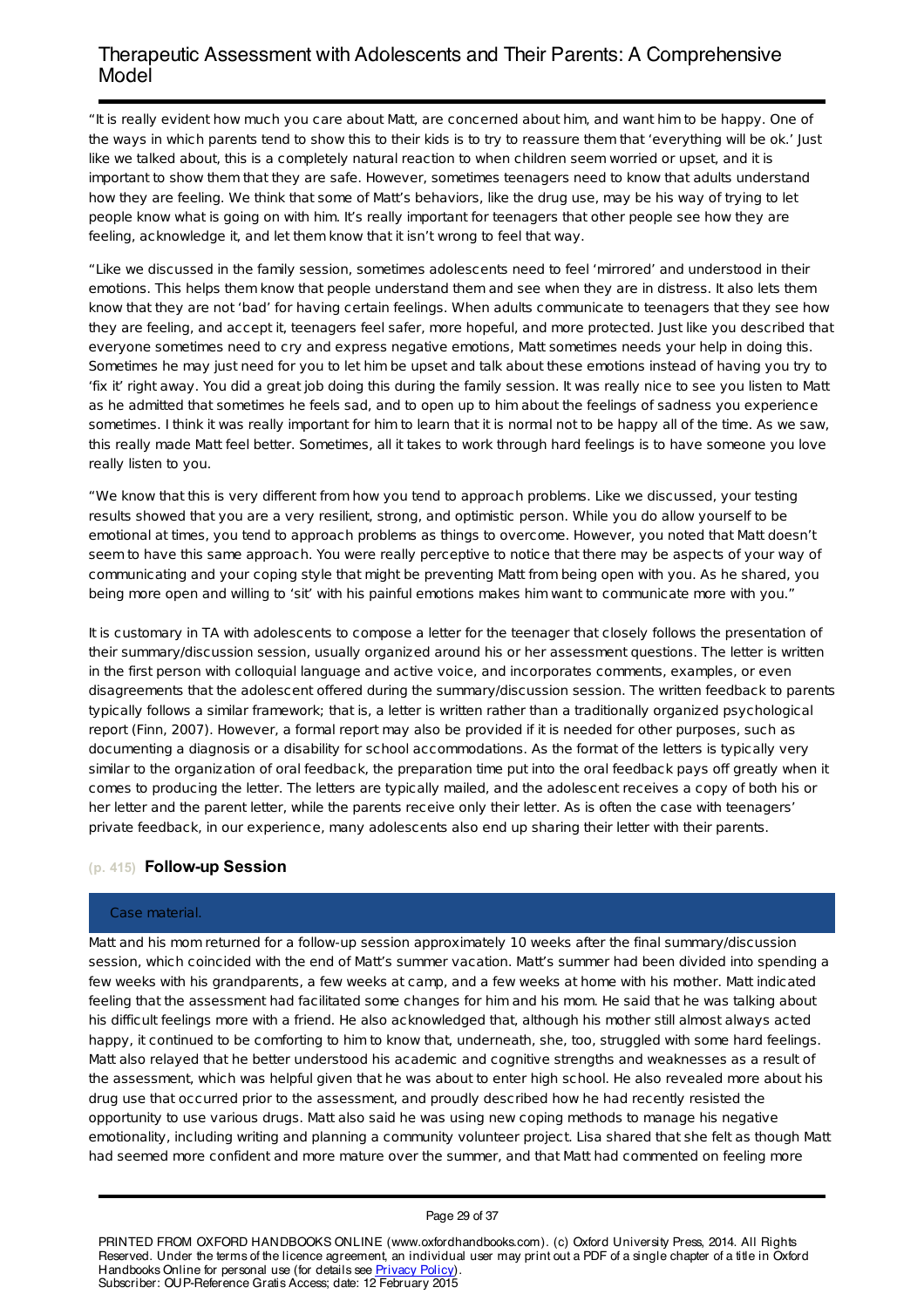mature as well. Lisa also shared that she had made an effort to approach their interactions differently, and provided an example that supported her assertion.

If possible, it is highly recommended that a follow-up session occur one to three months after the TA has been completed with the adolescent and his or her parents. The assessor typically meets with the parents and the adolescent to discuss any progress the teen and family have made, as well as any difficulties they have encountered. Thus, the assessor has the opportunity to explore with the family any factors that may be promoting or hindering their progress, as well as to answer any questions that have arisen for the parents and/or the adolescent since the conclusion of the assessment. In the event that the family is experiencing some ongoing challenges, the assessor can assist the family in problem solving any difficulties that may be interfering with the implementation of recommendations. New events in the family's life, both positive and negative, may also be **(p. 416)** explored as to their impact on the adolescent and the family. In our experience, it is often most useful to divide the session into three parts: individual check-ins with the parents and adolescent, followed by a joint meeting with everyone.

## **Evaluating the Effectiveness of TA in Clinical Practice and Research**

We recommend that assessors using TA in their practices systematically and efficiently collect information to help gauge the effectiveness of TA as an assessment process and as an intervention. The process can be as simple as asking the parents and adolescent to complete a short, open-ended satisfaction measure at the conclusion of the assessment, accompanied by some standard items that can be rated on a numerical scale. For example, clients can be asked to describe how the process was for them and then rate how well their assessment questions were addressed. This information can aid the clinician in becoming more effective at TA, and can help the clients know that their input—their collaboration in the process—is honored through to the end.

### Case material.

We were very pleased to see the research findings on this case. At pre-testing on the BASC-2, Matt had rated various clinical scales in the clinical range (Anxiety, Depression, Sense of Inadequacy, Internalizing Problems, and Emotional Symptoms Index). None of these scales was in the clinical range at post-testing, and the decrease across the previously elevated scales averaged a full standard deviation (e.g., Depression, 75 to 59; Anxiety, 73 to 62; Sense of Inadequacy, 79 to 69). Matt also evidenced much improvement on the adaptive scales of the BASC-2. His score on the Self-Esteem scale improved over one standard deviation (21 to 37); similarly, his score on the Interpersonal Relations scale increased almost one standard deviation (43 to 51). His overall Personal Adjustment score went from 34 to 43. On another measure developed for TAP, Matt reported a large decrease in his negative affect related to his future. Matt also indicated that his assessment questions had been addressed well.

Lisa's data told a bit of a different story, yet they fit well with her process throughout the TA. At pre-testing on the BASC-2, all of her ratings of Matt on both the clinical and adaptive scales were in the "normal" range. At posttesting, she rated Matt in the "at risk" range on the Anxiety scale (from 57 to 65), and noted improvement on Functional Communication scale (from 43 to 50). All other scales were in the normal range at post-testing. On another measure developed for TAP, Lisa also noted a substantial decrease in her negative feelings about Matt's future, as well as an increase in her positive feelings. Lisa reported feeling that her assessment questions had been extremely well addressed. On the PEAS, Lisa averaged a 4.5 out of 5.0 across the six scales, indicating a very high sense of satisfaction with the process and outcome of the TA. More specifically, Lisa indicated a 4.8 on the Collaboration subscale, a 4.9 on the Relationship between Assessor and Parent subscale, a 4.8 on the Relationship between Assessor and Child subscale, a 4.4 on the Learned New Things subscale, a 5.0 on the Feelings subscale, and a 3.8 on the Family Involvement subscale. Finally, on a measure of family functioning, both Matt and Lisa reported an increase in family cohesion.

In summary, both Matt and Lisa indicated high satisfaction with the TA and an enhanced sense of hope for the future. Matt perceived his internalizing symptoms as having decreased significantly, and his self-esteem and relationships with others as having improved greatly over the course of the TA. Lisa demonstrated a change in her "story" about her child that is illustrative of one of the primary goals of TAs conducted with youth and their families. Instead of minimizing or denying her son's distress (as she did before the TA began), at the end she was able to

#### Page 30 of 37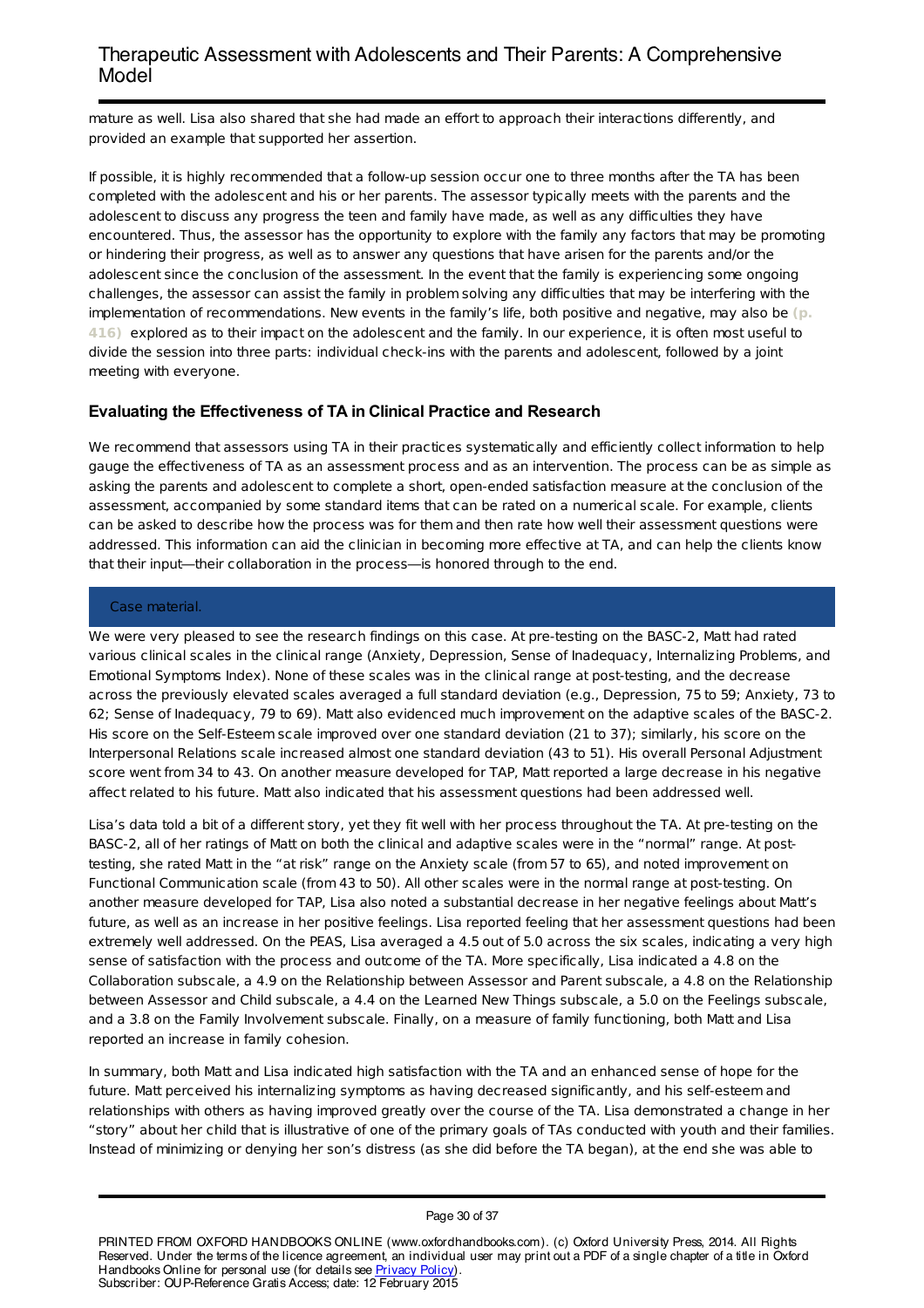acknowledge his anxiety. She also perceived an enhanced parent–child relationship, which fit our observations. We certainly felt that our goals had been met in helping this family.

In addition, TAP is in the process of developing measures that can be utilized to assess the process of and satisfaction with psychological assessment. At this point, the Parents' Experience of Assessment Survey (PEAS; Finn, Tharinger, & Austin, 2008) has been developed, and is undergoing further study to address its length and psychometric properties. The PEAS has six subscales: Collaboration, Learning, Feelings about the Assessment, Assessor–Child Relationship, Assessor–Parent Relationship, and Family Involvement, and is filled out by parents at the end of their children's psychological assessments. **(p. 417)** Similar instruments for children and for adolescents are also in development.

In TAP, as mentioned earlier, we are researching the processes and outcomes of TA with children and adolescents. We have focused on pre- and post-change in child symptomatology, family functioning, and parental affective attitudes, as well as satisfaction with the assessment experience, using the PEAS. The measures are well described in Tharinger, Finn, Gentry et al. (2009). We also have conducted brief interviews after each session with both the parents and the children. We briefly describe the findings of the case we have been following.

## **Conclusion**

Our intention in this chapter has been to introduce TA and its use with adolescents and their parents to current and future assessment psychologists and, in turn, to encourage psychologists to consider how this model may be useful in their clinical work. We believe we have made three major contributions. The first is the explicit acknowledgement that adolescents (and families with adolescents) are unique clients with distinctive clinical needs. Current assessment models have only begun to address these needs, and primarily through the development of measures and norms specific to adolescents. The TA model we presented and illustrated herein demonstrates the importance of integrating the unique tasks of adolescent development into the structure of assessment itself.

The second contribution is the TA model itself. TA is a unique integration of theoretical frameworks, as well as a combination of assessment and intervention methods and techniques. The TA model can be used with a variety of clients across all ages and many concerns, and may be particularly suited to adolescents in that it attends to such fundamental issues such as teenagers' simultaneous need for autonomy and their continued reliance on their parents. As such, we described and illustrated the goals and procedures for each step in the comprehensive TA model as used with adolescents and their parents, and illustrated each step with a case study. It is hoped that this approach provided the reader with concurrently conceptual and clinical lenses through which to view the workings of TA with adolescents and their parents.

The third contribution of the present chapter is that it encourages practitioners to evaluate the process and outcomes of psychological assessment in both clinical practice and research endeavors. Assessment practice has been challenged in the past decade to demonstrate its usefulness. By providing clinical and research data that support its efficacy and effectiveness (thus building an evidence base), the practice of psychological assessment is more likely to be valued, advanced, and sought out by consumers and sites where psychological services are offered.

### **Future Directions**

We close by raising issues about the ongoing development of therapeutic assessment with adolescents and their parents. These include TA's application across cultures, the use of selected steps of TA when the comprehensive model is not feasible, adapting TA in different settings and with different presenting problems, and education and training opportunities to establish competence in TA.

It is imperative to consider cultural differences in the practice and research on TA. In the case we followed in this chapter, Matt and Lisa were Caucasian. Lisa was a single mother who had given birth to Matt when she was a teenager. How did these cultural factors impact their respective experiences of the assessment? How would their experience of the TA been different if, for example, they were Hispanic and had presented as an "intact" family? If

Page 31 of 37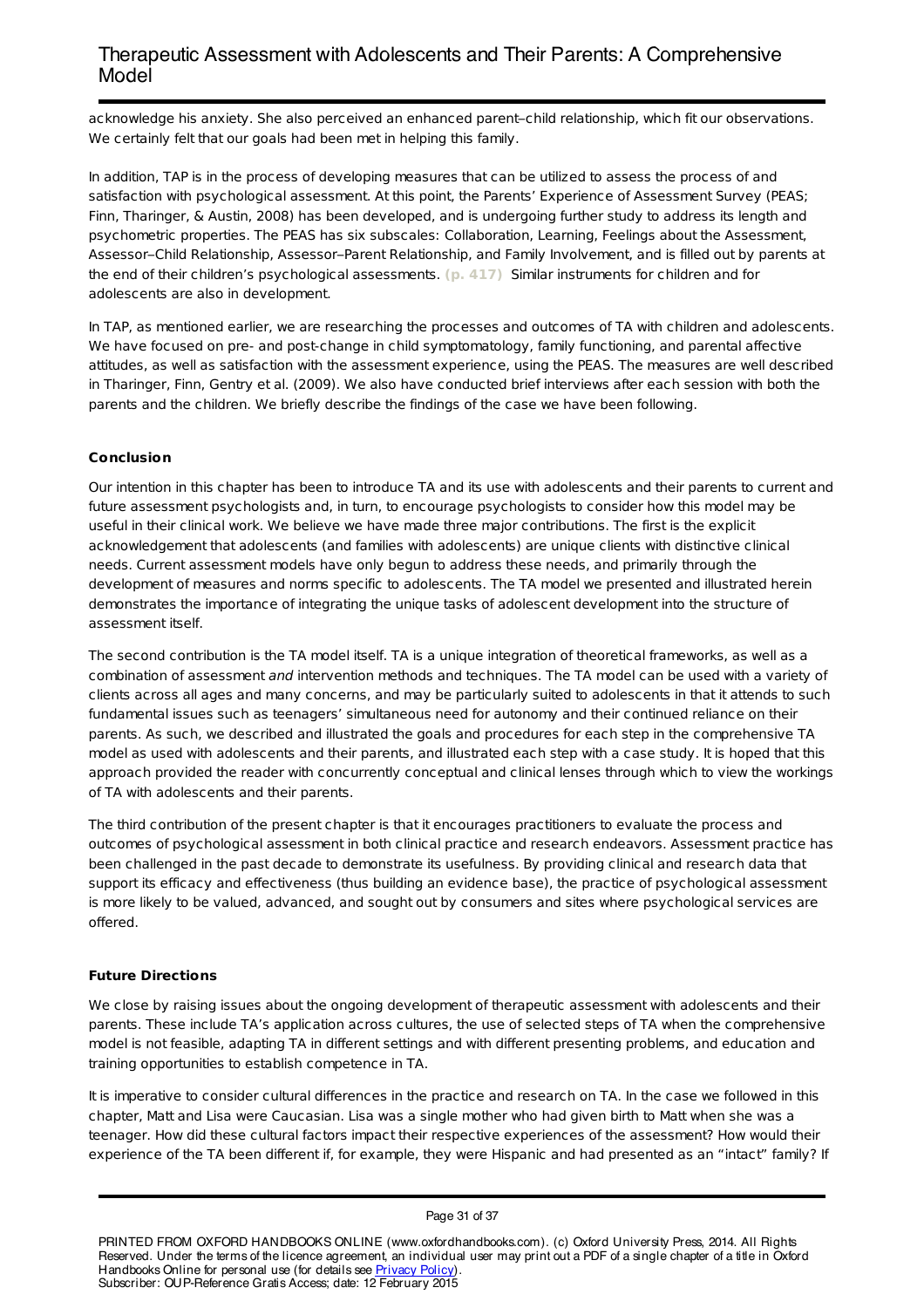they were African American? Asian? Native American? Wealthy? Living in poverty? A single-father–headed household? Factors of cultural variability in TA are yet to be formally explored. Questions such as: "Are there differential effects or experiences of TA based on culture differences?" are essential given the ever-increasing multicultural nature of our clients.

Further, are there particular components of the assessment intervention described herein that are more or less effective in precipitating therapeutic changes in various clients? Thus, future research should include inquiries into: (1) the differential experiences of participants from various cultural groups, and (2) the acceptability and efficacy of individual components of the intervention across cultural groups, particularly cultures with differing norms and values about adolescent development (e.g., differential impact of seeking assessment questions from participants; collaborative approaches to test administration, interpretation, and application to real life experiences of the participant; and implementation of intervention sessions and summary/discussion sessions). TAs are complex and multifaceted and must be retrofitted to the individual client and his or her family and cultural system. Inquiry in this area would increase our understanding not only of how to adapt TA to different cultural groups, but **(p. 418)** also of the effective components of TA and how those interface with different contexts.

As briefly mentioned earlier, certain practitioners will find that it is not feasible to apply the comprehensive model of TA because of constraints (typically time and money) in their particular settings. Thus, a challenge for future research is to determine the relative effectiveness of components of TA. Tharinger and Finn have written elsewhere (Tharinger, et al., 2007) about the bare bones of TA that are required to deem that TA is being practiced and researched. In addition to adopting the core values described earlier, essential ingredients include:

**(1)** Embracing a collaborative orientation to assessment, which in itself will enhance the intervention potential of assessment;

- **(2)** Co-constructing and addressing assessment questions from parents and children/adolescents;
- **(3)** Organizing the findings around the assessment questions and tailoring feedback to parents,
- children/adolescents in ways that are meaningful to them;
- **(4)** Adopting multi-theoretical orientations for integration and interpretation of assessment findings.

Questions remain about the added value of other steps. That is, what is the added benefit of intervention sessions? Follow-up sessions? Adolescent summary/discussion sessions? Data informing these questions could guide the psychologist in deciding which steps are essential and which are add-ons, but do not necessarily result in better outcomes. Anecdotally, the authors have noticed in TAs with children and their parents that some of the families appeared to benefit most from observing and subsequently processing the testing of the child; others, from the impact of the family intervention session; and still others, from the summary/discussion session. Thus, although future research should attempt to determine the moderators that might impact the efficacy of each step of TA, practitioners will need to thoroughly plan and flexibly adjust to meet the needs of individual clients—utilizing both clinical experience and research findings.

It is also important that TA with adolescents and their parents be conducted and studied across a wide range of settings, including psychiatric hospitals, pediatric hospitals, residential treatment centers, community mental health clinics, independent practices, and schools. Our research has been conducted at a university-based clinic, and our practice has been conducted primarily in independent practice settings. We also have implemented components of TA with adolescents in the schools and have several other such projects underway. Others are using TA with children and adolescents in a community-based clinic that primarily serves economically disadvantaged children and their families (Mercer, 2011; Guerrero, Lipkind, & Rosenburg, 2011; Haydel, Mercer, & Rosenblatt, 2011). This work has shown that TA can be applied and is effective in such settings, but assessors must be acutely aware of the cultural context.

It is also our experience that careful determination of when TA will have the most payoff (e.g., in terms of adolescent and parental motivation and follow-through) will be wise, as the comprehensive TA model can be timeconsuming and demands extensive competence from the psychologist. We recommend using TA with complex cases in which the adolescent and parents are stuck, and in their "stuckness," may be doing psychological harm to themselves or each other, or at least obstructing progress. Also TA may be particularly applicable to adolescents and families where previous treatment efforts have repeatedly failed. These points underscore one more constraint on the practice and research on TA at this time—the competence of the practicing psychologist or

#### Page 32 of 37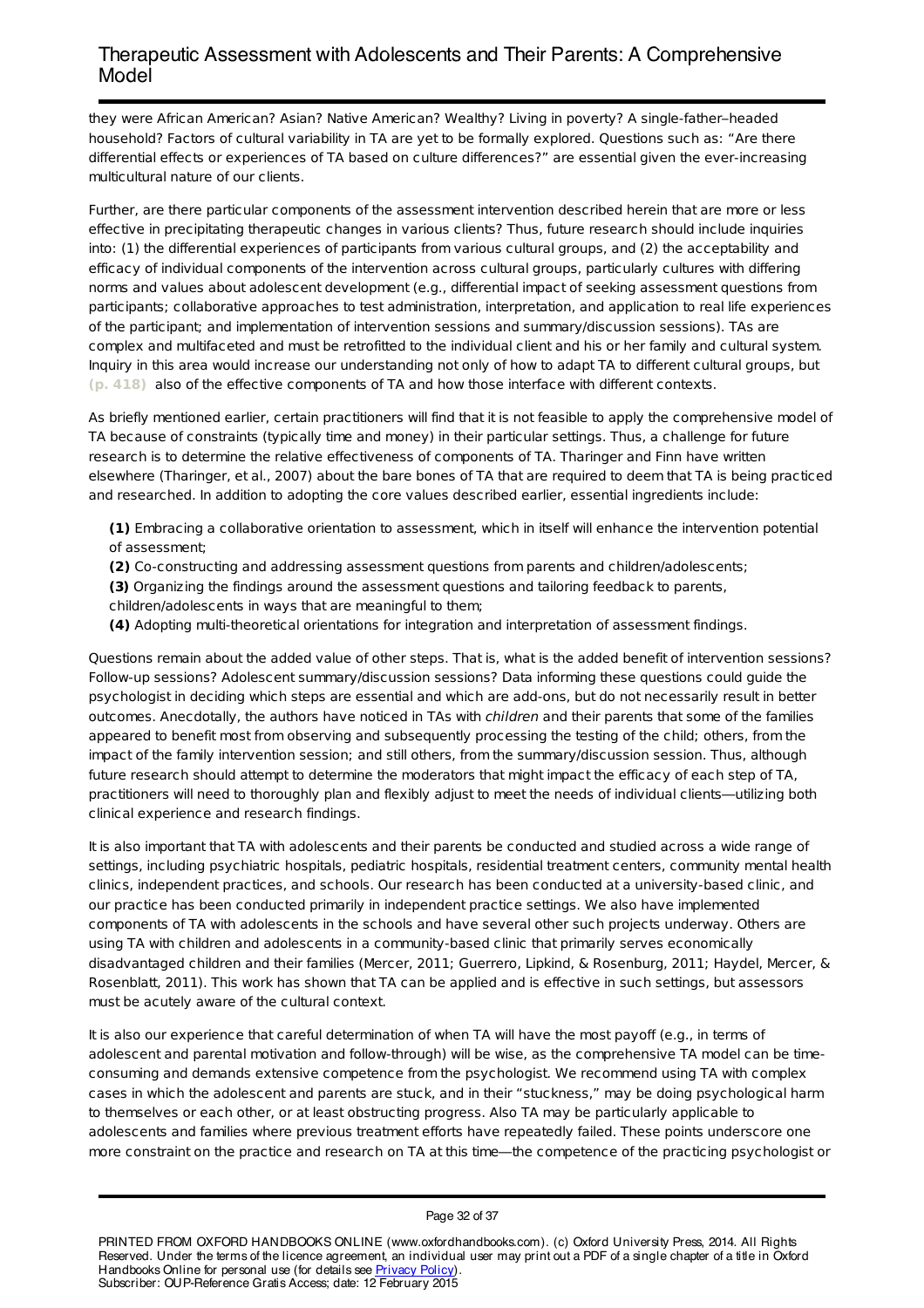supervised students in training. As we mentioned in the introduction, it is our experience that psychologists with expertise in assessment and several schools of psychotherapy can add TA to their repertories by obtaining additional education, training, and supervised experience. Such opportunities are available and growing (cf. www.therapeuticassessment.com for a list of training workshops), and Finn and colleagues are currently exploring setting up a certification program in therapeutic assessment. In addition, it is important for faculty in professional psychology graduate programs to introduce and teach the basics of TA to their students to encourage their consideration of additional training. It is our experience that graduate students are extremely excited about learning and practicing TA, and some see it as the pinnacle integrative experience of their graduate training.

# **References**

Ackerman, S. J., Hilsenroth, M. J., Baity, M. R., & Blagys, M. D. (2000). Interaction of therapeutic process and alliance during psychological assessment. Journal of Personality Assessment, 75, 82–109. **(p. 419)**

Allen, J. G., Fonagy, P., & Bateman, A. W. (2008). Mentalizing in clinical practice. Washington, DC: American Psychiatric Publishing.

Atwood, G. E., & Stolorow, R. D. (1984). Structures of subjectivity: Explorations in psychoanalytic phenomenology. Hillsdale, NJ: Analytic Press.

Collins, D. R., & Stukas, A. A. (2006). The effects of feedback self-consistency, therapist status, and attitude toward therapy on reaction to personality feedback. The Journal of Social Psychology, 146(4), 463-483.

Elkind, D. (1978). Understanding the young adolescent. Adolescence, 13(49), 127–134.

Finn, S. E. (1996a). Using the MMPI-2 as a therapeutic intervention. Minneapolis: University of Minnesota Press.

Finn, S. E. (1996b). Assessment feedback integrating MMPI-2 and Rorschach findings. Journal of Personality Assessment, 67, 543–557.

Finn, S. E. (2003). Therapeutic assessment of a man with "ADD." Journal of Personality Assessment, 80, 115-129.

Finn, S. E. (2007). In our clients' shoes: Theory and techniques of therapeutic assessment. Mahwah, NJ: Lawrence Erlbaum Associates.

Finn, S. E., & Kamphuis, J. H. (2006). Therapeutic assessment with the MMPI-2. In J. N. Butcher (Ed.), MMPI-2: A practitioner's guide (pp. 165–191). Washington, DC: APA Books.

Finn, S. E., & Martin, H. (1997). Therapeutic assessment with the MMPI-2 in managed health care. In J. N. Butcher (Ed.), Personality assessment in managed health (pp. 131–152). New York: Oxford University Press.

Finn, S. E., Tharinger, D. J., & Austin, C. (2008). Parent Experience of Assessment Survey (PEAS). Unpublished test (available from S. E. Finn).

Finn, S. E., & Tonsager, M. E. (1992). Therapeutic effects of providing MMPI-2 test feedback to college students awaiting therapy. Psychological Assessment, 4(3), 278–287.

Finn, S. E., & Tonsager, M. E. (1997). Information-gathering and therapeutic models of assessment: Complementary paradigms. Psychological Assessment, 9(4), 374–385.

Finn, S. E., & Tonsager, M. E. (2002). How therapeutic assessment became humanistic. The Humanistic Psychologist, 30(1–2), 10–22.

Fischer, C. T. (1972). Paradigm changes which allow sharing of results. Professional Psychology, Fall, 364–369.

Fischer, C. T. (1978). Collaborative psychological assessment. In C. T. Fischer & S. L. Brodsky (Eds.), Client participation in human services (pp. 41–61). New Brunswick, NJ: Transaction Books.

Fischer, C. T. (1979). Individualized assessment and phenomenological psychology. Journal of Personality

#### Page 33 of 37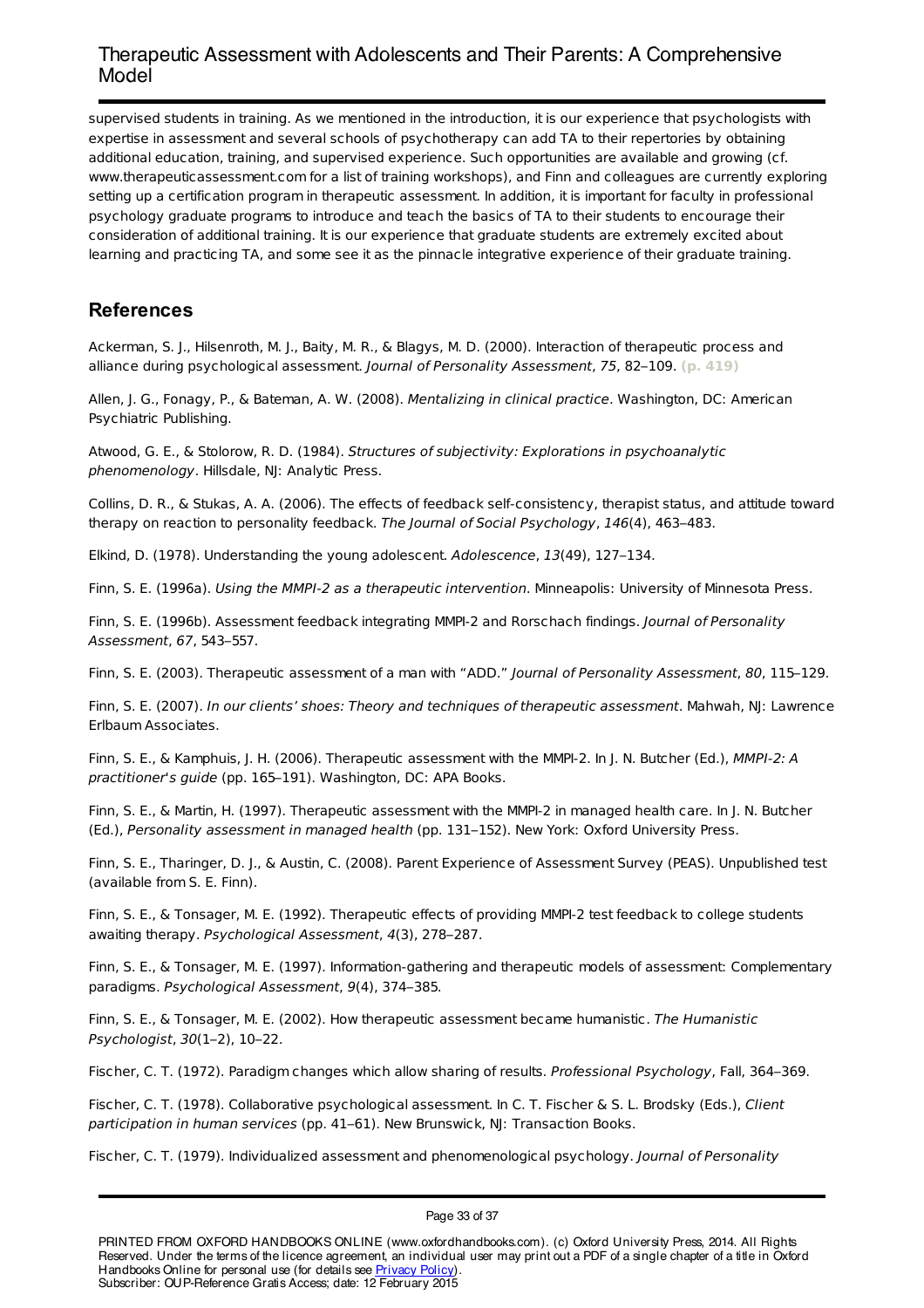Assessment, 43(2), 115–122.

Fischer, C. T. (1985). Individualizing psychological assessment. Monterey, CA: Brooks/Cole Publishing Company.

Fischer, C. T. (2000). Collaborative, individualized assessment. *Journal of Personality Assessment, 74*(1), 2–14.

Fischer, C. T., & Finn, S. E. (2008). Developing the life meaning of psychological test data: Collaborative and therapeutic approaches. In R. P. Archer & S. R. Smith (Eds.), Personality assessment (pp. 379–404). New York: Routledge.

Fishman, H. C. (1988). Treating troubled adolescents: A family therapy approach. New York: Basic Books, Publishers.

Fitzpatrick, M. R., & Irannejad, S. (2008). Adolescent readiness for change and the working alliance in counseling. Journal of Counseling & Development, 86(4), 438–445.

Gibbons, J. L. (2000). Personal and social development of adolescents: Integrating findings from preindustrial and modern industrialized societies. In A. L. Comunian & U. P. Gielen (Eds.), International perspectives on human development (pp. 403–429). Lengerich, Germany: Pabst Science Publishers.

Giesler, R. B., Josephs, R. A., & Swann, W. B. (1996). Self-verification in clinical depression: The desire for negative evaluation. Journal of Abnormal Psychology, 105(3), 358–368.

Gorske, T. T. (2008). Therapeutic neuropsychological assessment: A humanistic model and case example. Journal of Humanistic Psychology, 48, 320–339.

Guerrero, B., Lipkind, J., & Rosenberg, A. (2011). Why did she put nail polish in my drink? Applying the therapeutic assessment model with an African-American foster child in a community mental health setting. Journal of Personality Assessment, 93, 7–15.

Hamilton, A. M., Fowler, J. L., Hersh, B., Hall, C., Finn, S. E., Tharinger, D. J., et al. (2009). "Why won't my parents help me?" Therapeutic assessment of a child and her family. Journal of Personality Assessment. 91, 108-120.

Handler, L. (1995). The clinical use of figure drawings. In C. Newmark (Ed.), Major psychological assessment instruments (pp. 206–293). Boston, MA: Allyn & Bacon.

Handler, L. (2006). Therapeutic assessment with children and adolescents. In S. Smith & L. Handler (Eds.), Clinical assessment of children and adolescents: A practitioner's guide (pp. 53-72). Mahwah, NJ: Lawrence Erlbaum & Associates.

Handler, L., & Meyer, G. J. (1998). The importance of teaching and learning personality assessment. In L. Handler & M. J. Hilsenroth (Eds.), Teaching and learning personality assessment (pp. 3-30). Mahwah, NJ: Lawrence Erlbaum Associates, Publishers.

Haydel, M. E., Mercer, B. L., & Rosenblatt, E. (2011). Participant or observer: Training assessors to work with objective data and feelings. Journal of Personality Assessment, 93, 16–22.

Hilsenroth, M. J., Peters, E. J., & Ackerman, S. J. (2004). The development of therapeutic alliance during psychological assessment: Patient and therapist perspectives across treatment. Journal of Personality Assessment, 83(3), 332–344.

Kamphaus, R. W., & Frick, P. J. (2005). Clinical assessment of child and adolescent personality and behavior (2nd ed.). New York: Springer Science.

Kaufman, A. S., & Kaufman, N. L. (Eds.). (2001). Specific learning disabilities and difficulties in children and adolescents: Psychological assessment and evaluation. New York: Cambridge University Press.

Keating, D. P. (2004). Cognitive and brain development. In R. M. Lerner & L. Steinberg (Eds.), Handbook of adolescent psychology (2<sup>nd</sup> ed.; 45-84). Hoboken, NJ: John Wiley & Sons.

Page 34 of 37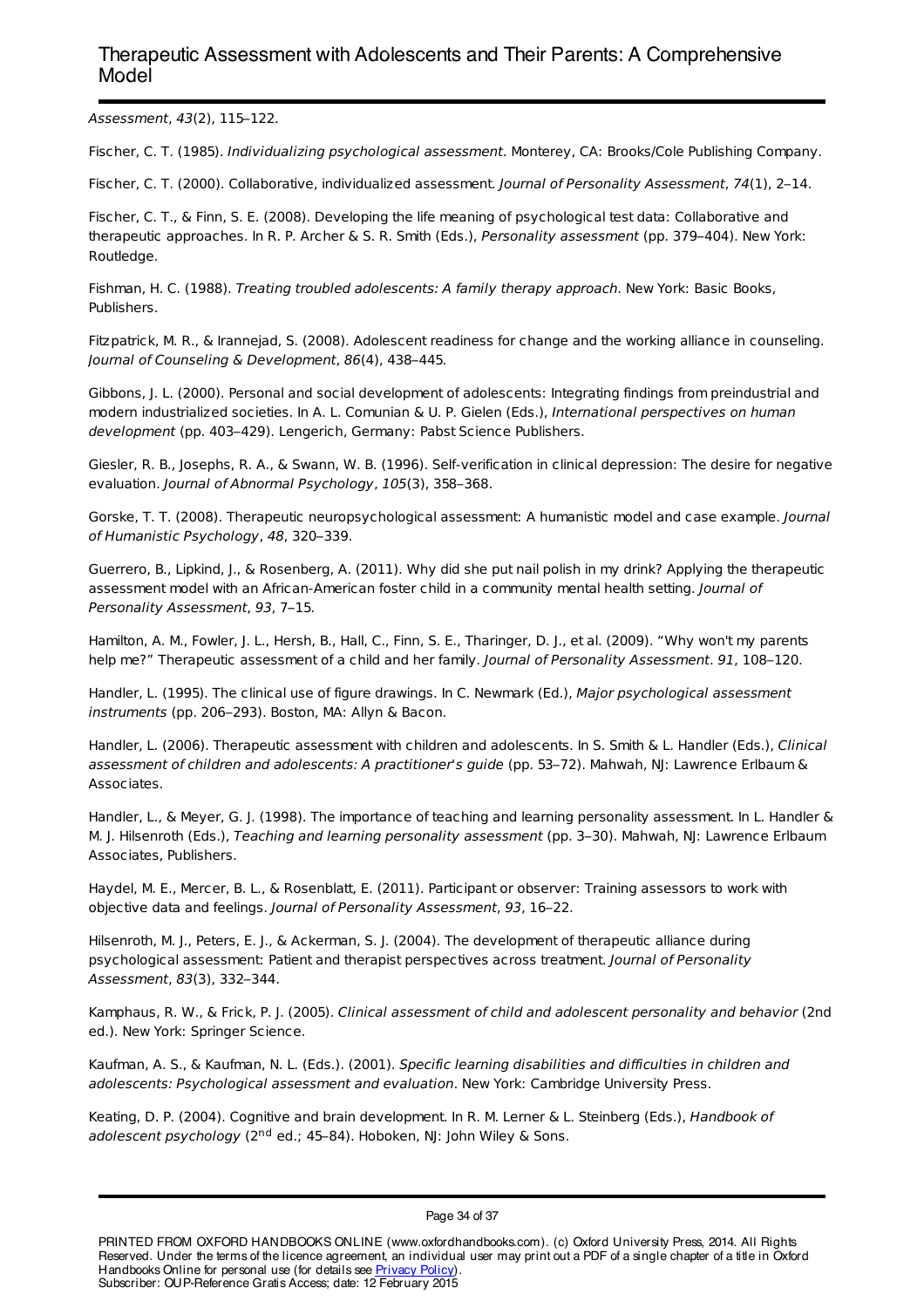Keating, V., & Cosgrave, E. (2006). The first ten minutes: Clinicians' perspectives on engaging adolescents in therapy. Australian Journal of Guidance & Counselling, 16(2), 141–147.

Kelley, A. E., Schochet, T., & Landry, C. F. (2004). Risk taking and novelty seeking in adolescence: Introduction to Part I. In R. E. Dahl & L. P. Spear (Eds.), Adolescent brain development: Vulnerabilities and opportunities (pp. 27– 32). New York: New York Academy of Sciences.

Knoff, H. M. (Ed). (1986). The assessment of child and adolescent personality. New York: Guilford Press.

Kohut, H. (1977). The restoration of the self. New York: International Universities Press. **(p. 420)**

Lau, J. Y. F., & Eley, T. C. (2008). Attributional style as a risk marker of genetic effects for adolescent depressive symptoms. Journal of Abnormal Psychology, 117(4), 849–859.

Little, J. A., & Smith, S. R. (2008, March). Collaborative assessment, supportive psychotherapy, or treatment a usual: An analysis of ultra-brief individualized intervention with psychiatric inpatients. Paper presented at the annual meeting of the Society for Personality Assessment, Chicago, IL.

Mercer, B. L. (2011). Psychological assessment of children in a community mental health clinic. Journal of Personality Assessment, 93, 1–6.

Michel, D. M. (2002). Psychological assessment as a therapeutic intervention in patients hospitalized with eating disorders. Professional Psychology: Research & Practice, 33(5) 470–477.

Newman, M. L., & Greenway, P. (1997). Therapeutic effects of providing MMPI-2 test feedback to clients at a university counseling service: A collaborative approach. Psychological Assessment, 9(2) 122-131.

Oetzel, K. B., & Scherer, D. G. (2003). Therapeutic engagement with adolescents in psychotherapy. Psychotherapy: Theory, Research, Practice, Training, 40(3) 215–225.

Ollendick, T. H., & Hersen, M. (1993). Handbook of child and adolescent assessment. Needham Heights, MA: Allyn & Bacon.

Ougrin, D., Ng, A. V., & Low, J. (2008). Therapeutic assessment based on cognitive-analytic therapy for young people presenting with self-harm: Pilot study. Psychiatric Bulletin, 32, 423–426.

Oster, G. D., Caro, J. E., Eagen, D. R., & Lillo, M. A. (1988). Assessing adolescents. Oxford, UK: Pergamon Press.

Peters, E. J., Handler, L., White, K. G., & Winkel, J. D. (2008). "Am I going crazy, doc?" A self psychology approach to therapeutic assessment. Journal of Personality Assessment, 90, 421–434.

Piaget, J. (1972). Intellectual evolution from adolescence to adulthood. Human Development, 15(1), 1-12.

Purves, C. (2002). Collaborative assessment with involuntary populations: Foster children and their mothers. The Humanistic Psychologist, 30, 164–174.

Riddle, B. C., Byers, C. C., & Grimesey, J. L. (2002). Literature review of research and practice in collaborative assessment. The Humanistic Psychologist, 30(1–2), 33–48.

Seiffge-Krenke, I. (1999). Families with daughters, families with sons: Different challenges for family relationships and marital satisfaction? Journal of Youth & Adolescence, 28(3), 325–342.

Smith, S. R., &Handler, L. (Eds.). (2007). The clinical assessment of children and adolescents. Mahwah, NI: Lawrence Erlbaum Associates.

Smith, J. D., & Handler, L. (2009). "Why do I get in trouble so much?" A family therapeutic assessment case study. Journal of Personality Assessment, 91, 197–210.

Steinberg, L., & Silverberg, S. B. (1987). Influences on marital satisfaction during the middle stages of the family life cycle. Journal of Marriage & the Family, 49(4), 751–760.

Page 35 of 37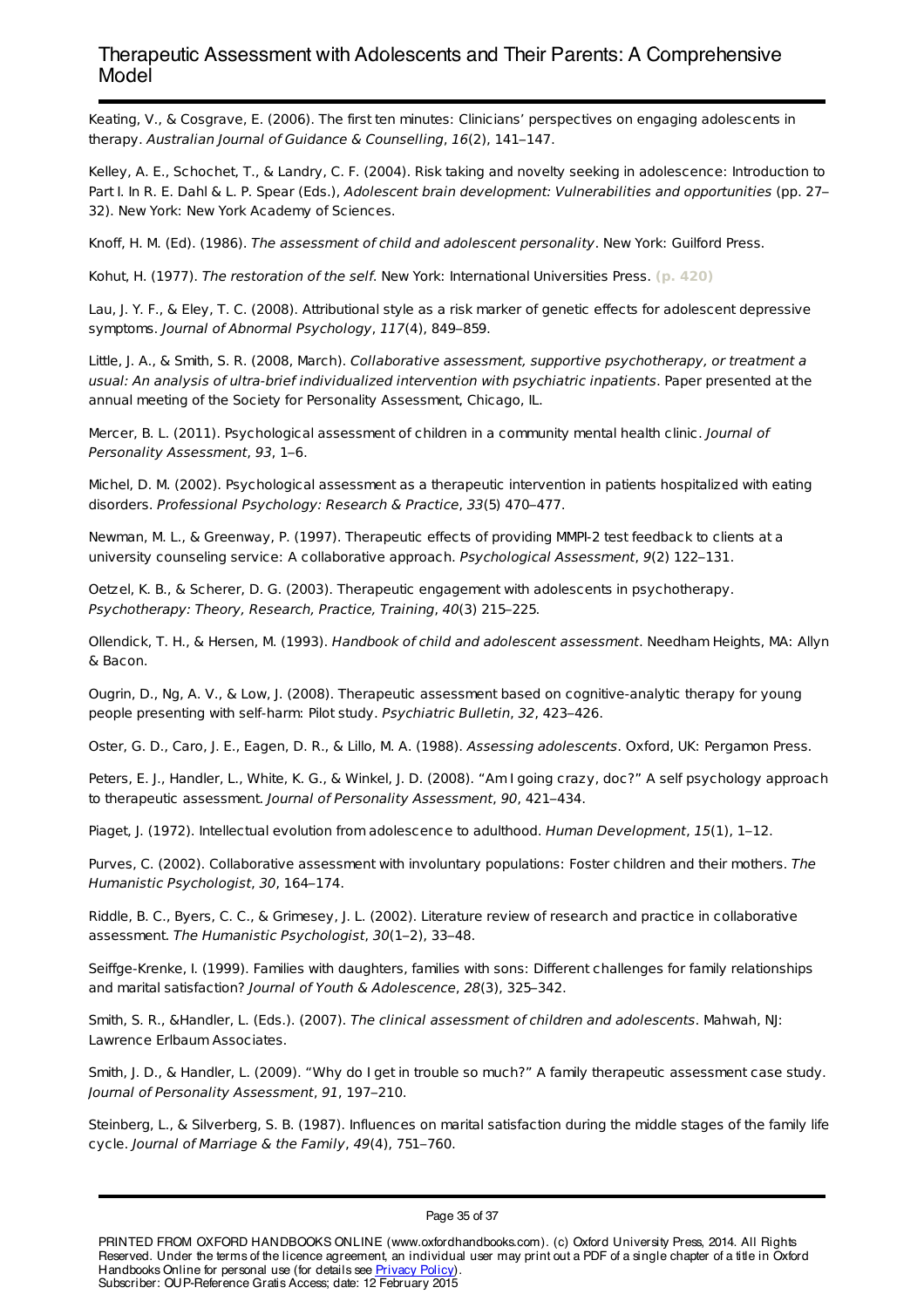Sullivan, H. S. (1964). The fusion of psychiatry and social science. New York: W. W. Norton & Co.

Swann, W. B., & Read, S. J. (1981). Self-verification processes: How we sustain our self-conceptions. Journal of Experimental Social Psychology, 17(4), 351–372.

Tharinger, D. J., Finn, S. E., Austin, C., Gentry, L., Bailey, E., Parton, V., et al. (2008). Family sessions as part of child psychological assessment: Goals, techniques, clinical utility, and therapeutic value. Journal of Personality Assessment, 90, 547–558.

Tharinger, D. J., Finn, S. E., Gentry, L., Hamilton, A., Fowler, J., Matson, M., et al. (2009). Therapeutic assessment with children: A pilot study of treatment acceptability and outcome. Journal of Personality Assessment, 91(3), 238-244.

Tharinger, D. J., Finn, S. E., Hersh, B., Wilkinson, A., Christopher, G., & Tran, A. (2008). Assessment feedback with parents and pre-adolescent children: A collaborative approach. Professional Psychology: Research & Practice, 39, 600–609.

Tharinger, D. J., Finn, S. E, Wilkinson, A. D., & Schaber. P. M. (2007). Therapeutic assessment with a child as a family intervention: A clinical and research case study. Psychology in the Schools, 44, 293–309.

Tharinger, D. J., Krumholz, L. Austin, C., & Matson, M. (2011). The development and model of therapeutic assessment with children: Application to school-based assessment. In M. A. Bray & T. J. Kehle (Eds.), Oxford University Press handbook of school psychology (pp. 224–259). New York: Oxford University Press.

Tharinger, D. J., Matson, M., & Christopher, G. (2011). Play, creative expression, and playfulness in therapeutic assessment with children. In S. W. Russ & L. N. Niec (Eds.), An evidence-based approach to play in intervention and prevention: integrating developmental and clinical science (pp. 109–148). New York: Guilford.

Tharinger, D., & Roberts, M. (in press). Human figure drawings in therapeutic assessment with children: Process, product, life context, and systemic impact. In L. Handler (Ed.), Projective techniques: Research, innovative techniques, and case studies. Mahwah, NJ: Lawrence Erlbaum & Associates.

Tucker, D. M., & Moller, L. (2007). The metamorphosis: Individuation of the adolescent brain. In D. Romer & E. F. Walker (Eds.), Adolescent psychopathology and the developing brain: Integrating brain and prevention science (pp. 85–102). New York: Oxford University Press.

Wygant, D. B., & Fleming, K. P. (2008). Clinical utility of the MMPI-2 Restructured Clinical (RC) scales in a therapeutic assessment: A case study. Journal of Personality Assessment, 90, 110–118.

### **Deborah J. Tharinger**

Deborah J. Tharinger, Therapeutic Assessment Project, University of Texas at Austin, Austin, TX

**Lauren B. Gentry** Lauren B. Gentry, The University of Texas at Austin

**Stephen E. Finn**

Stephen E. Finn, Center for Therapeutic Assessment, Austin, TX.



Page 36 of 37